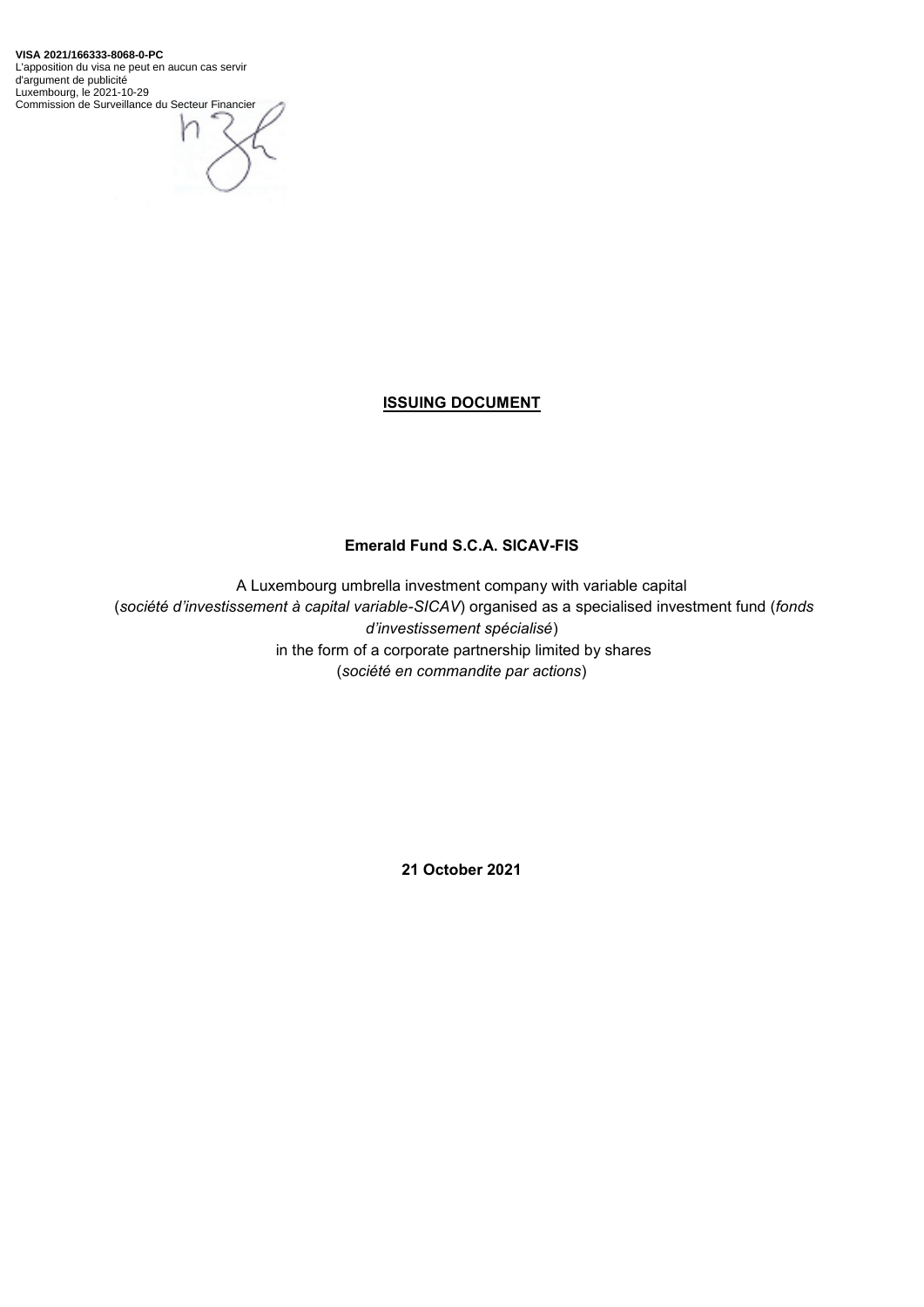### **INTRODUCTION**

Emerald Fund S.C.A. SICAV-FIS (the "**Company**") is a Luxembourg open-ended umbrella structured investment company with variable capital (*société d'investissement à capital variable*) organised as a specialised investment fund (*fonds d'investissement spécialisé*) registered in the Grand Duchy of Luxembourg in the form of a corporate partnership limited by shares (*société en commandite par actions*) which qualifies as an internally managed below-threshold alternative investment fund (manager). This registration constitutes no approval or refusal by an authority of Luxembourg as concerns the suitability or accuracy of this Issuing Document or of the assets held by the Company. Any affirmation to the contrary is unauthorized and unlawful.

The purpose of the Company is to invest the funds available in a wide range of securities and other assets eligible under the SIF Law, with the objective of spreading investment risks and affording its Shareholders the results of the management of its assets.

The Shares (as defined below) are offered only to Well-Informed Investors (as defined below) on the basis of the information and representations contained in this Issuing Document. No person has been authorised to give any information or to make any representations, other than those contained in this Issuing Document and in the documents referred to herein, in connection with the offer hereby made, and, if given or made, such information or representation must not be relied upon if not authorised by the Board (as defined below).

No information other than those contained in this Issuing Document, in the periodic financial reports or in any other document mentioned in this Issuing Document may be given in connection with this offer.

The Board accepts responsibility for the information contained in this Issuing Document. The Managers (as defined below), whose names appear in "Organisation of the SICAV-FIS" of this Issuing Document, have taken all reasonable care to ensure that the facts stated herein be correctly and fairly presented with respect to all questions of importance and that no important fact, the omission of which would make misleading any of the statements herein, be omitted.

As long as the Shares are solely advised on, offered or sold to Professional Investors, no key information document (KID) for packaged retail and insurance-based investment products (PRIIPs) pursuant to Regulation (EU) No 1286/2014 of 26 November 2014 on key information documents for packaged retail and insurance-based investment products (PRIIPs Regulation) is required to be issued prior to the offering or selling of Shares. Should any Shares be advised on, offered or sold to Well-Informed Investors that do not meet the definition of Professional Investors, then a KID will be produced and published to those retail investors under the PRIIPs Regulation.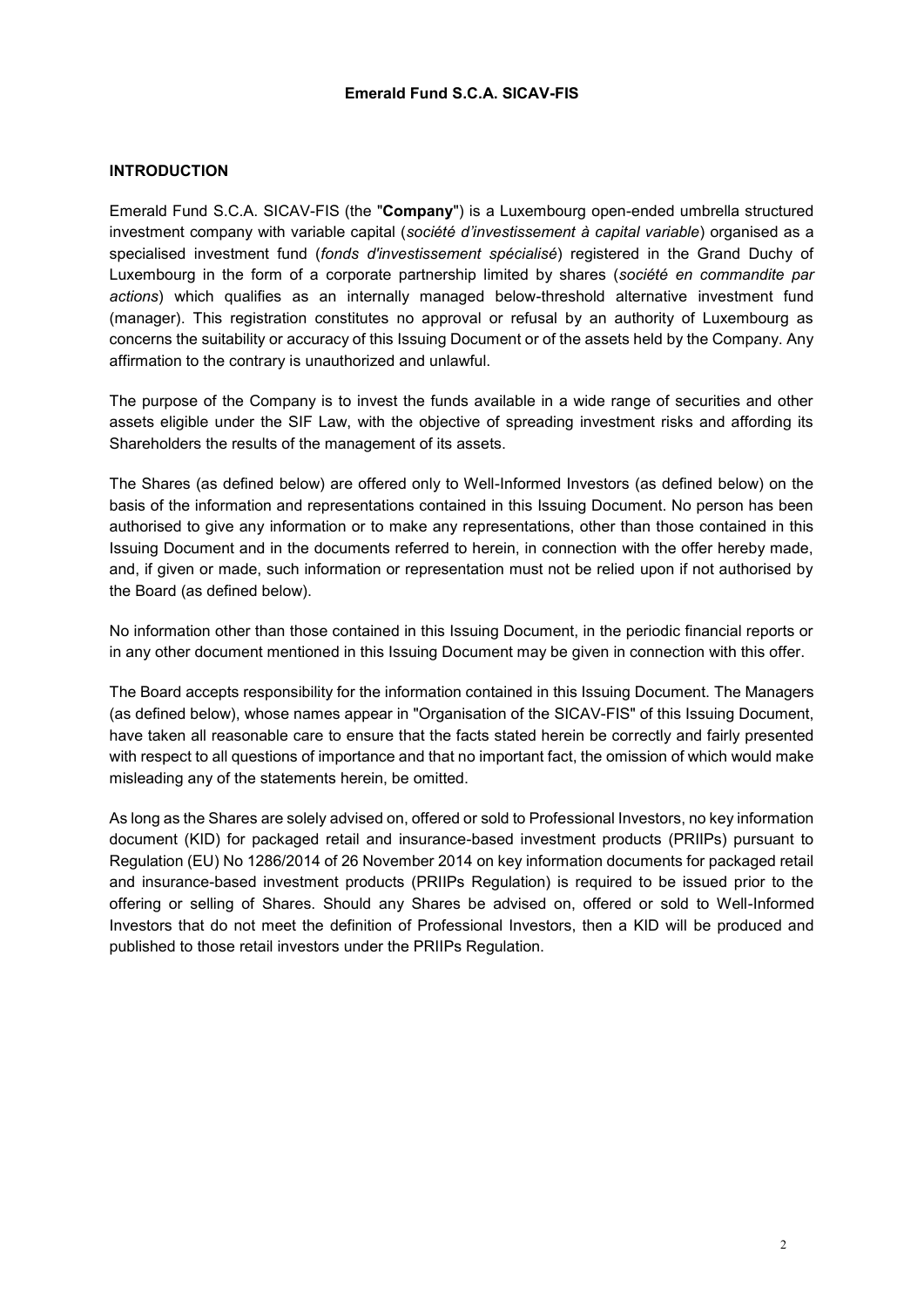### **RESTRICTIONS IN RESPECT OF OFFERING AND OWNERSHIP OF SHARES**

### **General restrictions**

The distribution of this Issuing Document and the offering or purchase of the Shares may be restricted in certain jurisdictions. No person receiving a copy of this Issuing Document in any such jurisdiction may treat this Issuing Document as constituting an offer or invitation to them to purchase or subscribe for Shares unless in the relevant jurisdiction such an offer or invitation could lawfully be made to them. Accordingly, this Issuing Document does not constitute an offer or invitation to anyone in any jurisdiction in which such offer or invitation is not lawful or in which the person making such offer or invitation is not qualified to do so or to anyone to whom it is unlawful to make such offer or invitation. It is the responsibility of any person in possession of this Issuing Document to inform him/herself of and to observe all applicable laws and regulations of any relevant jurisdiction.

The Company has not been registered under the U.S. Investment Company Act of 1940. In addition, the Shares of each Sub-fund (as defined below) have not been registered under the U.S. Securities Act of 1933, as amended, and may not be and will not be offered for sale or sold in the United States of America, its territories or possessions or to a US Person (as defined below).

US Persons may not apply for subscription of Shares. Holders of Shares are required to notify the Board of any change in their non-US Person status. Prospective investors are advised to consult their legal counsel prior to investing in Shares in order to ascertain their status as non-US Persons.

The Board reserves the right to:

- (i) refuse on a discretionary basis all or part of a subscription application for Shares;
- (ii) repurchase, at any time, Shares held by Shareholder (as defined below) not authorized to buy or own the Shares and return the proceeds to such Shareholder as set forth in this Issuing Document.

#### **Swiss restrictions**

This document may only be distributed in or from Switzerland to qualified investors within the meaning of Article 10 para. 3, 3bis and 3terof the Collective Investment Schemes Act. The representative of the Company in Switzerland is ACOLIN Fund Services AG, Affolterndtrasse 56, CH-8050 Zurich, Switzerland, whilst the Paying Agent is Neue Helvetische Bank AG, Seefeldstrasse 215, CH-8008 Zurich, Switzerland. The basic documents of the Company, as well as, the annual report may be obtained free of charge at the registered office of the Company's Swiss representative.

### **EXEMPTION UNDER THE AIFM LAW**

The Company qualifies as an alternative investment fund (AIF) for the purposes of the law dated 12 July 2013 implementing the European Directive 2011/61/EU on Alternative Investment Fund Managers and amending Directives 2003/41/EC and 2009/65/EC and Regulations (EC) No 1060/2009 and (EU) No 1095/2010 (the "**AIFM Law**").

The Company has appointed as external manager (in the meaning of AIFM Law) Emerald Managements S.à r.l. in accordance with article 4 (1) a) of the AIFM Law and article 80 (2) a) of the SIF Law.

The total asset under management of Emerald Managements S.à r.l. does not exceed EUR 100,000,000.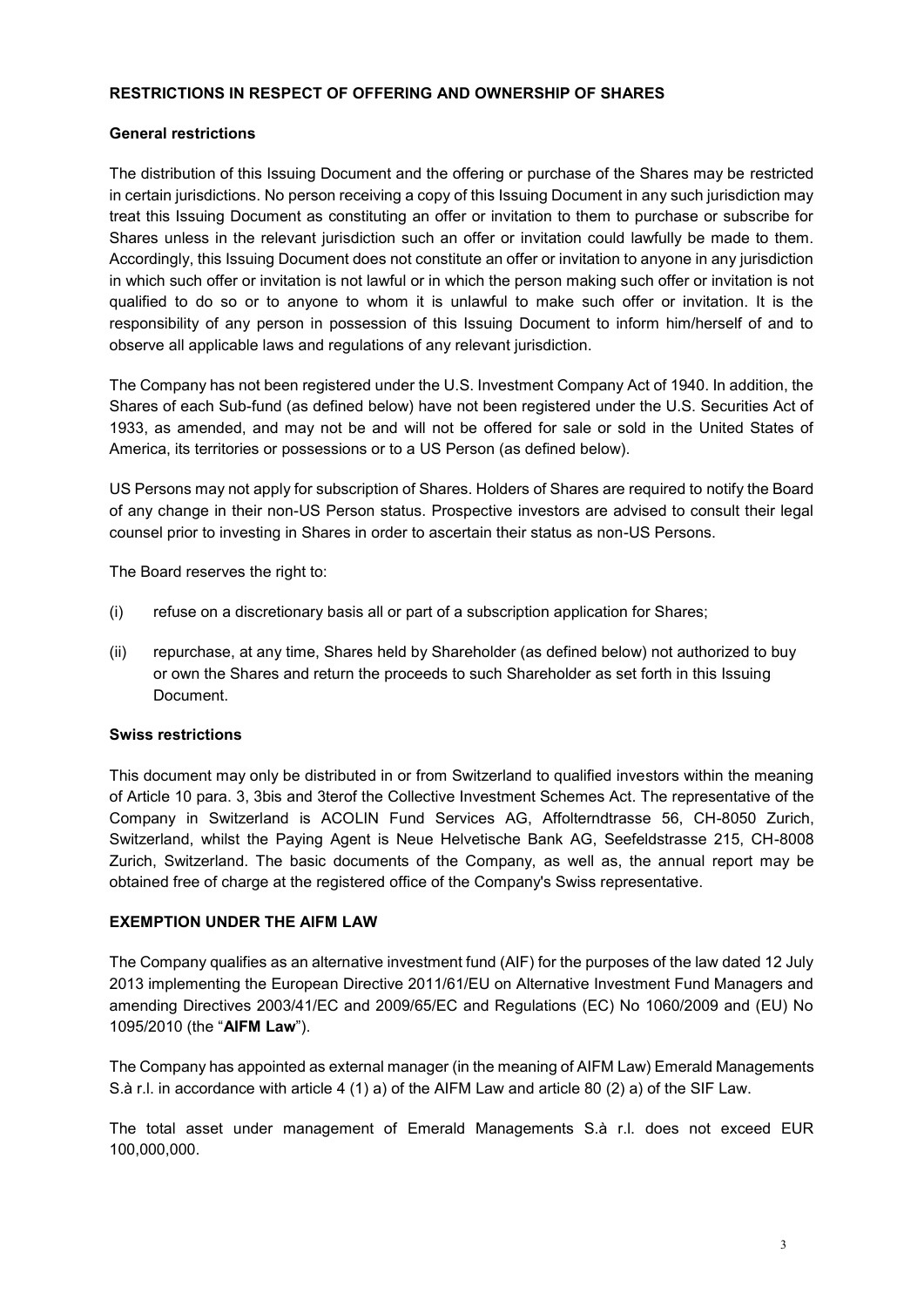In compliance with article 3 (3) of the AIFM Law, Emerald Managements S.à r.l. has registered itself with the CSSF to benefit from the derogation under article 3 (2) of the AIFM Law and shall therefore not benefit from the European passport under the AIFM Law and will be subject solely to information duty as further detailed under article 3 (3) of the AIFM Law.

# **IMPORTANT INFORMATION**

Prospective investors who are in any doubt about the contents of this Issuing Document or the annual reports of the Company should, as well as, in general inform themselves and consult their financial and tax adviser as to the possible tax consequences, the legal requirements and any foreign exchange restriction or exchange control requirements which they might encounter under the laws of the countries of their citizenship, residence or domicile and which might be relevant to the subscription, holding or disposal of Shares.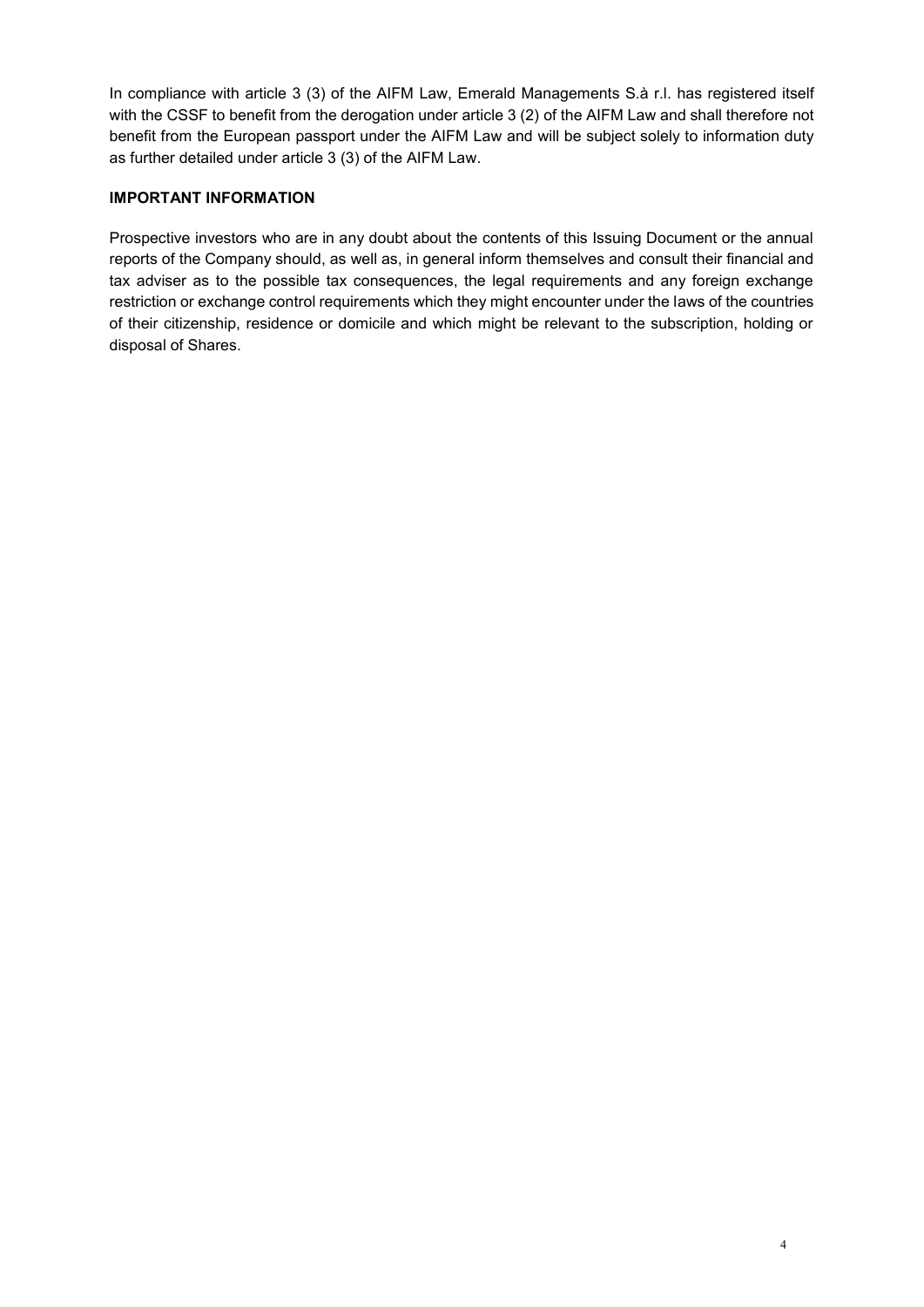#### **Emerald Fund S.C.A. SICAV-FIS**

A Luxembourg umbrella investment company with variable capital (*société d'investissement à capital variable-SICAV*) organised as a specialised investment fund (*fonds d'investissement spécialisé*)

> in the form of a corporate partnership limited by shares (*société en commandite par actions*)

> > 30, Boulevard Royal, L-2449 Luxembourg, Grand Duchy of Luxembourg R.C.S. Luxembourg: B 183.045

### **General Partner and Alternative Investment Fund Manager**

#### **Emerald Managements S.à r.l.**

a Luxembourg private limited company (*société à responsabilité limitée*)

30, Boulevard Royal, L-2449 Luxembourg Grand Duchy of Luxembourg R.C.S. Luxembourg: B 182.719

#### **Managers**

Xavier Deu

Paul Hunt

Christopher Harrison

Josep Lluis Perez

#### **Depositary Bank**

**ING Luxembourg S.A.**

52, route d'Esch, L-2965 Luxembourg Grand Duchy of Luxembourg

#### **Central Administration Agent, Registrar and Transfer Agent**

#### **Banque de Patrimoines Privés**

30, Boulevard Royal, L-2449 Luxembourg Grand Duchy of Luxembourg

#### **Statutory Auditor**

#### **KPMG Luxembourg, Société Coopérative**

39, avenue John F. Kennedy L-1855 Luxembourg Grand Duchy of Luxembourg

#### **Legal Advisor**

#### **Baker & McKenzie**

10-12 Boulevard F-D Roosevelt L-2450 Luxembourg Grand Duchy of Luxembourg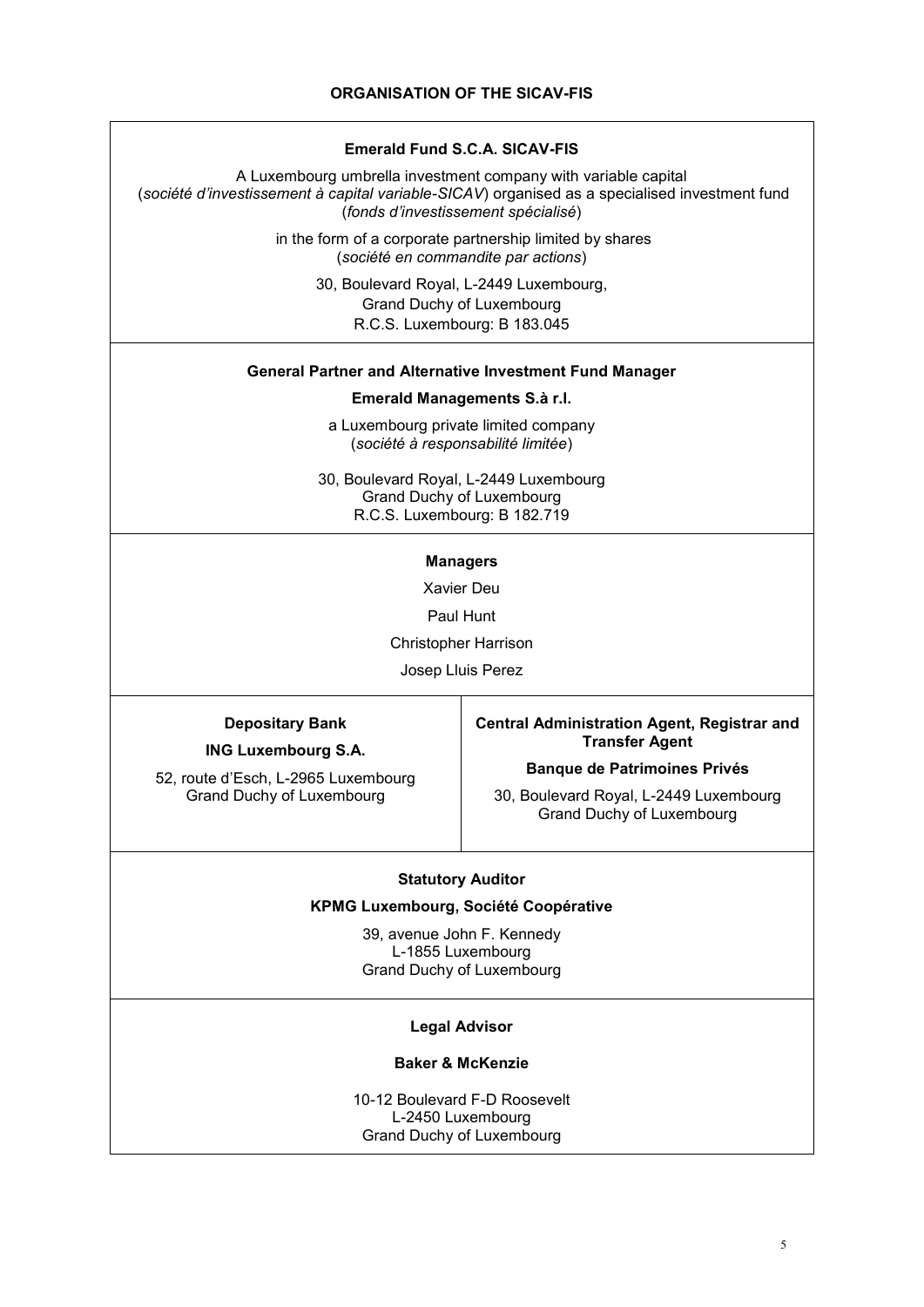# **TABLE OF CONTENTS**

| 1.  |                                                                        |  |
|-----|------------------------------------------------------------------------|--|
| 2.  |                                                                        |  |
| 3.  |                                                                        |  |
| 4.  | Investment Objective and Policy of the Company  17                     |  |
| 5.  |                                                                        |  |
| 6.  |                                                                        |  |
| 7.  |                                                                        |  |
| 8.  |                                                                        |  |
| 9.  |                                                                        |  |
| 10. | Temporary suspension of subscriptions, redemptions and conversions 35  |  |
| 11. |                                                                        |  |
| 12. |                                                                        |  |
| 13. |                                                                        |  |
| 14. |                                                                        |  |
| 15. |                                                                        |  |
| 16. |                                                                        |  |
| 17. |                                                                        |  |
| 18. | Liquidation of the Company - Termination, Division and Amalgamation of |  |
| 19. |                                                                        |  |
| 20. |                                                                        |  |
| 21. |                                                                        |  |
|     |                                                                        |  |
|     | APPENDIX TO THE ISSUING DOCUMENT SUB-FUNDS 52                          |  |
|     |                                                                        |  |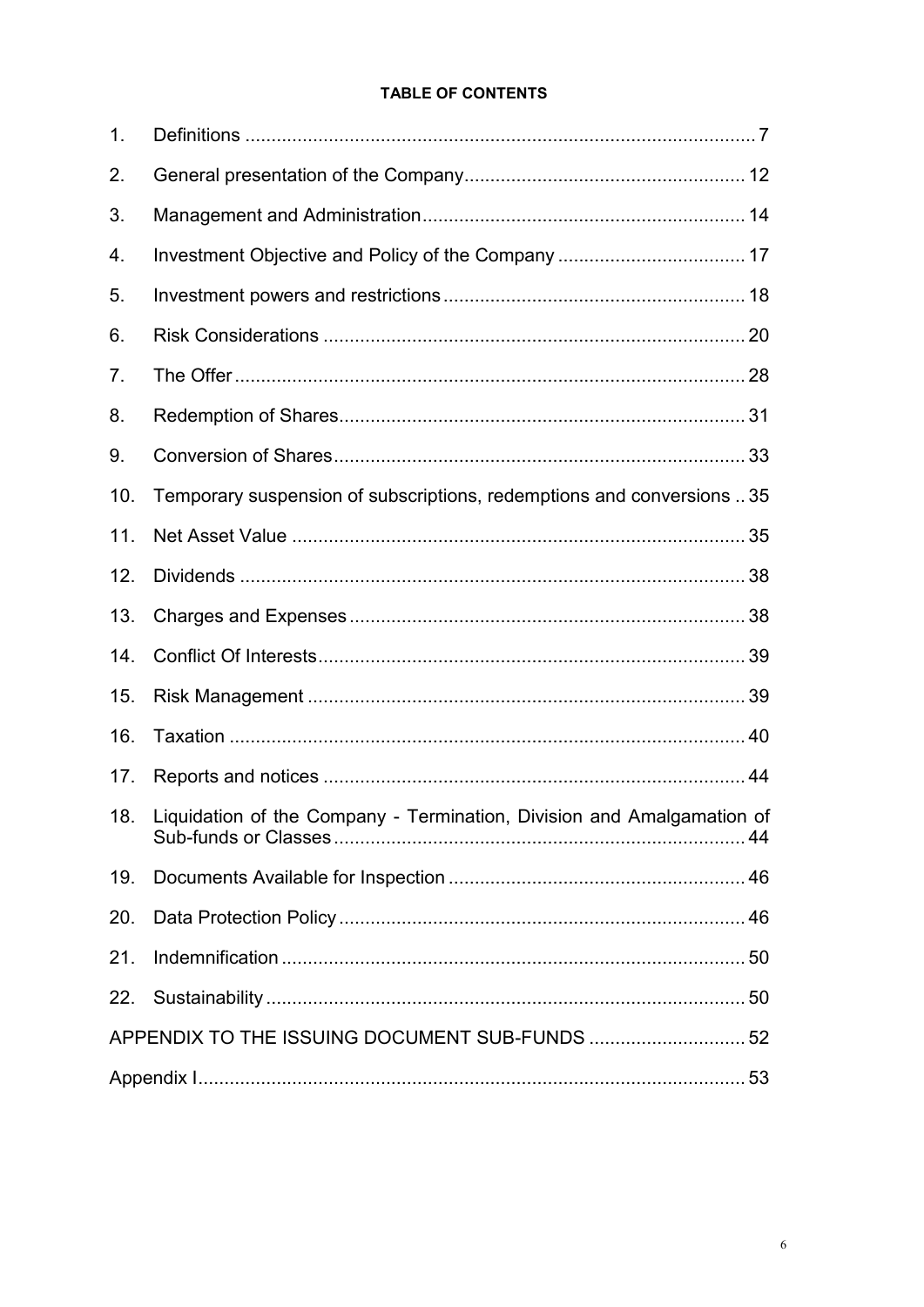# <span id="page-6-0"></span>**1. DEFINITIONS**

The following definitions apply throughout the Issuing Document:

| 1915 Law;                        | the Luxembourg law dated 10 August 1915 on commercial<br>companies, as amended from time to time                                                                                                                                                                                                                                                                                                                 |
|----------------------------------|------------------------------------------------------------------------------------------------------------------------------------------------------------------------------------------------------------------------------------------------------------------------------------------------------------------------------------------------------------------------------------------------------------------|
| <b>Accounting Currency</b>       | the currency used to draw-up the financial statements of the<br>Company                                                                                                                                                                                                                                                                                                                                          |
| <b>Agent</b>                     | Banque de Patrimoines Privés acting in its capacity as<br>central administration agent, registrar and transfer agent                                                                                                                                                                                                                                                                                             |
| <b>AML/CFT</b>                   | means anti-money laundering/combating the financing of<br>terrorism.                                                                                                                                                                                                                                                                                                                                             |
| <b>AML/CFT Law</b>               | means the Luxembourg law of 12 November 2004 on the fight<br>against money laundering and terrorist financing transposing<br>Directive 2001/97/EC of the European Parliament and of the<br>Council of 4 December 2001 amending Council Directive<br>91/308/EEC on prevention of the use of the financial system<br>for the purpose of money laundering, as may be amended                                        |
| <b>Appendix/Appendices</b>       | the present appendices attached to the Issuing Document and<br>forming integral part of the latter                                                                                                                                                                                                                                                                                                               |
| <b>Articles</b>                  | the articles of association of the Company as amended from<br>time to time                                                                                                                                                                                                                                                                                                                                       |
| <b>Auditor</b>                   | KPMG Luxembourg, Société Coopérative, acting in its capacity<br>of statutory approved auditor (réviseur d'entreprises agréé) of<br>the Company inscribed on the public register of statutory<br>approved auditor, as further described in section 3 "Auditor"                                                                                                                                                    |
| <b>Board</b>                     | the board of Managers of the General Partner                                                                                                                                                                                                                                                                                                                                                                     |
| <b>Business Day</b>              | a full bank business day in Luxembourg                                                                                                                                                                                                                                                                                                                                                                           |
| <b>CHF</b>                       | the Swiss Franc being the lawful currency of Switzerland                                                                                                                                                                                                                                                                                                                                                         |
| Class(es) of Shares/ Class(es)   | one or more classes of Shares that may be available in each<br>Sub-fund, whose assets shall be commonly invested according<br>to the investment objective of that Sub-fund, but where a<br>specific sale and/or redemption charge structure, fee structure,<br>distribution policy, target investor, denomination currency or<br>hedging policy shall be applied as further detailed in the<br>relevant Appendix |
| Company                          | Emerald Fund S.C.A. SICAV-FIS                                                                                                                                                                                                                                                                                                                                                                                    |
| <b>Conversion Day</b>            | the Business Day as further detailed in the relevant Appendix<br>on which Conversion Requests are accepted and dealt with in<br>accordance with section 9 "Conversion"                                                                                                                                                                                                                                           |
| <b>Conversion Request</b>        | the written conversion request submitted to the Agent and<br>setting forth the number of Shares or amount of a Sub-fund to<br>be converted in Shares of another Sub-fund                                                                                                                                                                                                                                         |
| <b>Conversion Settlement Day</b> | the Business Day on which the consideration for conversion is<br>fully paid as further detailed in the relevant Appendix                                                                                                                                                                                                                                                                                         |
| <b>CSSF</b>                      | the Luxembourg supervisory authority of the financial sector,<br>the Commission de Surveillance du Secteur Financier                                                                                                                                                                                                                                                                                             |
| <b>Cut-Off Time</b>              | deadline before which written Subscription - Redemption -<br>Conversion Requests must be received by the Agent on the<br>Subscription - Redemption - Conversion Last Day (where<br>applicable) as further detailed in the relevant Appendix                                                                                                                                                                      |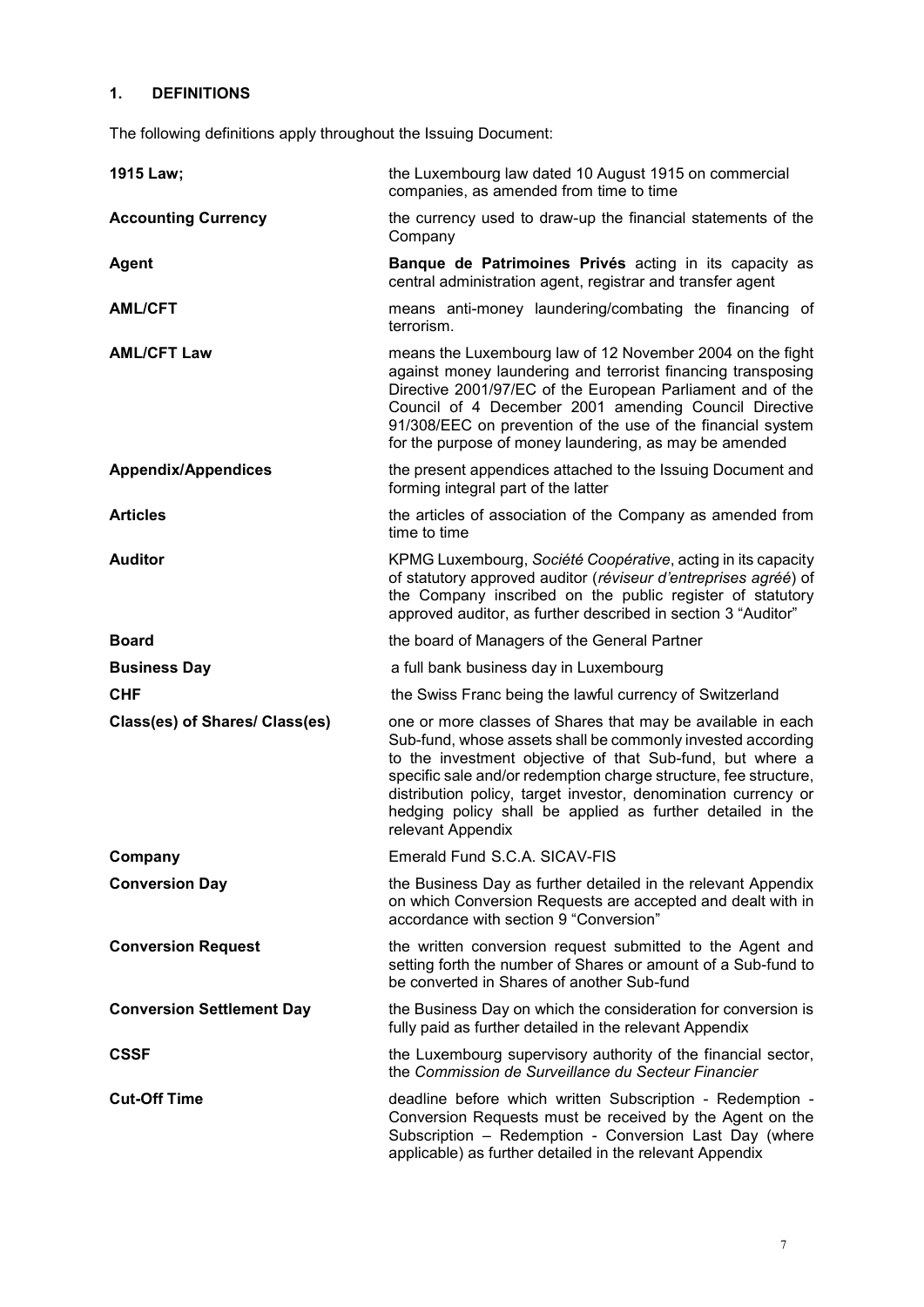| <b>Depositary Bank</b>             | ING Luxembourg S.A., acting in its capacity as depositary bank<br>of the Company, or such other credit institution within the<br>meaning of Luxembourg law dated 5 April 1993 as amended,<br>relating to the financial sector, as amended, that may be<br>appointed from time to time as depositary bank of the<br>Company |
|------------------------------------|----------------------------------------------------------------------------------------------------------------------------------------------------------------------------------------------------------------------------------------------------------------------------------------------------------------------------|
| <b>ESG</b>                         | has the meaning ascribed to it in section 6.6 "Sustainability<br>Risks"                                                                                                                                                                                                                                                    |
| <b>EUR/Euro</b>                    | the lawful currency of the member states of the European<br>Union that have adopted the single currency in accordance<br>with the treaty establishing the European Community (signed<br>in Rome on 25 March 1957) as the same may be amended<br>from time to time, being the reference currency of the Company             |
| <b>Financial Year</b>              | the financial year of the Company, which ends on the 31<br>December of each year                                                                                                                                                                                                                                           |
| <b>GBP</b>                         | United Kingdom Pounds Sterling being the lawful currency of<br>the United Kingdom, from time to time                                                                                                                                                                                                                       |
| <b>General Partner</b>             | Emerald Managements S.à r.l. acting as general partner<br>(gérant associé commandité) and alternative investment fund<br>manager in the meaning of the AIFM Law of Emerald Fund<br>S.C.A. SICAV-FIS                                                                                                                        |
| <b>General Partner Shares</b>      | Ten (10) management Shares which has been subscribed by<br>the General Partner upon incorporation of the Company in its<br>capacity as associé gérant commandité of the Company                                                                                                                                            |
| <b>Indemnified Person</b>          | has the meaning as defined in section 21 "Indemnification"                                                                                                                                                                                                                                                                 |
| <b>Initial Price</b>               | Unless otherwise provided for in the Sub-Fund Appendix, the<br>subscription price at which the Shares of any Class are offered<br>during the Initial Subscription Period as further described in<br>section 7.4 "Subscription for Shares"                                                                                  |
| <b>Initial Subscription Period</b> | the initial subscription day or initial subscription period during<br>which the Shares of any Class may be issued at the Initial Price<br>as specified for each Class of any Sub-fund in the Appendices                                                                                                                    |
| <b>Investment Advisor</b>          | any person or entity as may be appointed from time to time as<br>investment advisor of the Company as further described in<br>section 3.4 "Investment Advisor" and in the Appendix                                                                                                                                         |
| <b>Investment Manager(s)</b>       | any person or entity as may be appointed from time to time as<br>discretionary investment manager of the assets of one or more<br>Sub-funds as further described in the relevant Appendix                                                                                                                                  |
| <b>Investment Structure</b>        | has the meaning ascribed to it in section 4 "Investment<br>Objective and Policy of the Company"                                                                                                                                                                                                                            |
| <b>Issuing Document</b>            | this issuing document of the Company issued in accordance<br>with article 52 of the SIF Law as the same may be amended,<br>supplemented and modified from time to time                                                                                                                                                     |
| <b>Launch Date</b>                 | the launch date of a Sub-fund as specified for each Sub-fund<br>in the relevant Appendix                                                                                                                                                                                                                                   |
| <b>Manager</b>                     | a member of the Board                                                                                                                                                                                                                                                                                                      |
| <b>Minimum Holding</b>             | a minimum number of Shares or amount in the Reference<br>Currency or Other Denomination Currency, which a<br>Shareholder must hold in a given Sub-fund or Class as further<br>detailed for the respective Sub-fund or Class in the relevant<br>Appendix                                                                    |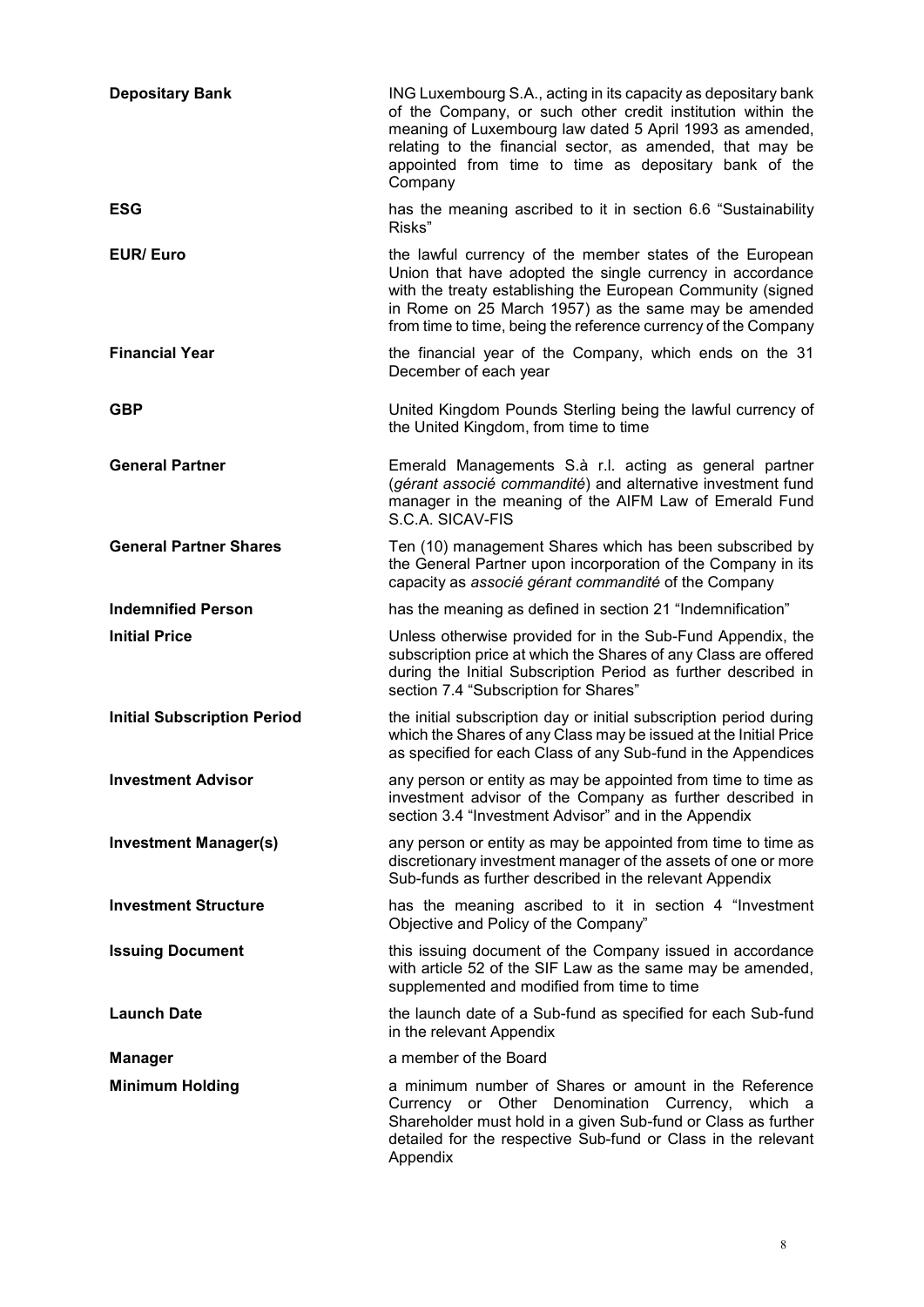| <b>Minimum Subscription</b>               | a minimum number of Shares or amount in the Reference<br>Currency or Other Denomination Currency, which a<br>Shareholder must subscribe in a Sub-fund or Class as further<br>detailed for the respective Sub-fund or Class in the relevant<br>Appendix                                                                                                                                                                                                                                                                                                                                                                                                             |
|-------------------------------------------|--------------------------------------------------------------------------------------------------------------------------------------------------------------------------------------------------------------------------------------------------------------------------------------------------------------------------------------------------------------------------------------------------------------------------------------------------------------------------------------------------------------------------------------------------------------------------------------------------------------------------------------------------------------------|
| <b>Multilateral Trading Facility/ MTF</b> | has the meaning as defined in Directive 2004/39/EC on<br>markets in financial instruments                                                                                                                                                                                                                                                                                                                                                                                                                                                                                                                                                                          |
| <b>Net Asset Value/NAV</b>                | the net asset value of the Company, a given Sub-fund or Class<br>(as the case may be) as determined in accordance with the<br>Articles and section 11 "Net Asset Value"                                                                                                                                                                                                                                                                                                                                                                                                                                                                                            |
| <b>Other Denomination Currency</b>        | another denomination currency in which the Board may decide<br>to calculate the Net Asset Value per Share of one or more Sub-<br>fund(s)/Class(es) in addition to the Reference Currency as<br>further detailed for the respective Sub-fund(s)/Class(es) in the<br>relevant Appendix. The Net Asset Value calculated in another<br>denomination currency is the equivalent of the Net Asset Value<br>in the Reference Currency converted at the prevailing<br>exchange rate                                                                                                                                                                                        |
| <b>Professional Investor</b>              | means an investor which is considered to be a professional<br>client or may, on request, be treated as a professional client<br>within the meaning of Annex II of Directive 2014/65/UE on<br>markets in financial instruments amending Council Directives<br>85/611/EEC and 93/6/EEC and Directive 2000/12/EC of the<br>European Parliament and of the Council and repealing Council<br>Directive 93/22/EEC                                                                                                                                                                                                                                                        |
| <b>Prohibited Person(s)</b>               | any person, firm, partnership or corporate body, if in the sole<br>opinion of the Board such holding may be detrimental to the<br>interests of the existing Shareholders or of the Company, if it<br>may result in a breach of any law or regulation, whether<br>Luxembourg or otherwise, or if as a result thereof the Company<br>may become exposed to tax disadvantages, fines or penalties<br>that it would not have otherwise incurred; the term "Prohibited<br>Person" includes any person, firm, partnership or corporate<br>body, which does not meet the definition of Well-Informed<br>Investors as described below or which qualifies as a US<br>Person |
| <b>Redemption Day</b>                     | the Business Day as further detailed in the relevant Appendix<br>on which Redemption Requests are accepted and dealt with in<br>accordance with section 8 "Redemption of Shares"                                                                                                                                                                                                                                                                                                                                                                                                                                                                                   |
| <b>Redemption Price</b>                   | the price at which the Shares are redeemed, as further<br>described in section 8 "Redemption of Shares" of this Issuing<br>Document and in the Appendices                                                                                                                                                                                                                                                                                                                                                                                                                                                                                                          |
| <b>Redemption Request</b>                 | the written redemption request submitted to the Agent in<br>respect of a Sub-fund on a specific Class of Shares and setting<br>forth the number of Shares to be redeemed by the Company                                                                                                                                                                                                                                                                                                                                                                                                                                                                            |
| <b>Redemption Settlement Day</b>          | the Business Day on which the Redemption Price is fully paid<br>up as further detailed in the relevant Appendix                                                                                                                                                                                                                                                                                                                                                                                                                                                                                                                                                    |
| <b>Reference Currency</b>                 | the currency in which the Net Asset Value of each Sub-fund is<br>denominated, as specified for each Sub-fund in the relevant<br>Appendix                                                                                                                                                                                                                                                                                                                                                                                                                                                                                                                           |
| <b>Regulated Market(s)</b>                | has the meaning as defined in Directive 2004/39/EC on<br>markets in financial instruments                                                                                                                                                                                                                                                                                                                                                                                                                                                                                                                                                                          |
| <b>SFDR</b>                               | means Regulation (EU) 2019/2088 of the European Parliament<br>and of the Council of 27 November 2019 on sustainability-<br>related disclosures in the financial services sector, as<br>amended or supplemented from time to time                                                                                                                                                                                                                                                                                                                                                                                                                                   |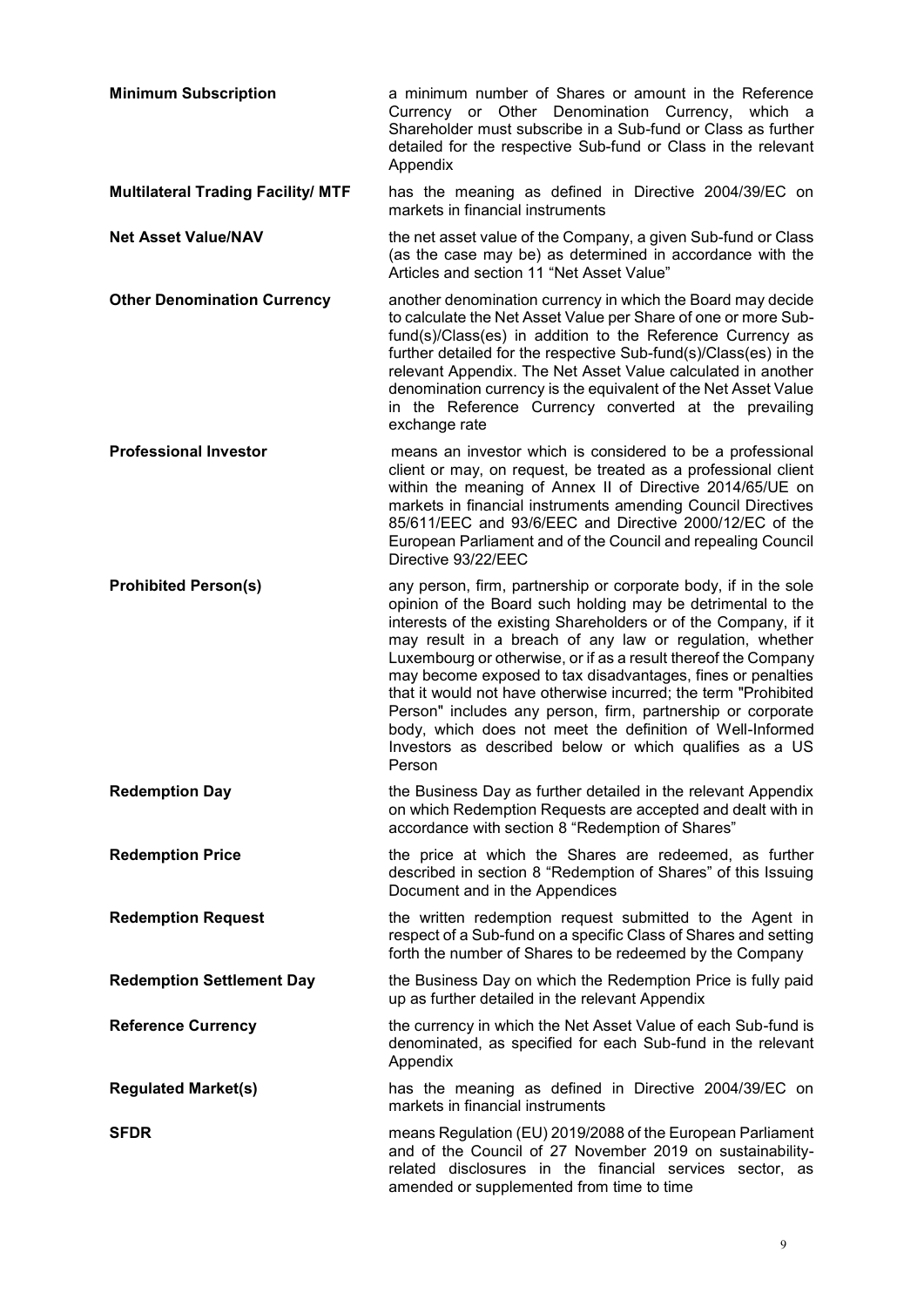| Share(s)                                    |     | a limited share (action de commanditaire) of any Class of any<br>Sub-fund in the capital of the Company, the details of which<br>are specified in the Appendices                                                                                                                                                                                                                                                                                                                                                                                                                                                                                                                                                                                    |  |  |  |
|---------------------------------------------|-----|-----------------------------------------------------------------------------------------------------------------------------------------------------------------------------------------------------------------------------------------------------------------------------------------------------------------------------------------------------------------------------------------------------------------------------------------------------------------------------------------------------------------------------------------------------------------------------------------------------------------------------------------------------------------------------------------------------------------------------------------------------|--|--|--|
| Shareholder(s)                              |     | a limited shareholder (commanditaire) holder of one or more<br>Shares of any Class of any Sub-fund in the capital of the<br>Company                                                                                                                                                                                                                                                                                                                                                                                                                                                                                                                                                                                                                 |  |  |  |
| <b>SIF</b>                                  |     | specialised investment fund within the meaning of the SIF Law                                                                                                                                                                                                                                                                                                                                                                                                                                                                                                                                                                                                                                                                                       |  |  |  |
| <b>SIF Law</b>                              |     | the Luxembourg law of 13 February 2007 relating to<br>specialised investment funds, as amended                                                                                                                                                                                                                                                                                                                                                                                                                                                                                                                                                                                                                                                      |  |  |  |
| <b>Strongly Rated Financial Institution</b> |     | a strongly rated financial institution which has a long-term<br>issuer credit rating by Standard & Poors of A and higher or an<br>equivalent rating by another widely recognized rating agency                                                                                                                                                                                                                                                                                                                                                                                                                                                                                                                                                      |  |  |  |
| Sub-fund                                    |     | Any sub-fund of the Company established by the Board in<br>accordance with this Issuing Document and the Articles                                                                                                                                                                                                                                                                                                                                                                                                                                                                                                                                                                                                                                   |  |  |  |
| <b>Subscription Day</b>                     |     | the Business Day as further detailed in the relevant Appendix<br>on which Subscription Requests are accepted and dealt with in<br>accordance with section 7 "The Offer"                                                                                                                                                                                                                                                                                                                                                                                                                                                                                                                                                                             |  |  |  |
| <b>Subscription Price</b>                   |     | the subscription price at which the Shares of any Class are<br>offered after the end of the Initial Subscription Period as further<br>described in section 7.4 "Subscription for Shares" and in the<br>Appendices<br>the written subscription request submitted to the Agent with all<br>relevant documents to qualify as Shareholder submitted to the<br>Agent in respect of a Sub-fund on a specific Class of Shares<br>and setting forth the number of Shares or amount to be                                                                                                                                                                                                                                                                    |  |  |  |
| <b>Subscription Request</b>                 |     | subscribed by such prospective investor                                                                                                                                                                                                                                                                                                                                                                                                                                                                                                                                                                                                                                                                                                             |  |  |  |
| <b>Subscription Settlement Day</b>          |     | the Business Day on which the Subscription Price is fully paid,<br>as further detailed in the relevant Appendix                                                                                                                                                                                                                                                                                                                                                                                                                                                                                                                                                                                                                                     |  |  |  |
| <b>Subsidiary</b>                           |     | any local or foreign corporation or partnership or other entity<br>(including for the avoidance of doubt any wholly-owned<br>Subsidiary):                                                                                                                                                                                                                                                                                                                                                                                                                                                                                                                                                                                                           |  |  |  |
|                                             | (a) | which is controlled by the Company; or                                                                                                                                                                                                                                                                                                                                                                                                                                                                                                                                                                                                                                                                                                              |  |  |  |
|                                             | (b) | in which the Company holds more than 50% of the share<br>capital; or                                                                                                                                                                                                                                                                                                                                                                                                                                                                                                                                                                                                                                                                                |  |  |  |
|                                             | (c) | which does not have any activity other than the holding of<br>investments which qualify under the "Investment Objective and<br>Policy" of the Company;                                                                                                                                                                                                                                                                                                                                                                                                                                                                                                                                                                                              |  |  |  |
|                                             |     | any of the above mentioned local or foreign corporations or<br>partnerships or other entities shall be deemed to be<br>"controlled" by the Company if (i) the Company holds in<br>aggregate, directly or indirectly, more than 50% of the voting<br>rights in such entity or controls more than 50% of the voting<br>rights pursuant to an agreement with the other shareholders or<br>(ii) the majority of the managers or board members of such<br>entity are members of the Board or of any affiliates of the<br>General Partner, except to the extent that this is not practicable<br>for tax or regulatory reasons or (iii) the Company has the right<br>to appoint or remove a majority of the members of the<br>managing body of that entity |  |  |  |
| <b>Sustainability Factors</b>               |     | means environmental, social and employee matters, respect<br>for human rights, anti-corruption and anti-bribery matters                                                                                                                                                                                                                                                                                                                                                                                                                                                                                                                                                                                                                             |  |  |  |
| <b>Sustainability Risks</b>                 |     | means environmental, social or governance events or<br>conditions that, if they occur, could cause an actual or potential<br>material negative impact on the value of one or more<br>investments of the Company or the Sub-funds                                                                                                                                                                                                                                                                                                                                                                                                                                                                                                                    |  |  |  |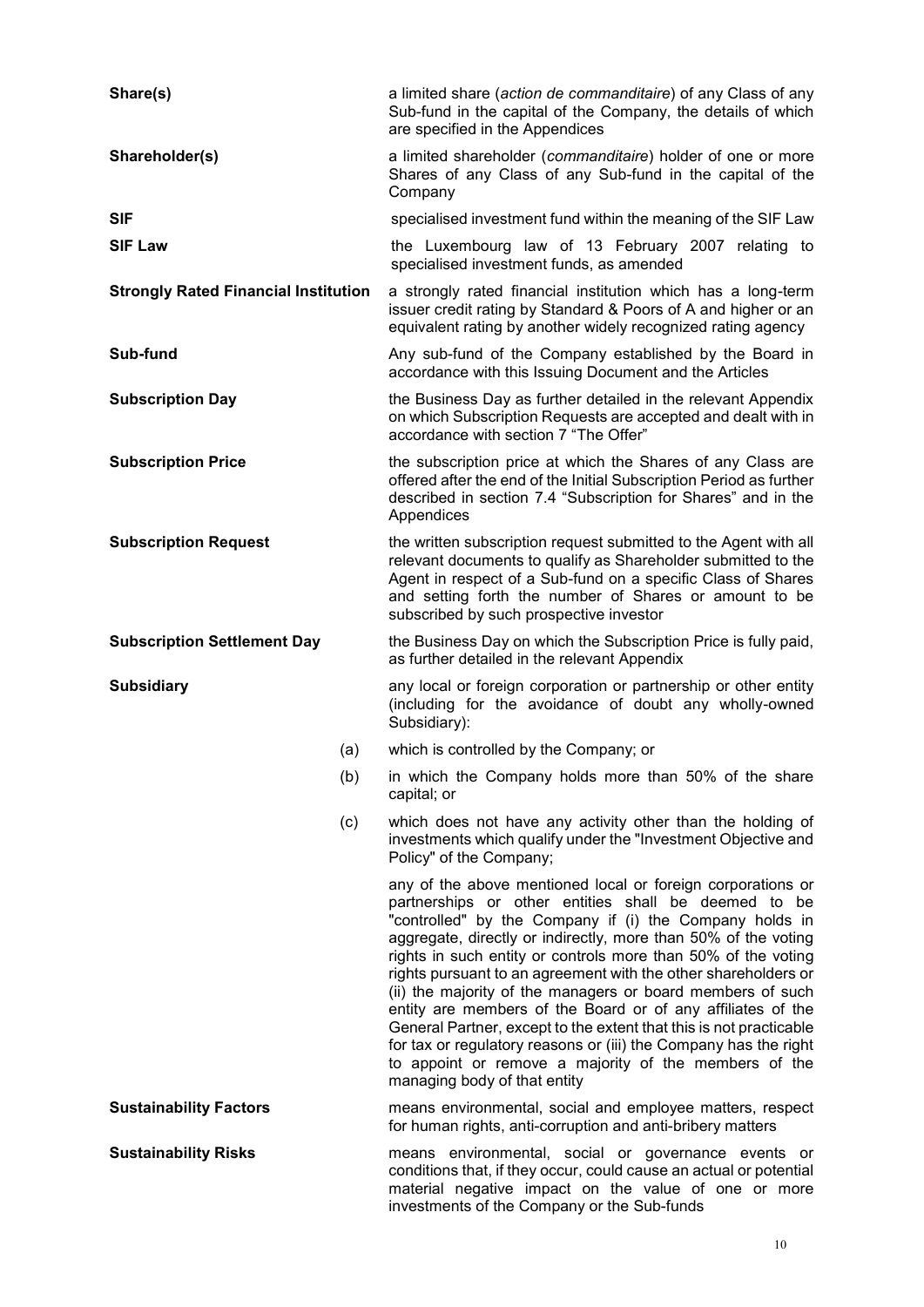| UCI(s)                        | regulated investment fund that is subject to risk diversification<br>rules                                                                                                                                                                                                                                                                                                                                                                                                                                                                                               |  |  |  |  |
|-------------------------------|--------------------------------------------------------------------------------------------------------------------------------------------------------------------------------------------------------------------------------------------------------------------------------------------------------------------------------------------------------------------------------------------------------------------------------------------------------------------------------------------------------------------------------------------------------------------------|--|--|--|--|
| <b>USD</b>                    | the official currency of the United States of America                                                                                                                                                                                                                                                                                                                                                                                                                                                                                                                    |  |  |  |  |
| US Person(s)                  | a citizen or resident of the United-States of America, a<br>corporation, partnership or any other entity created in or under<br>the laws of the United States of America or any person falling<br>within the definition of the term "United States Person" under<br>the $1933$ Act                                                                                                                                                                                                                                                                                       |  |  |  |  |
| <b>Valuation Day</b>          | a Business Day on which the Net Asset Value per Share of any<br>Class of any Sub-fund is computed and published (as the case<br>may be), upon the frequency set forth in the relevant Appendix<br>and at least once a year in accordance with the SIF Law                                                                                                                                                                                                                                                                                                                |  |  |  |  |
| <b>Well-Informed Investor</b> | has the meaning ascribed to it in the SIF Law, and includes:                                                                                                                                                                                                                                                                                                                                                                                                                                                                                                             |  |  |  |  |
|                               | (a)<br>institutional investors;                                                                                                                                                                                                                                                                                                                                                                                                                                                                                                                                          |  |  |  |  |
|                               | professional investors; or<br>(b)                                                                                                                                                                                                                                                                                                                                                                                                                                                                                                                                        |  |  |  |  |
|                               | any other well-informed investor who fulfils the<br>(c)<br>following conditions: (i) has declared in writing his adhesion to<br>the status of well-informed investor; and (ii) invests a minimum<br>of EUR 125,000 in the Company or has been the subject of an<br>assessment made by a credit institution within the meaning of<br>Directive 2006/48/EC, by an investment firm within the<br>meaning of Directive 2004/39/EC or by a management<br>company within the meaning of Directive 2001/107/EC<br>certifying his expertise, his experience and his knowledge in |  |  |  |  |

adequately apprising an investment in the Company.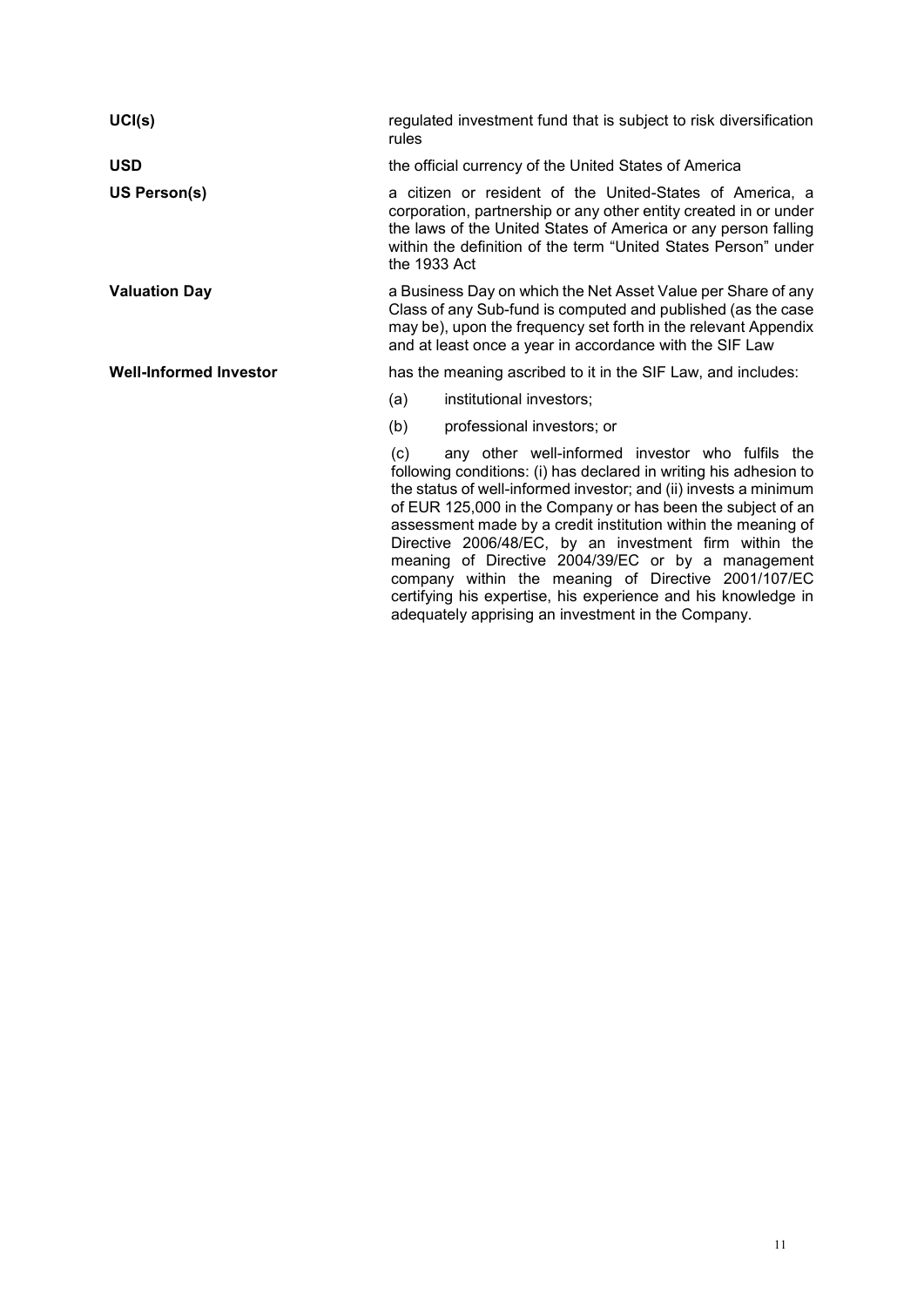# <span id="page-11-0"></span>**2. GENERAL PRESENTATION OF THE COMPANY**

The information set out under this section is a summary of the principal features of the Company and should be read in conjunction with the full text of this Issuing Document.

# **2.1 Legal Form**

Emerald Fund S.C.A. SICAV-FIS is an investment company with variable capital (*société d'investissement à capital variable*) in the form of a corporate partnership limited by shares (*société en commandite par actions*) organised as a specialised investment fund (*fonds d'investissement spécialisé*) in accordance with SIF Law and 1915 Law. The Company has been incorporated in Luxembourg on 16 December 2013 for an unlimited period of time. The Articles have been published in the Luxembourg legal gazette (*Mémorial C Recueil des Sociétés et Associations*) number 85 on 10 January 2014 and have been filed with the Luxembourg Trade and Companies' Register (*Registre de Commerce et des Sociétés),* where they are available for inspection and where copies can be made. Copies may also be obtained at the registered office of the Company.

As a corporate partnership limited by shares (*société en commandite par actions*), the Company has two (2) different types of Shareholders:

- the *associé gérant commandité* or unlimited shareholder (the General Partner), who is the equivalent of the general partner of a limited partnership. The General Partner is solely responsible for the management of the Company and is jointly and severally liable for all liabilities which cannot be paid out of the assets of the Company. The General Partner hold ten (10) General Partner Shares in the Company. The General Partner Shares have been issued upon incorporation of the Company. No further General Partner Shares will be issued;
- the *associés commanditaires* or the Shareholders whose liability is limited to the amount of their investment in the Company. The Company may have an unlimited number of Shareholders. The interests of the Shareholders will be represented by Shares of different Classes, as the case may be with respect to each Sub-fund.

The Company is managed by the General Partner (*associé gérant commandité*), Emerald Managements S.à r.l., a Luxembourg private limited company (*société à responsabilité limitée*), having its registered office at 30, Boulevard Royal, L-2449 Luxembourg, Grand Duchy of Luxembourg and registered with the Luxembourg Trade and Companies' Register (*Registre de Commerce et des Sociétés)* under number B 183.045.

# **2.2 Capital**

The capital of the company is always equal to its Net Asset Value. The minimum capital shall be, as provided by the SIF Law, the equivalent of one million two hundred and fifty thousand Euros (EUR 1,250,000.-) and must be reached within twelve (12) months after the date on which the Company has been authorised as a SIF pursuant to the SIF Law.

The Accounting Currency of the Company is Euro.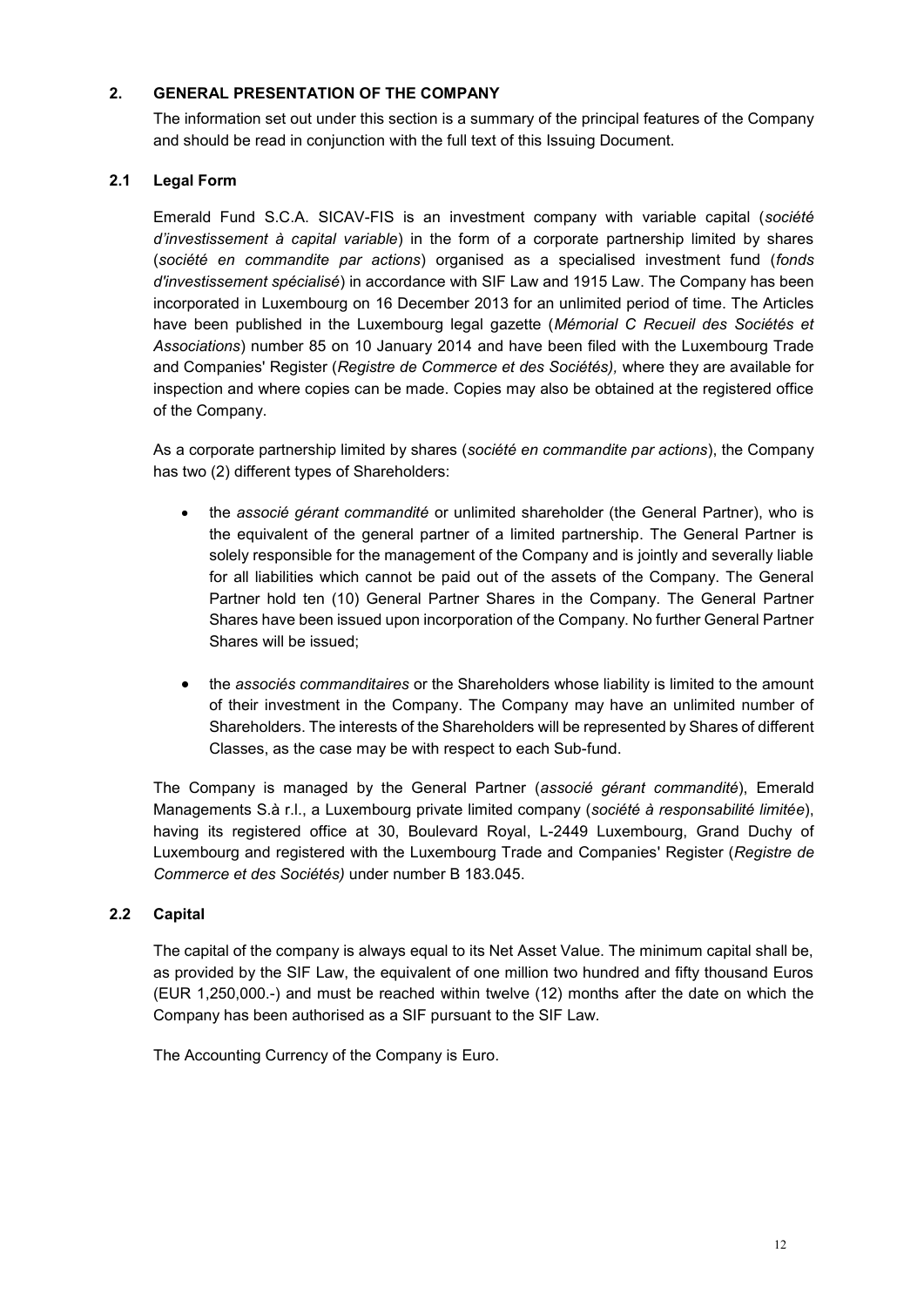### **2.3 Sub-funds**

The Company is structured to provide Shareholders with a variety of Sub-funds.

In accordance with article 71 of the SIF Law, the assets and liabilities of each Sub-fund shall be segregated from the assets and liabilities of those of the other Sub-funds, with creditors having recourse only to the assets of the Sub-fund concerned and where the liabilities of a Sub-Fund cannot be satisfied out of the assets of the another Sub-fund. As between the Shareholders and creditors, each Sub-fund will be deemed to be a separate entity.

The different Classes of Shares in issue or to be issued in each Sub-fund of the Company (if any) may differ *inter alia* in their fee structure, distribution policy, target investors or any other criteria to be determined by the Board.

The proceeds of the issue of Shares in respect of each Sub-fund will be invested for the exclusive benefit of the relevant Sub-fund in securities and other permitted assets in accordance with the investment policy determined by the Board from time to time in respect of the relevant Sub-fund and as set forth under the relevant Sub-fund specifications in the Appendices.

The Board may, at any time and in its discretion, decide to create additional Sub-funds whose investment objectives and policies, risk profile or other features may differ from those of the Subfunds then existing and, in such cases, this Issuing Document will be updated accordingly.

### **2.4 Classes of Shares**

The Shares of each Sub-fund may, as the Board shall so determine from time to time, be issued in one or more Classes, whose assets shall be commonly invested pursuant to a specific investment objective of the respective Sub-fund, but where a specific sale and redemption charge structure, fee structure, investor restriction, distribution policy, hedging policy, Reference Currency or other denomination Currencies or other criteria may be applied to each such Class.

The specific characteristics of Classes available to the Shareholder in each Sub-fund are defined in the relevant Appendix to this Issuing Document. For the avoidance of doubt, reference to "Share(s)" in this Issuing Document includes references to any Class(es) when reference to specific Class(es) is not required.

The Board may, at any time and in its discretion, decide to create further Classes of Shares whose features may differ from those of the existing Classes and in such cases, this Issuing Document will be updated accordingly.

Shareholders of the same Class in a Sub-fund will be treated pro-rata to the number of Shares held by them in the relevant Sub-fund.

# **2.5 Investment Objective**

The overall investment objective of the Company is to invest its assets in a wide range of securities and other assets permitted to by the SIF Law with the purpose of spreading investment risks and affording the investors the results of the management of its portfolio.

The Company, with respect to its Sub-funds, may take any measure and carry out any operation, which it may deem useful in the accomplishment and development of its purpose to the full extent permitted by the SIF Law.

The Board is permitted at any time to change the investment policy and restrictions of the Subfunds.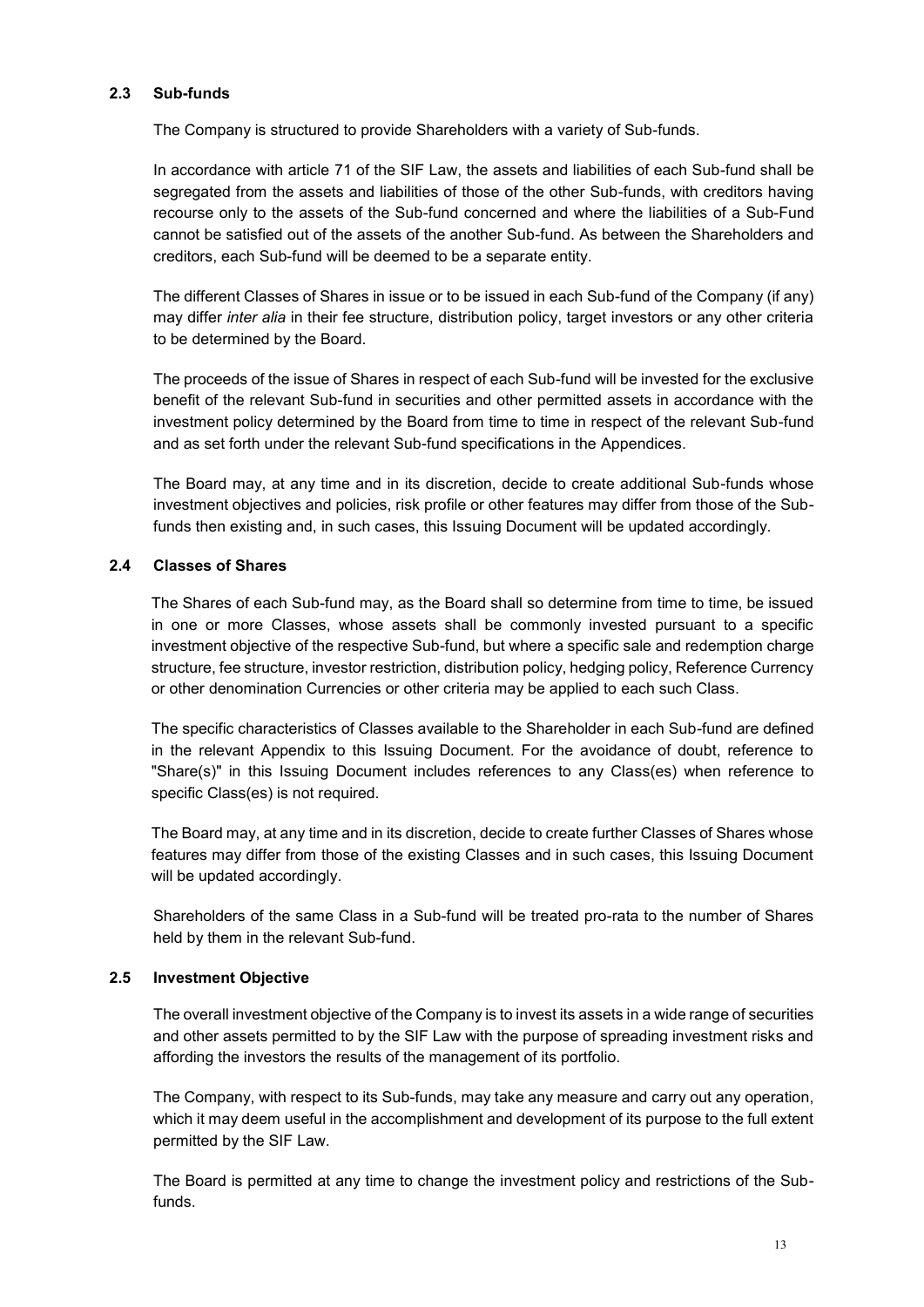The list of the Sub-funds and the specific investment objective, policy and restrictions of each Sub-fund are set out in the relevant Appendix to this Issuing Document.

# **2.6 Stock Exchange Listing**

The Board may decide to list the Shares of the Sub-funds, Classes, as and when issued, on the Luxembourg Stock Exchange or any other Regulated Market or MTF. Details are set out for each Sub-fund in the relevant Appendix to this Issuing Document.

## <span id="page-13-0"></span>**3. MANAGEMENT AND ADMINISTRATION**

# **3.1 The General Partner**

The Board is responsible, while observing the principle of risk diversification, for laying down the investment policy of the Sub-funds and for monitoring the business activity of the Company. It may carry out all acts of portfolio management, administration and marketing on behalf of the Company; in particular purchase, sell, subscribe or exchange any securities or asset and exercise all rights directly or indirectly attached to the Company's portfolio of assets.

In addition, the General Partner may under its responsibility and supervision delegate its functions, privileges and duties to purchase and sell securities as agent for the Company and otherwise to manage the portfolios of the Sub-funds for the account and in the name of the Company to one or several Investment Managers whom it may consider appropriate.

The Board is made up of the following Managers:

- 1) Xavier Deu
- 2) Paul Hunt
- 3) Christopher Harrison
- 4) Josep Lluis Perez

### **3.2 Depositary Bank**

**ING Luxembourg S.A.** with registered office at 52, route d'Esch, L-2965 Luxembourg, Grand Duchy of Luxembourg has been appointed as Depositary Bank. ING Luxembourg S.A. is a public limited company ("*société anonyme*") incorporated under the law of the Grand Duchy of Luxembourg and it is registered with the Luxembourg Trade and Companies' Register under number B 6041.

The Depositary Bank is responsible for the safekeeping (*garde*) of the assets of the Company in accordance with the provision of article 16 of the SIF Law. For the safekeeping of the assets entrusted to it, the Depositary may appoint correspondents, which shall, in such instance, be selected under its responsibility with professional care and in good faith, amongst professional service providers duly authorized to carry out their functions in the relevant jurisdictions.

The Board and the Depositary Bank may terminate the depositary agreement at any time by giving three (3) months' prior notice in writing. The Board may, however, dismiss the Depositary Bank only if a new depositary bank is appointed within two months to take over the functions and responsibilities of the Depositary Bank. After its dismissal, the Depositary Bank must continue to carry out its functions and responsibilities until such time as the entire assets of the Company have been transferred to the new Depositary Bank.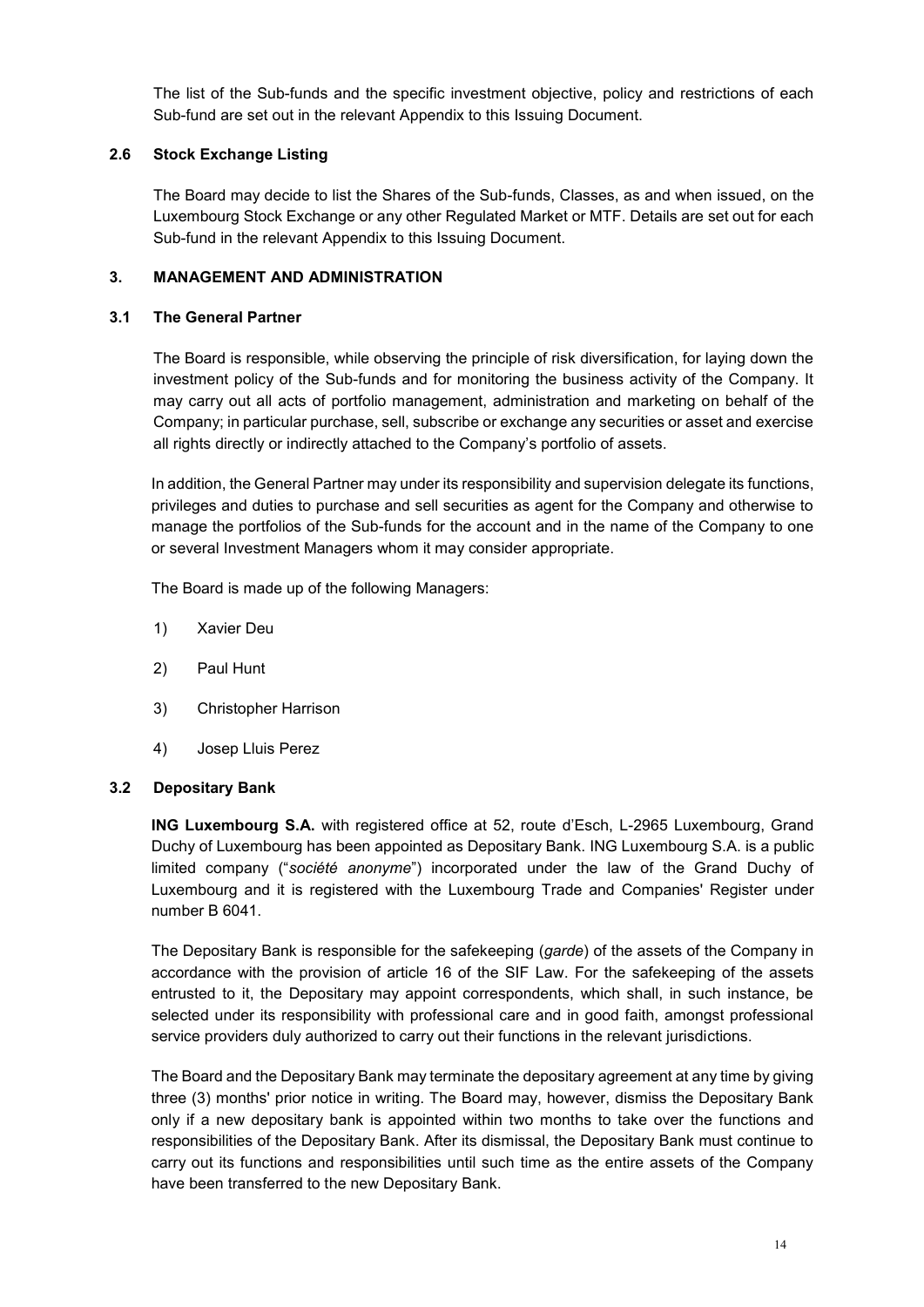### **3.3 Administrative Agent, Registrar and Transfer Agent**

**Banque de Patrimoines Privés**, with registered office at 30, Boulevard Royal, L-2449 Luxembourg, Grand Duchy of Luxembourg, registered with the Luxembourg Trade and Companies' Register under number B 183.045, has been appointed as central administration, registrar and transfer and domiciliation agent of the Company (the "**Agent**"). **Banque de Patrimoines Privés** is a professional of the financial sector (PSF) and as such is monitored by the CSSF. The relationship between the Company and the Agent is subject to the terms of the agreement dated 30 January 2017. The Company and the Agent may terminate this agreement upon ninety's (90) days prior written notice.

The Agent will be remunerated out of the assets of the relevant Sub-fund in accordance with current market practice in Luxembourg.

# **3.4 Investment Advisor**

In the determination and implementation of the investment policy of each Sub-fund, the General Partner may be assisted by one or several Investment Advisor(s).

The Investment Advisors (if any) will be indirectly remunerated out of the assets of the relevant Sub-fund, it being understood that the Investment Advisors are remunerated by the General Partner out of the Management Fee and the Performance Fee, as further detailed in the relevant Appendix.

# **3.5 Auditor**

The Company has appointed KPMG Luxembourg, Société Coopérative, as Auditor of the Company transactions, accounts and annual reports.

### **3.6 Anti-Money Laundering**

Pursuant to international rules and Luxembourg laws and regulations (comprising but not limited to the law of 5 April 1993 on the financial sector (as amended from time to time), the AML/CFT Law as well as circulars of the CSSF (including but not limited to the CSSF Circular 13/556 regarding the entry into force of CSSF Regulation N° 12-02), obligations have been imposed on all professionals of the financial sector to prevent the use of undertaking for collective investments for money laundering purposes.

The Board holds the ultimate responsibility for ensuring at all time that all obligations imposed by applicable laws, rules and regulations with respect to AML/CFT are complied with, notably in its capacity as *responsable du respect des obligations* as further detailed below.

Notably, the Board has implemented the following actions:

- a. undertaking, as a collegial body, the responsibility for compliance of the Company with the professional obligations as regards AML/CFT (*responsable du respect des obligations* or "**RR**") within the meaning of the AML/CFT Law and the CSSF RR/RC FAQ;
- b. appointing a compliance officer at appropriate hierarchical level to act as the person responsible for the control of compliance of the Company with its AML/CFT duties (*responsable du contrôle du respect des obligations* or "**RC**") within the meaning of the AML/CFT Law and the CSSF RR/RC FAQ; and
- c. applying due diligence measures in respect of AML/CFT pursuant the provisions of the aforementioned AML/CFT Law and CSSF Regulation N° 12-02 applicable to the investors and the investment opportunities of the Company.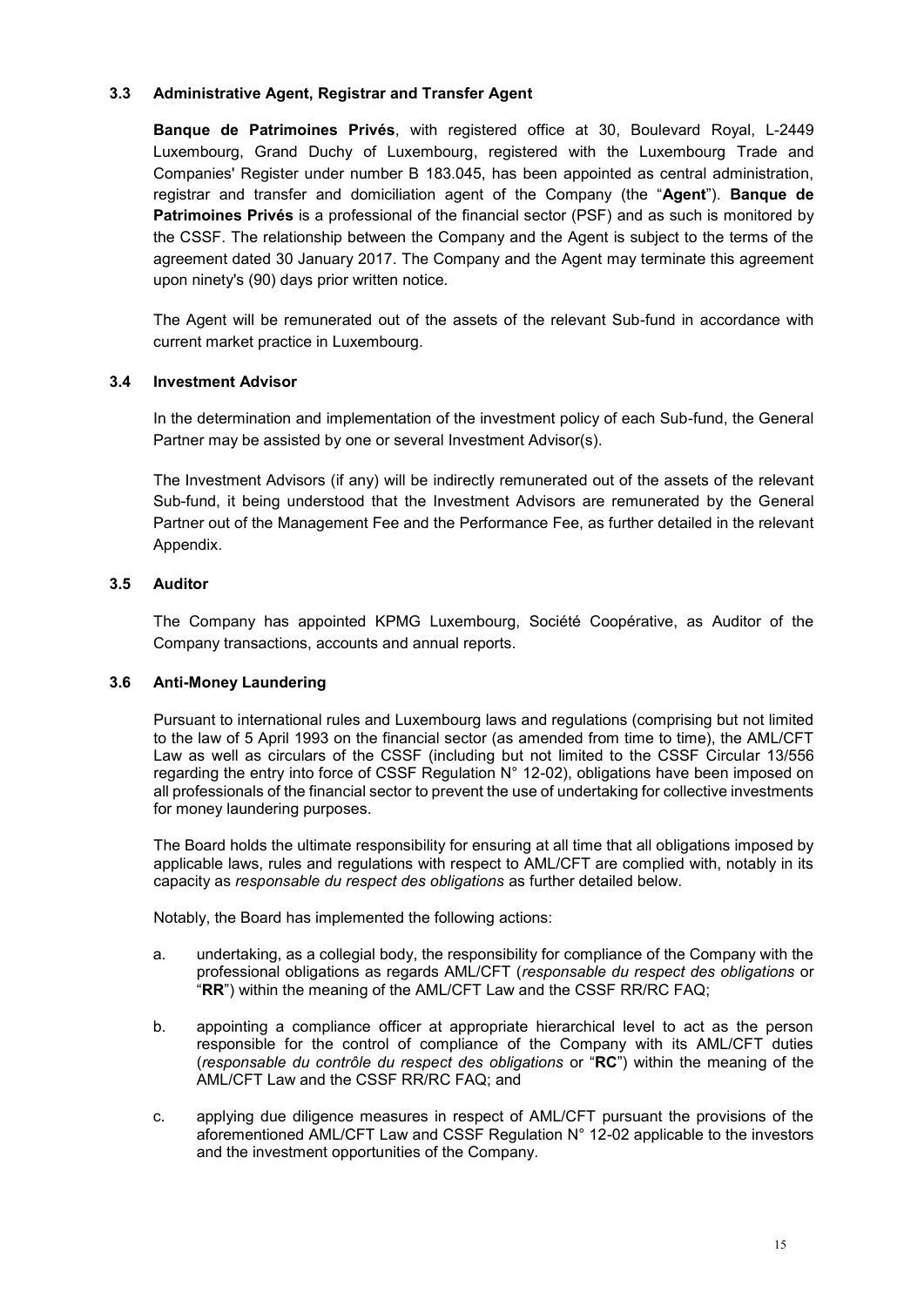The Board is ultimately responsible for the implementation of the AML/CFT policy at the level of the Company, as the RR referred to in item a. above, including in the case of delegation of some tasks in respect of AML/CFT to the Agent and to the RC referred to in item b. above.

As a result of such provisions, the Agent, acting in its capacity as the registrar and transfer agent of the Company, must ascertain the identity of the investors. Accordingly, the Administrative Agent may require, pursuant to its risks based approach, investors to provide proof of identity. In addition, the Agent may require, at any time, additional documentation to comply with applicable legal and regulatory requirements.

In accordance with Article 26 of CSSF Regulation  $N^{\circ}$  12-02, where scenarios present a higher risk as regards money laundering and terrorist financing, the Company shall undertake (and ensure that its Agent will act as such) additional customer due diligence measures. Such measures include, *inter alia*:

- obtaining additional information on the prospective investor and updating more regularly the identification data of the prospective investor and his/her/its beneficial owner;
- obtaining additional information on the intended nature of the business relationship, source of wealth and source of funds that are involved in the business relationship or transaction;
- obtaining information on the reasons for intended or performed transactions;
- obtaining the approval of the RR to commence or continue the business relationship;
- requiring the first payment to be carried out through an account in the prospective investor's name with a professional subject to similar customer due diligence standards;
- verifying the additional information obtained with independent and reliable sources;
- receiving a visit from the prospective investor or contacting the prospective investor prospective investor prospective investor via registered letter with acknowledgment of receipt;
- conducting enhanced monitoring of the business relationship, by increasing the number and timing of controls applied, and selecting patterns of transactions that need further examination.

The Company shall notably assess the following variables in determining the degree of risk:

- customer risk factors:
	- (a) the business relationship is conducted in unusual circumstances;
	- (b) customers are resident in geographical areas of higher risk as set out under paragraph 'geographical risk factors' below;
	- (c) legal persons or arrangements that are personal asset-holding vehicles;
	- (d) companies that have nominee shareholders or shares in bearer form;
	- (e) businesses that are cash-intensives;
	- (f) the ownership structure of the customer appears unusual or excessively complex given the nature of the customer's business;
- product, service, transaction or delivery channel risk factors:
	- (a) private banking;
	- (b) products or transactions that might favour anonymity;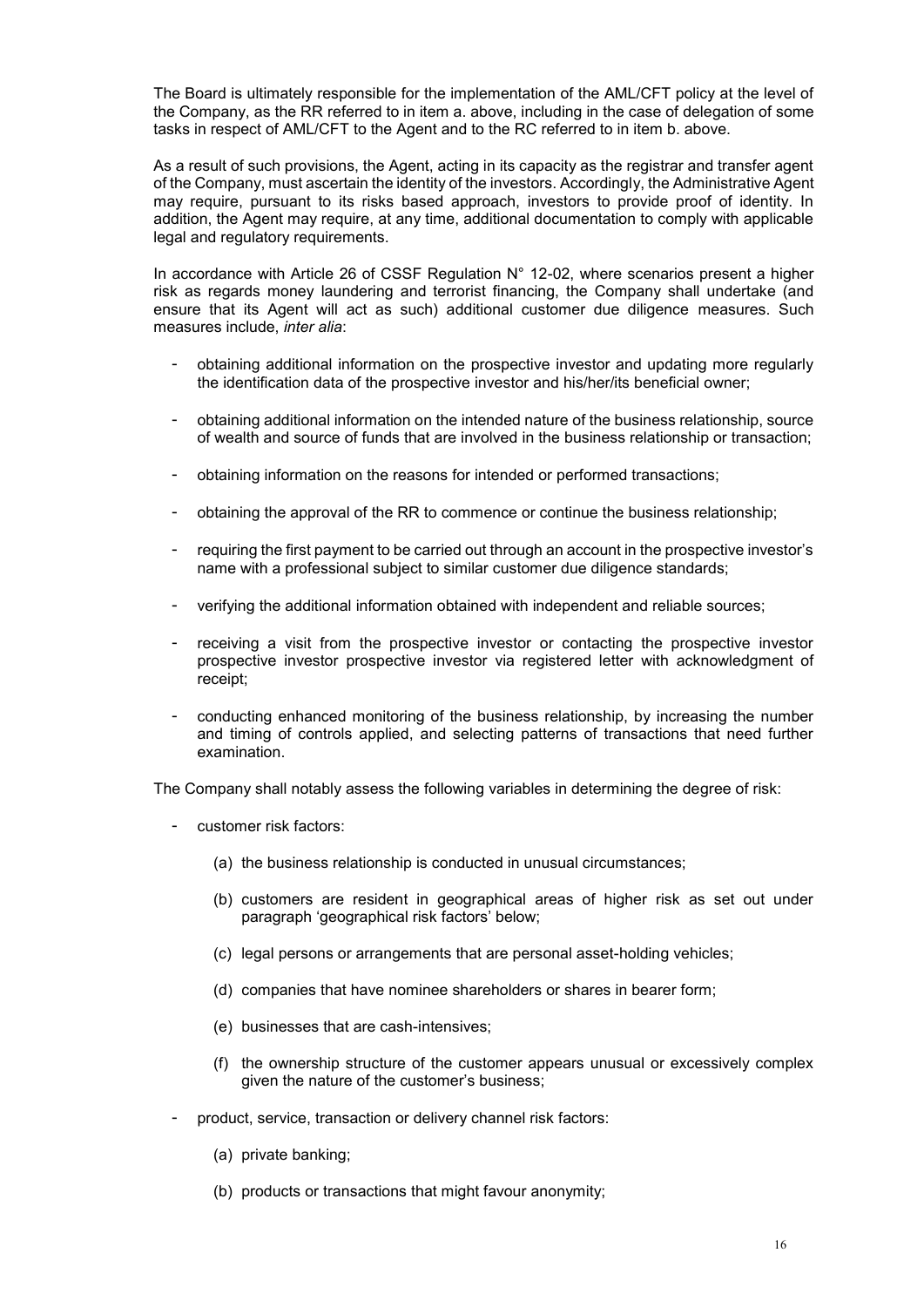- (c) non-face-to-face business relationships or transactions, without certain safeguards, such as electronic signatures;
- (d) payment received from unknown or not-associated third parties;
- (e) new products and new business practices, including new delivery mechanism, and the use of new or developing technologies for both new and pre-existing products;
- qeographical risk factors:
	- (a) countries identified by credible sources, such as mutual evaluations, detailed assessment reports or published follow-up reports, as not having effective AML/CFT systems;
	- (b) countries identified by credible sources as having significant levels of corruption or other criminal activity;
	- (c) countries subject to sanctions, embargos or other similar measures issued by, for instance, the European Union or the United Nations;
	- (d) countries providing funding or support for terrorist activities, or that have designated terrorist organisations operating within their country.

The Company (or the Agent, as the case may be) shall examine, as far as reasonably possible, the background and purpose of all complex and unusually large transactions including all unusual patterns of transactions which have no apparent economic or lawful purpose. In particular the degree and nature of monitoring of the business relationship shall be enhanced to determine whether such transactions or activities appear suspicious.

Where the Shares are subscribed through an intermediary/nominee acting on behalf of her/his/its customers, enhanced customer due diligence measures will be applied on the relationship of this intermediary/nominee with her/his/its customers in accordance with the AML/CFT Law and CSSF Regulation N° 12-02.

The Board is ultimately responsible for the risk assessment in respect of investment opportunities for the Company. The risk assessment analysis shall be performed during the acquisition process on the basis (but not limited to) the above criteria with a view to evaluate the identified risk exposures at the level of the Company and the prospective investment. While performing the risk assessment of the contemplated investment in respect of AML/CFT, the Board may be assisted by third parties, notably the General Partner (acting as the alternative investment fund manager of the Company) and the Agent.

Such information shall be collected for compliance reasons only and shall not be disclosed to unauthorised persons unless if required by applicable laws and regulations.

In case of delay or failure by a prospective investor to provide the documents required, the application for subscription will not be accepted and in case of redemption request and/or dividends, the payment of dividends will not be processed. Neither the Board nor the Agent has any liability for delays or failure to process deals as a result of the investor providing no or only incomplete documentation.

Shareholders may be, pursuant to the Agent's risks based approach, requested to provide additional or updated identification documents from time to time pursuant to ongoing client due diligence requirements under relevant laws and regulations.

#### <span id="page-16-0"></span>**4. INVESTMENT OBJECTIVE AND POLICY OF THE COMPANY**

The overall investment objective of the Company is to invest its assets in a wide range of securities and other assets permitted to by the SIF Law with the purpose of spreading investment risks and affording the investors the results of the management of its portfolio.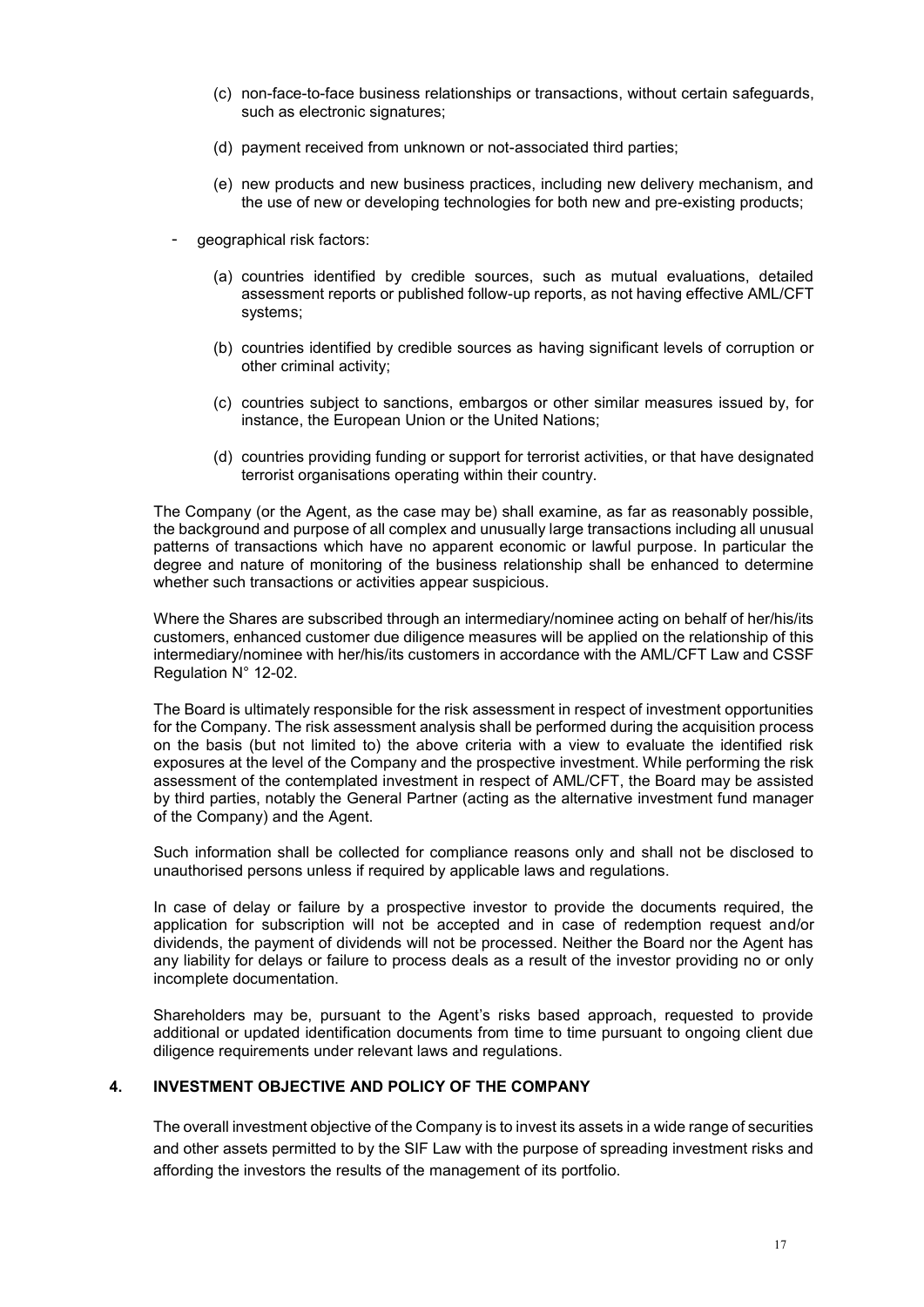The Company may invest in or hold any kind of investments which are eligible under the SIF Law and which include without limitation any kind of listed or unlisted debt or equity securities or instruments or any kind of derivatives or combinations thereof (such as shares, units, participations, interests, bonds, convertible debt securities, certificates of deposits, commercial paper, notes, promissory notes, bills, other fixed or variable rate securities or unsecuritised debt), infrastructure assets or real estate assets.

The Company may furthermore hold cash or cash equivalents, including *inter alia* money market instruments or investments in shares or units of money market funds and term deposits or any other assets that offer daily liquidity as liquidity reserve, for management purposes, or as an intermediary investment prior to the investment of any balance not invested.

Additional or deviating guidelines can be set forth for each Sub-fund separately. To that effect, reference is made to the Appendices.

The Company may make investments directly or indirectly, in investment structures which have been established for the purpose of investing in (directly or indirectly) and/or financing any kind of investments which are eligible under the SIF Law (including but not limited to real estate and infrastructure assets) (the "**Investment Structures**"). Such Investment Structures may have legal personality or not, be listed or unlisted, be regulated or unregulated, and be incorporated in any jurisdiction. Such investments in Investment Structures will be made using all kind of equity and/or all kind of debt instruments (securitised or not) or combinations thereof.

The Company will only invest in Investment Structures that generally preclude a liability in excess of the value of the interests acquired. The Company will not make any investments where it has to incur unlimited liability.

The specific investment objectives, investment policies and investment restrictions in relation to each Sub-fund are referred to in the Appendices to this Issuing Document. In addition, each Subfund is managed in accordance with the investment powers and restrictions applicable to the Company as set out in section 5 "Investment Powers and Restrictions".

### <span id="page-17-0"></span>**5. INVESTMENT POWERS AND RESTRICTIONS**

The Board shall, based upon the principle of spreading risks, have the power to determine the corporate and investment policy for the investments and the course of conduct of the management and business affairs of each Sub-fund.

By making use of its power to determine the investment policy of each Sub-fund, the Board has resolved the following investment restrictions that apply, in principle, for each Sub-fund, provided that it is not decided and indicated otherwise in respect of any particular Sub-fund in the relevant Appendix to this Issuing Document:

- (1) The Company, in each Sub-fund, may not in principle hold short position in securities of the same type issued by the same issuer representing more than 30% of its assets;
- (2) The Company, in each Sub-fund, may not invest more than 30% of its assets in securities of the same type issued by the same issuer unless otherwise specified by the Appendices. This restriction does not apply to investments in securities issued or guaranteed by an OECD Member State or its regional or local authorities or by EU, regional or global supranational institutions and bodies and UCI subject to equivalent risk diversification rules;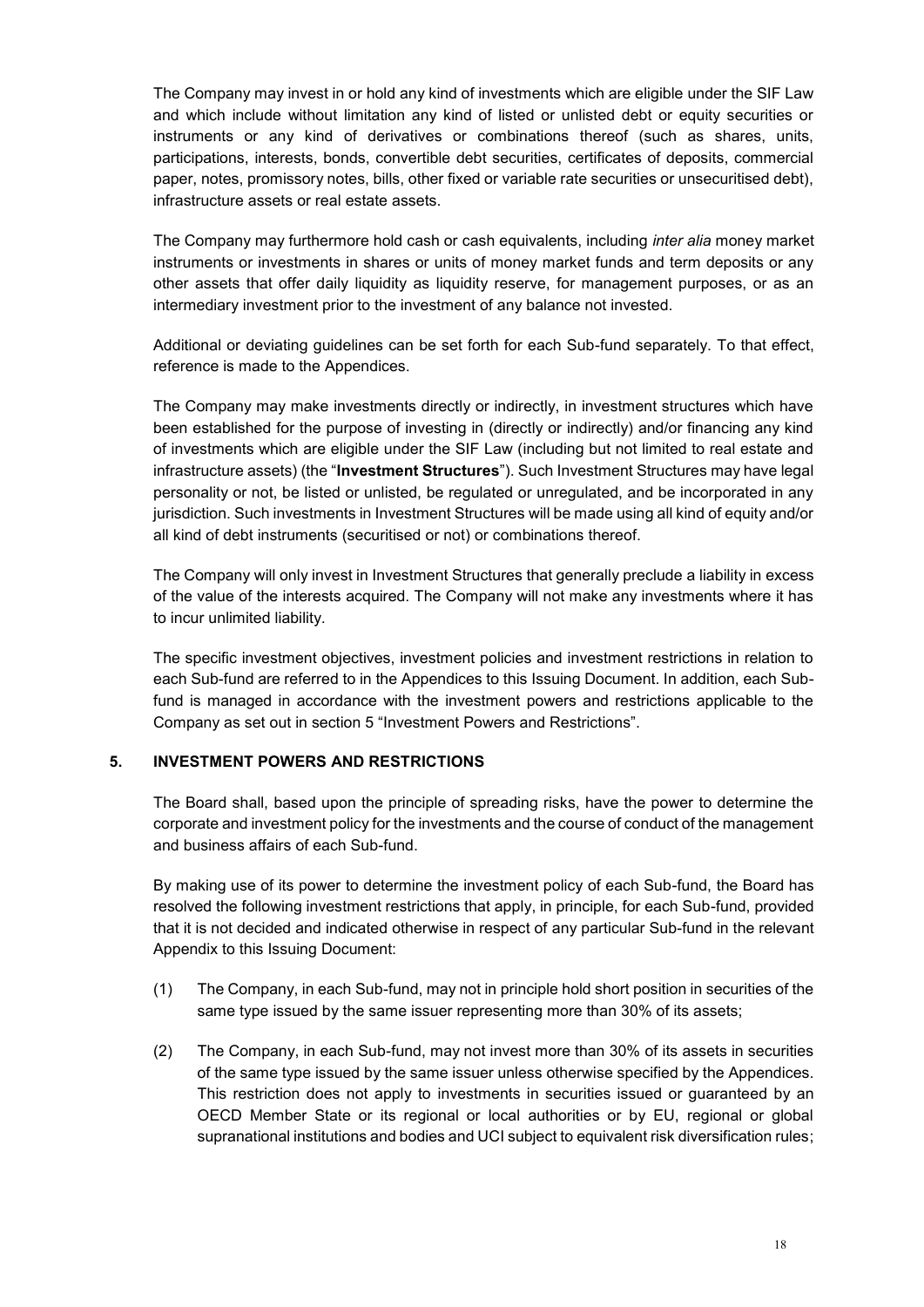- (3) The Company, in each Sub-fund, may invest in financial derivatives instruments, dealt in on a Regulated Market and/or MTF and/or over the counter (OTC). When using financial derivative instruments, the Company must ensure comparable risk diversification through appropriate diversification of the underlying assets. Counterparty risk of OTC operations must be limited and prudently assessed based on the quality and qualification of the counterparty;
- (4) The Company , in each Sub-fund, may borrow as specified by the Appendices;
- (5) In order to protect its present and future assets and liabilities against the fluctuation of currencies, the Company, in each Sub-fund, may (unless otherwise specified in the Appendices) enter into transactions the object of which is the purchase or the sale of forward foreign exchange contracts, the purchase or the sale of call options or put options in respect of currencies, the purchase or the sale of currencies forward or the exchange of currencies on a mutual agreement basis provided that these transactions be made either on exchanges or over-the-counter with Strongly Rated Financial Institution specialising in these types of transactions and being participants in the over-the-counter markets. The objective of the transactions referred to above presupposes the existence of a direct relationship between the contemplated transaction and the assets or liabilities to be hedged and implies that, in principle, transactions in a given currency (including a currency bearing a substantial relation to the value of the Reference Currency (known as "**Cross Hedging**") may not exceed the total valuation of such assets and liabilities nor may they, as regards their duration, exceed the period where such assets are held or anticipated to be acquired or for which such liabilities are incurred or anticipated to be incurred; and
- (6) The Company, in each Sub-fund, may also hold liquid assets.
- (7) A sub-fund (the "**Initial Sub-Fund**") may invest in one ore more other Sub-Funds of the Company (the "**Target Sub-Fund**") subject to the following conditions:
	- (i) the Target Sub-fund may not invest back in the Initial Sub-fund;
	- (ii) the Target Sub-fund may not invest more than 30% of its net assets in other funds;
	- (iii) the voting rights attached to the shares of the Target Sub-fund are suspended during the investment by the Initial Sub-Fund;
	- (iv) the value of the shares of the Target Sub-Fund held by the Initial Sub-Fund are not taken into account for the purpose of assessing the compliance with the minimum capital requirement of the Company; and
	- (v) shares held by the Initial Sub-Fund in the Target Sub-Fund will not be subject to any management or performance fees.

In order to comply with the laws and regulations of the countries where the Shares might be offered or placed, the Board may from time to time impose further investment restrictions to all or several Sub-funds as shall be compatible with or be in the interest of the Shareholders. In such a case, the Issuing Document will be amended accordingly.

In addition, each Sub-fund shall be managed in accordance with the investment restrictions specified in the Appendices.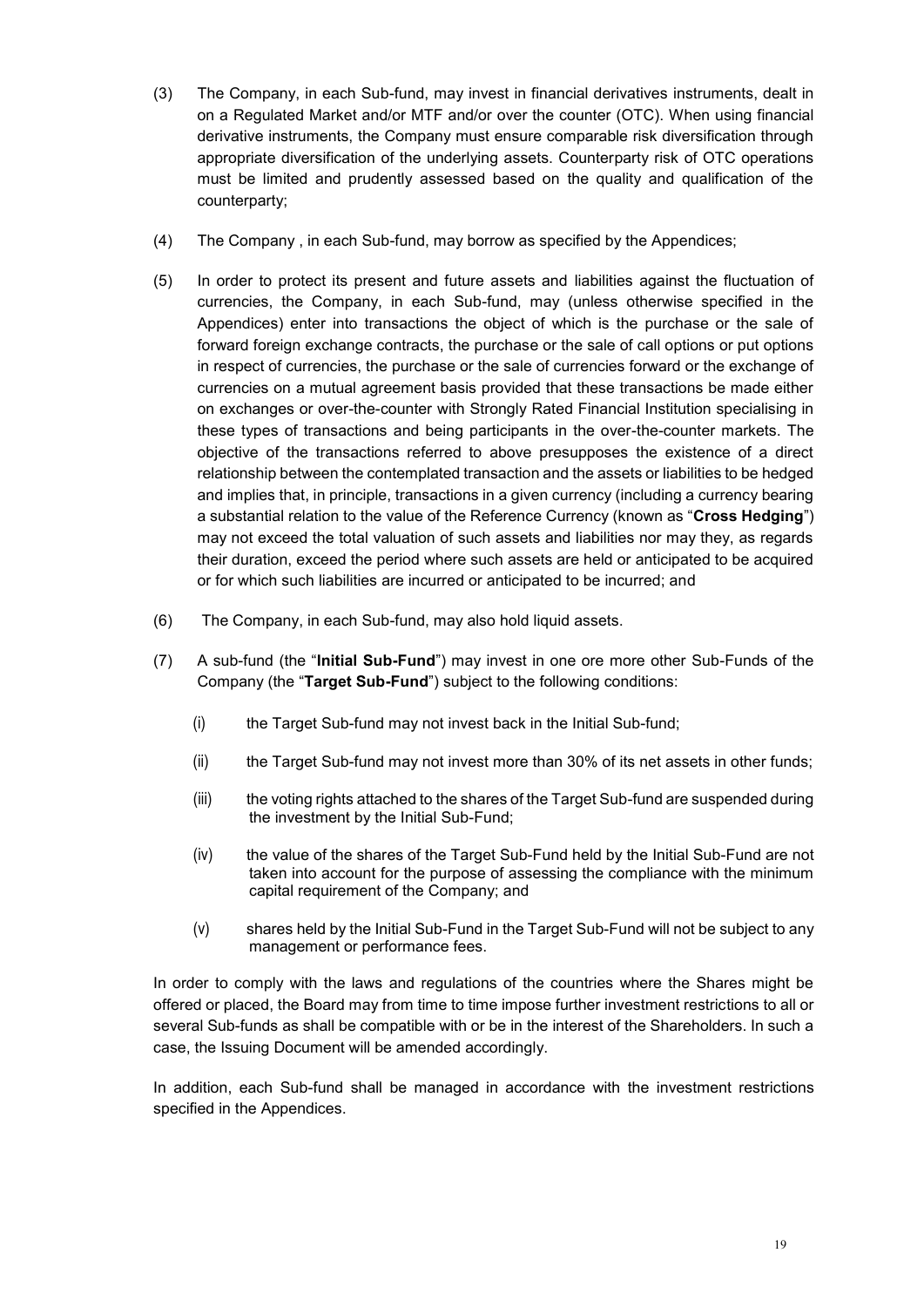#### <span id="page-19-0"></span>**6. RISK CONSIDERATIONS**

*An investment in any Sub-fund established by the Company is speculative and involves a high degree of risk. Although the Board, the Investment Manager or Investment Advisor (as the case may be) for each Sub-fund will attempt to manage or mitigate those risks through careful research and portfolio management, there can be no assurance that it will do so successfully.* 

*An investment in any Sub-fund established should be made only after consultation with independent qualified sources of investment, tax, legal and other appropriate professional advice. In addition to the specific risk factors set forth in the Appendices in relation to each Sub-fund, a prospective investor should consider the following factors the description of which is neither detailed nor exhaustive:*

### **6.1 General Risk Considerations relating to an Investment in the Company**

The value of an investment in any investment fund may go up as well as down and involves various risks and investment considerations, some of which are highlighted below. There is a possibility of a total or partial loss of the invested capital. Prospective investors should not subscribe to or invest in any Sub-fund of the Company unless they can readily bear the consequences of such loss. No guarantee or representation is made that the Sub-funds will reach their investment objectives, and investment results may vary substantially over time.

In particular prospective investors should evaluate the risk factors discussed below which, individually or in aggregate, could have a material adverse effect on the Sub-funds or their assets and may result in the loss of the Shareholders' invested capital or lower returns than those discussed herein.

Additionally, the Company is primarily designed as a long-term investment and not as a trading vehicle. The Company is not intended to be a complete investment program. Where the currency of the Company varies from the Shareholder's home currency, or where the Reference Currency of the Sub-fund varies from the currencies of the markets in which the Company invests, due to this foreign exchange risk exposure there is the prospect of additional loss (or the prospect of additional gain) to the Shareholder greater than the usual risks of investment.

### 6.1.1 Changes in Applicable Law

The Company must comply with legal requirements, including requirements imposed by the securities laws and company laws in various jurisdictions, including Luxembourg. Should any of these laws change over the duration of the Company, the legal requirements to which the Company and the Shareholders may be subject could differ substantially from current requirements.

### 6.1.2 Tax risks

Unfavourable interpretations or changes in tax laws, judicial practice, tax rulings or of any rules established in the tax practice could adversely affect the Company's financial situation. The changes could relate to the current fiscal year or to prior years if they have not yet been finally assessed for tax purposes.

The tax authorities may add additional items to the taxable income of the Company or disallow tax deductions and allowances with respect to any open assessment so that the tax liabilities of the companies may be increased. Such different assessment of the Company's tax situation by tax authorities could adversely affect its results.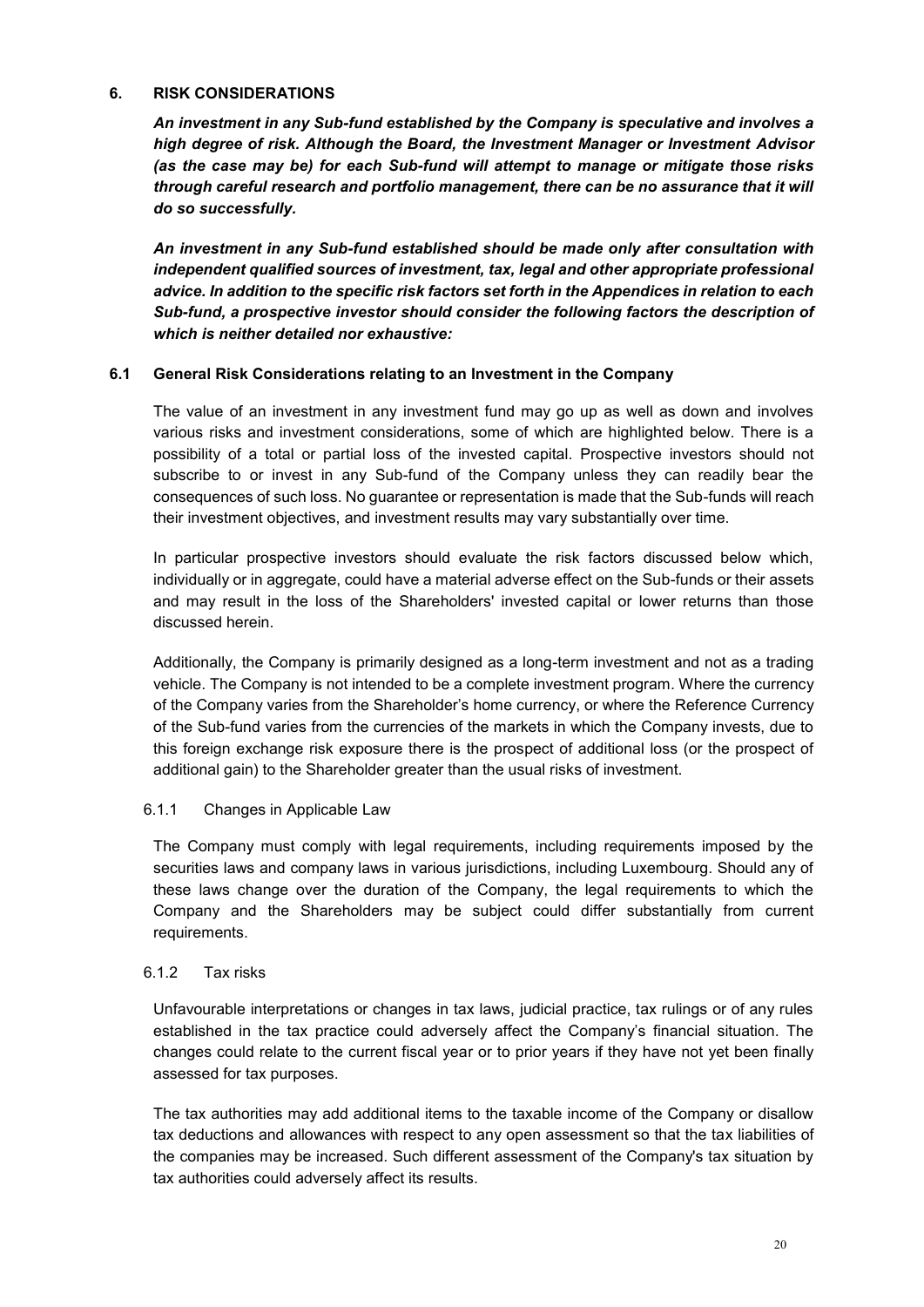Investors are urged to consult their own tax advisors as to tax consequences of the acquisition, ownership and disposition of Shares. Tax consequences may differ according to the provisions of different double tax treaties and the investor's particular circumstances.

## **6.2 General Risk Considerations relating to an Investment in a Sub-fund**

Any investment of the Sub-funds, in particular in a foreign country, involves the risk of adverse political developments, including nationalization, confiscation without fair compensation, and acts of terrorism or war and of changes in governmental policies. Furthermore, foreign jurisdictions may impose restrictions to prevent capital flight, which could make it difficult or impossible to exchange or repatriate foreign currency. In addition, laws and regulations of foreign countries may impose restrictions or approvals which would not exist in the prospective investor's country of origin and may require financing and structuring alternatives which differ significantly from those customarily used in the prospective investor's country of origin.

No assurance can be given that a political or economic climate, or particular legal or regulatory risks, might not adversely affect an investment by the different Sub-funds. It may be infeasible for the Sub-funds to invest in certain Investment Structures as otherwise the Sub-fund or certain Shareholders or prospective investors may be subject to adverse tax, regulatory or other detrimental consequences; this may limit the investment opportunities of the Sub-funds.

Issuers are generally subject to different accounting, auditing and financial reporting standards in different countries throughout the world. The volume of trading, the volatility of prices and the liquidity of issuers may vary in the markets of different countries. Hours of business, customs and access to these markets by foreign prospective investors may also vary. In addition, the level of government supervision and regulation of securities exchanges, securities dealers and listed and unlisted companies is different throughout the world. The laws of some countries may limit the Company's ability to invest in securities of certain issuers located in those countries. In addition, there may be a lack of adequate legal recourse for the redress of disputes and in some countries the pursuit of such disputes may be subject to a highly prejudiced legal system.

Different markets also have different clearance and settlement procedures. Delays in settlement could result in temporary periods when a portion of the assets of a Sub-fund is not invested and no return is earned thereon. The inability of the Company to make intended security purchases due to settlement problems could cause the Company to miss attractive investment opportunities. Inability to dispose of portfolio securities due to settlement problems could result either in losses by such Sub-fund, and therefore the Company, due to subsequent declines in value of the portfolio security or, if such Sub-fund has entered into a contract to sell the security, could result in possible liability to the purchaser.

Investments in non-European securities involve certain factors not typically associated with investing in European securities including risks relating to differences between the European and foreign securities markets, including the absence of uniform accounting, auditing and financial reporting standards and practices and disclosure requirements, and less government supervision and regulation.

An issuer of securities may be domiciled in a country other than the country in whose currency the instrument is denominated. The values and relative yields of investments in the securities markets of different countries, and their associated risks, are expected to change independently of each other.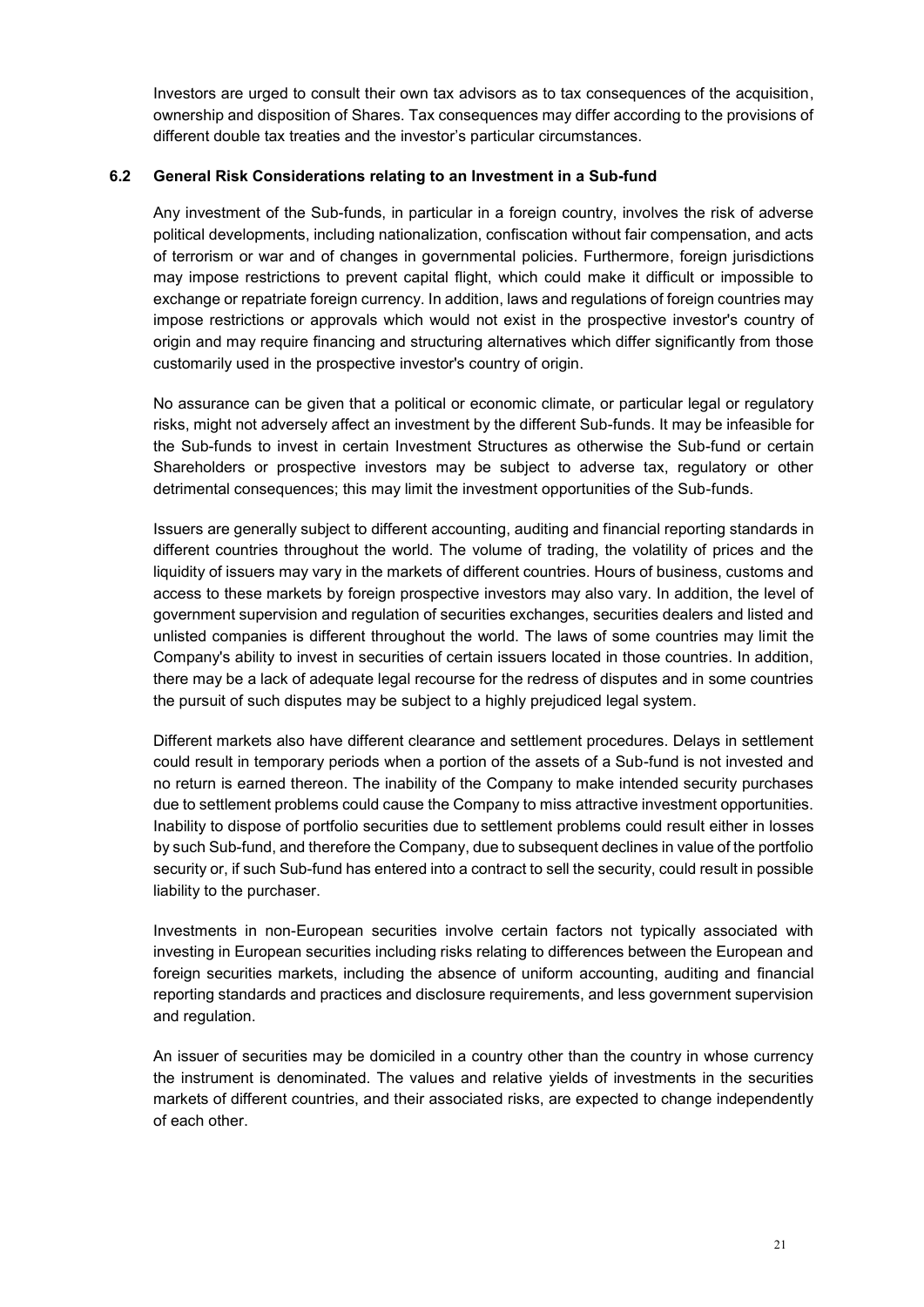### 6.2.1 Competitive Environment

Each Sub-fund will operate in a competitive environment in which there will be a significant degree of uncertainty in identifying and completing investment transactions. There may be other investment vehicles that have similar or identical objectives that will target similar assets.

# 6.2.2 Concentration and Diversification

The Sub-funds are subject to few investment restrictions, there may be a concentration in a particular issuer, industry or country. If any Sub-fund elects to concentrate the Sub-fund's investments in a particular issuer, industry or country, the Sub-fund will become more susceptible to fluctuations in value resulting from adverse economic conditions affecting that particular issuer, industry or country.

# 6.2.3 Currency Risks and Foreign Exchange; Hedging Transactions

The Reference Currency of each Sub-fund is not necessarily the investment currency of the Subfund concerned. Investments are made in those currencies that best benefit the performance of the Sub-funds in the view of the Board / Investment Manager.

Changes in the rates of exchange between the Reference Currency and other currencies will have an effect, which could be adverse, on the performance of the relevant Sub-fund, on amounts available for distribution by the relevant Sub-fund and on the value of securities distributed by such Sub-fund. Additionally, in response to large-scale currency speculation, a number of nations have been unable to sustain exchange rates and have devalued their currency or shifted to floating exchange rate regimes. Such devaluation could adversely affect the relevant Sub-fund.

A Sub-fund may utilize financial instruments for risk management purposes in order to hedge the currency exchange rate on any particular Sub-fund's assets and expected future income arising from those assets. The success of any such hedging operations will be subject to the Investment Manager's ability to assess correctly the degree of correlation between the performance of the instruments used in the hedging strategy and the performance of the investments in the portfolio being hedged and the Investment Manager's ability to recalculate, readjust and execute hedges continually in an efficient and timely manner.

Shareholders investing in a Sub-fund other than in its Reference Currency should be aware that exchange rate fluctuations could cause the value of their investment to diminish or increase.

### 6.2.4 Market Risk

The market price of securities owned by the Sub-funds may go up or down, sometimes rapidly or unpredictably. Securities may decline in value due to factors affecting securities markets generally or particular industries represented in the securities markets. The value of a security may decline due to general market conditions which are not specifically related to a particular company, such as real or perceived adverse economic conditions, changes in the general outlook for corporate earnings, changes in interest or currency rates or adverse Shareholder sentiment generally. They may also decline due to factors, which affect a particular industry or industries, such as labour shortages or increased production costs and competitive conditions within an industry. During a general downturn in the securities markets, multiple asset classes may decline in value simultaneously.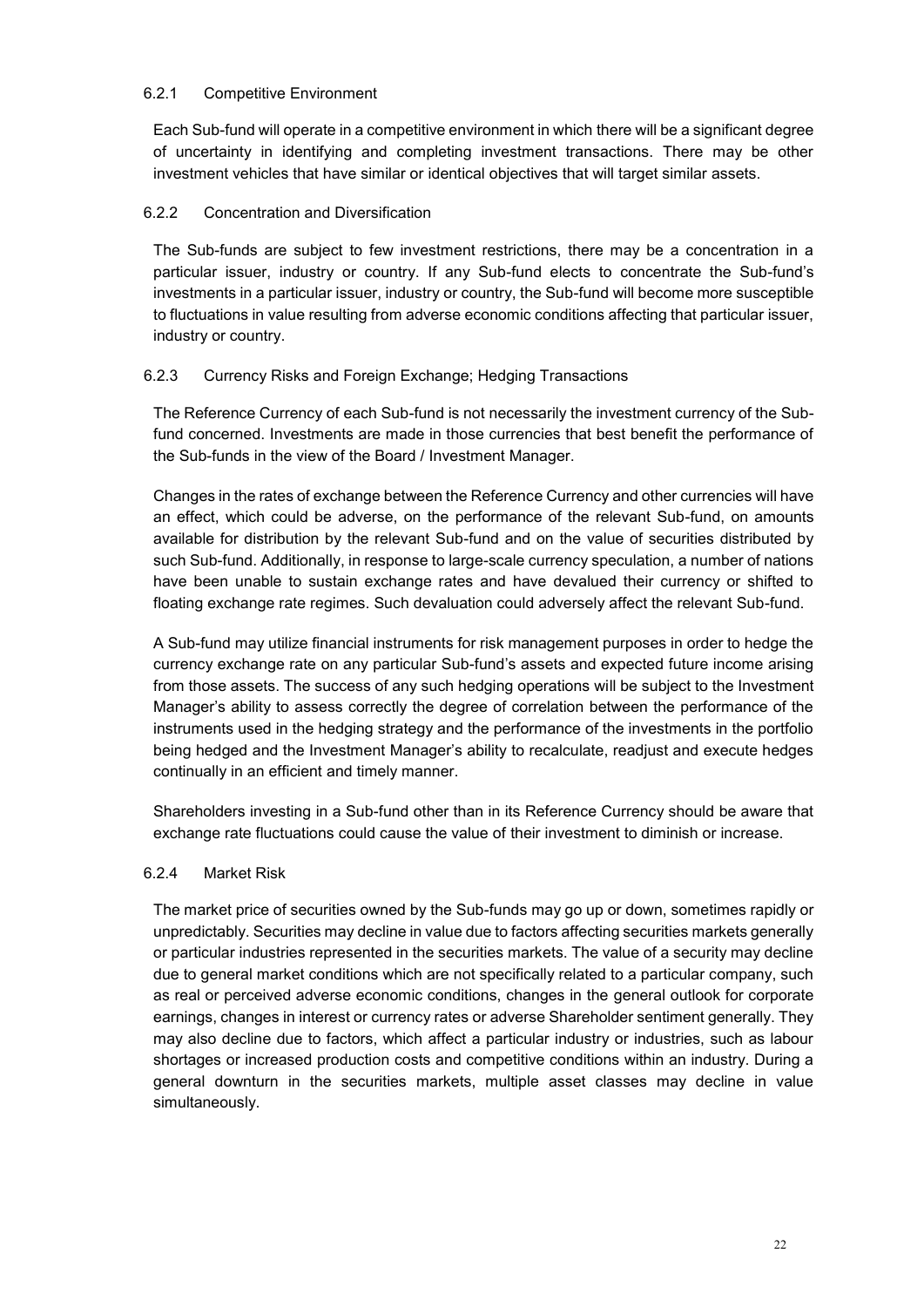#### 6.2.5 Issuer Risk

The value of a security may decline for a number of reasons, which directly relate to the issuer, such as management performance, financial leverage and reduced demand for the issuer's goods or services.

### 6.2.6 Redemption in Specie

While the Sub-funds expect to distribute cash to a Shareholder upon redemption of Shares, there can be no assurance that the Sub-fund will have sufficient cash to satisfy redemption requests, or that they will be able to liquidate investments at favourable prices at the time of such redemption request. Under the foregoing circumstances, and only upon a Shareholder's decision in the relevant Sub-fund, a Shareholder may receive in kind redemptions from the respective Sub-fund's portfolio. Such investments so distributed may not be readily marketable or sellable and may have to be held by such Shareholder for an indefinite period of time.

As a result, an investment in the Shares is suitable only for sophisticated investors that do not require immediate liquidity for their investment and are able to bear the financial risks of this investment for an indefinite period of time.

### **6.3 Financial Failure of Intermediaries**

There is always the possibility that the institutions, including brokerage firms and banks, with which the Sub-funds do business, or to which securities have been entrusted for custodial purposes, will encounter financial difficulties that may impair their operational capabilities or result in losses to the Company.

#### **6.4 Counterparty Credit Risk**

Certain markets in which the Sub-funds and/or investment structures held by the Sub-funds may effect their transactions are "over-the-counter" or "interdealer" markets. The participants in such markets are typically not subject to credit evaluation and regulatory oversight as are members of "exchange-based" markets. To the extent a Sub-fund invests in swaps, derivative or synthetic instruments, or other over-the-counter transactions, on these markets, such Sub-fund may take credit risk with regard to parties with whom it trades and may also bear the risk of settlement default. These risks may differ materially from those entailed in exchange-traded transactions, which generally are backed by clearing organization guarantees, daily marking-to-market and settlement, and segregation and minimum capital requirements applicable to intermediaries. Transactions entered directly between two counterparties generally do not benefit from such protections. This exposes the Sub-funds to the risk that a counterparty will not settle a transaction in accordance with its terms and conditions because of a dispute over the terms of the contract (whether or not bona fide) or because of a credit or liquidity problem, thus causing the Sub-fund to suffer a loss. Such "counterparty risk" is accentuated for contracts with longer maturities where events may intervene to prevent settlement, or where the Company has concentrated its transactions with a single or small group of counterparties. In addition, in the case of a default, the respective Sub-fund could become subject to adverse market movements while replacement transactions are executed. The Sub-funds are not restricted from dealing with any particular counterparty or from concentrating any or all of their transactions with a single counterparty. Moreover, the Sub-funds have no internal credit function, which evaluates the creditworthiness of their counterparties. The ability of the Sub-funds to transact business with any one or number of counterparties, the lack of any meaningful and independent evaluation of such counterparties' financial capabilities and the absence of a Regulated Market and/or MTF to facilitate settlement may increase the potential for losses by the Sub-funds.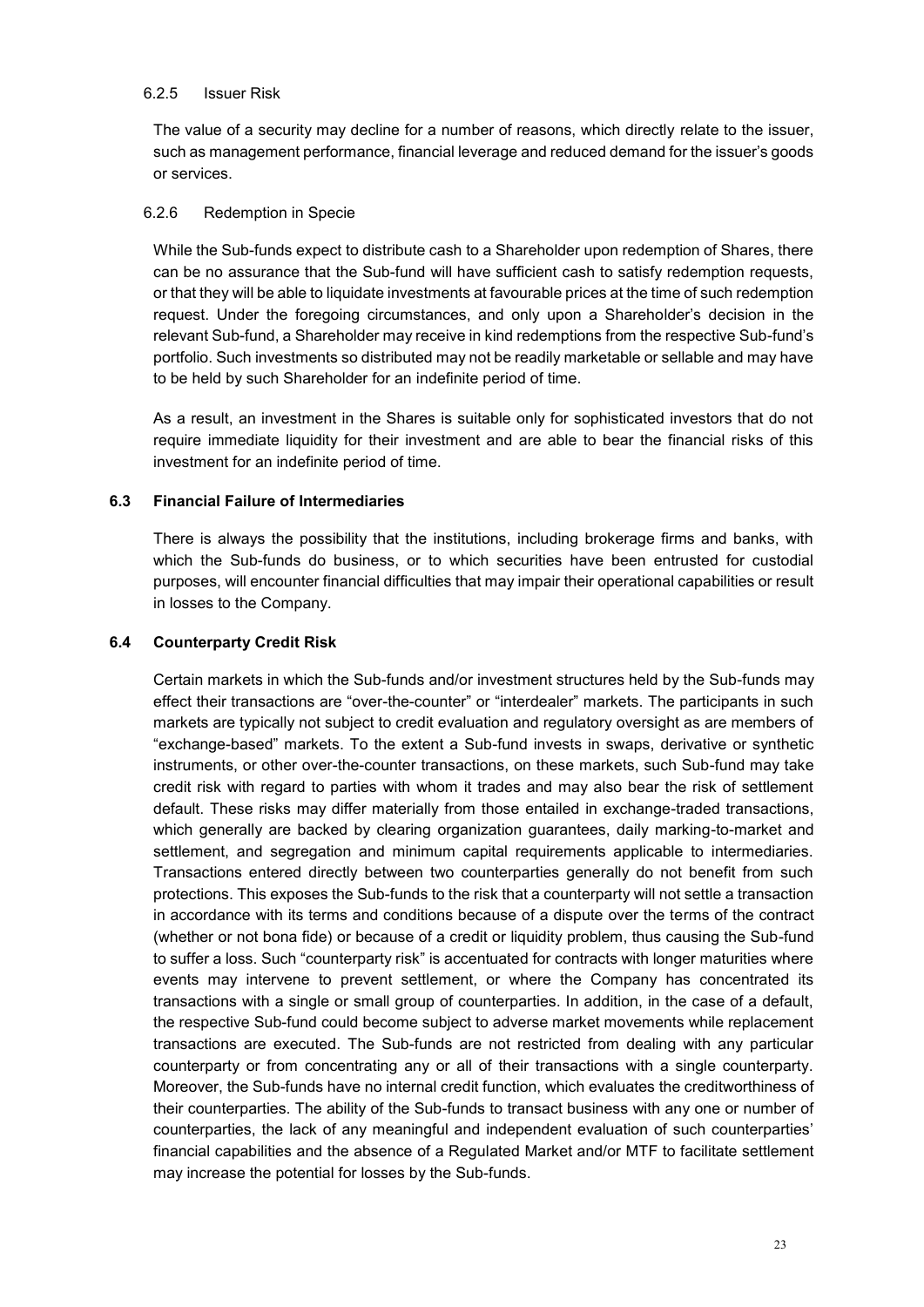# 6.4.1 Suspensions of Trading

Each exchange typically has the right to suspend or limit trading in all securities that it lists. Such a suspension could render it impossible for the Sub-funds to liquidate its positions and thereby expose them to losses. In addition, there is no guarantee that non-exchange markets will remain liquid enough for the Sub-funds to close out positions.

# 6.4.2 Use of Leverage

While the use of leverage as described under section 5 "Investment Powers and Restrictions" may increase the return on the invested capital, it also creates greater potential for loss. There can be no assurance that the respective Sub-fund, in incurring debt, will be able to meet its loan obligations.

Leverage risk is the risk associated with the borrowing of funds and other investment techniques. Leverage is a speculative technique, which may expose the respective Sub-fund to greater risk and increase its costs. Increases and decreases in the value of the Sub-fund's portfolio will be magnified when the Sub-fund uses leverage. For example, leverage may cause greater swings in the Sub-fund's Net Asset Value or cause the Sub-fund to lose more than it invested. There can be no assurance that the Sub-fund's leveraging strategy will be successful. If leverage is employed, the Net Asset Value and market value of the Shares will be more volatile, and the yield to the Shareholders will tend to fluctuate with changes in the shorter-term interest rates on the leverage. The Sub-funds will pay (and the Shareholders will bear) any costs and expenses relating to any leverage. Any decline in the Net Asset Value of the Sub-fund's investments will be borne entirely by the Shareholders. Therefore, if the market value of the respective Sub-fund's portfolio declines, the leverage will result in a greater decrease in Net Asset Value to the Shareholders than if the Sub-funds were not leveraged.

# **6.5 Risks Associated with Specific Investments**

### 6.5.1 Holdings of Cash or Cash Equivalents

The Sub-funds may hold cash or cash equivalents for distributions and redemptions and for management purposes, including *inter alia* money market instruments or investments in units in money market funds on an ancillary basis. The value of these Sub-funds' holdings of cash or cash equivalents may be adversely affected by interest rate fluctuations, changes in rates of inflation, fluctuations in currency or exchange rates or failure by a counterparty or an investment vehicle in which one of the Sub-funds invests to perform its obligations under a contract or other agreement. Moreover, the Sub-funds could be subject to significant losses if they hold a large position in a particular investment that declines in value or is otherwise adversely affected, including default of the issuer.

### 6.5.2 Use of Derivative Contracts

Generally, derivatives are financial contracts whose value depends upon, or is derived from, the value of an underlying asset, reference rate or index, and may relate to stocks, bonds, interest rates, currencies or currency exchange rates, commodities, and related indexes.

The Sub-funds' use of derivative instruments involves risks different from, or possibly greater than, the risks associated with investing directly in securities and other more traditional investments. Particular derivative instruments such as without limitation put options, call options and forward contracts may be associated with specific risks, which are not discussed below. The following provides a general discussion of important risk factors relating to all derivative instruments that may be used by the Sub-funds.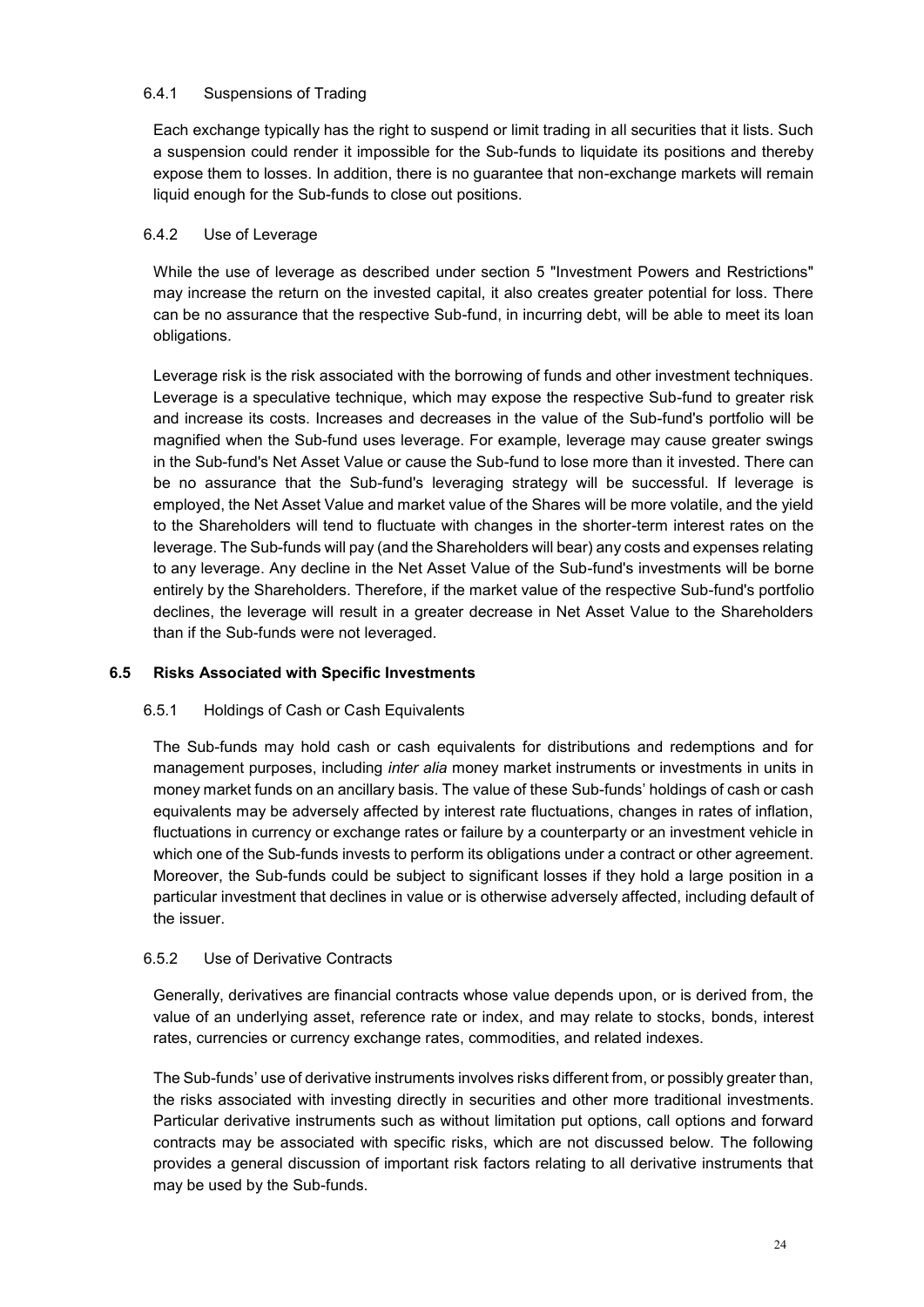#### (a) Management Risk

Derivative products are highly specialised instruments that require investment techniques and risk analyses different from those associated with stocks or bonds. The use of a derivative requires an understanding not only of the underlying instrument but also of the derivative itself, without the benefit of observing the performance of the derivative under all possible market conditions.

### (b) Credit Risk

The use of a derivative instrument involves the risk that a loss may be sustained as a result of the failure of the counterparty to make required payments or otherwise comply with the contract's terms. Additionally, credit default swaps could result in losses if the respective Sub-fund does not correctly evaluate the creditworthiness of the company on which the credit default swap is based.

#### (c) Liquidity Risk

Liquidity risk exists when a particular derivative instrument is difficult to purchase or sell. If a derivative transaction is particularly large or if the relevant market is illiquid (as is the case with many privately negotiated derivatives), it may not be possible to initiate a transaction or liquidate a position at an advantageous time or price.

#### (d) Leverage Risk

Because many derivatives have a leverage component, adverse changes in the value or level of the underlying asset, reference rate or index can result in a loss substantially greater than the amount invested in the derivative itself. Certain derivatives have the potential for unlimited loss, regardless of the size of the initial investment. When the Sub-funds use derivatives for leverage, investments in the Sub-funds will tend to be more volatile, resulting in larger gains or losses in response to market changes.

### (e) Lack of Availability

Because the markets for certain derivative instruments (including markets located in foreign countries) are relatively new and still developing, suitable derivatives transactions may not be available in all circumstances for risk management or other purposes. Upon the expiration of a particular contract, the Board and/or the Investment Manager (as the case may be) may wish to retain the respective Sub-fund's position in the derivative instrument by entering into a similar contract, but may be unable to do so if the counterparty to the original contract is unwilling to enter into the new contract and no other suitable counterparty can be found. There is no assurance that the Sub-funds will engage in derivatives transactions at any time or from time to time. The Sub-funds' ability to use derivatives may also be limited by certain regulatory and tax considerations.

### (f) Market and Other Risks

Like most other investments, derivative instruments are subject to the risk that the market value of the instrument will change in a way detrimental to the Sub-funds' interest. If the Board and/or the Investment Manager (as the case may be) incorrectly forecast the values of securities, currencies or interest rates or other economic factors in using derivatives for the Sub-funds, the Sub-funds might have been in a better position if they had not entered into the transaction at all. While some strategies involving derivative instruments can reduce the risk of loss, they can also reduce the opportunity for gain or even result in losses by offsetting favourable price movements in other Sub-funds investments. The respective Sub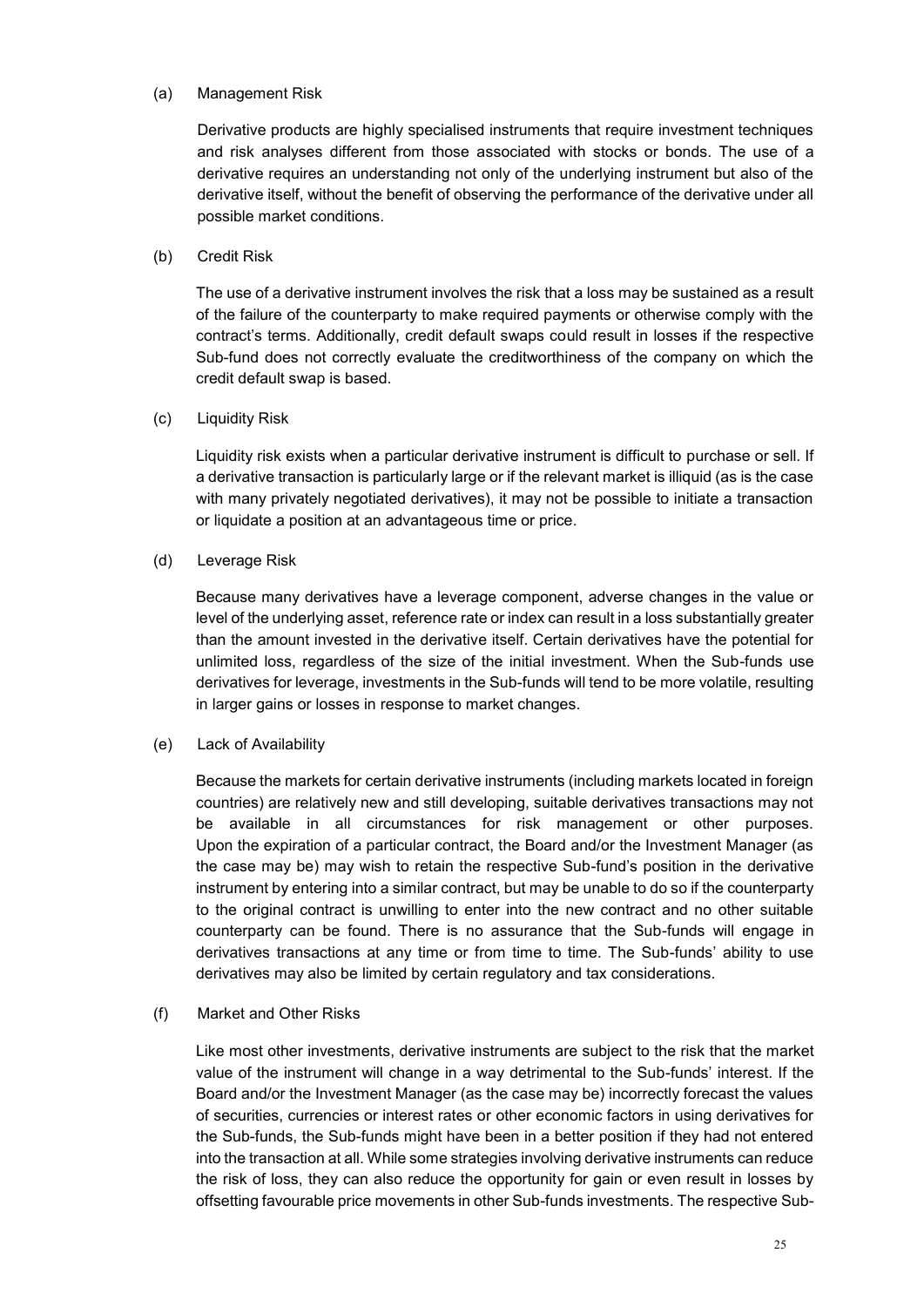fund may also have to buy or sell a security at a disadvantageous time or price because the Sub-fund is legally required to maintain offsetting positions or asset coverage in connection with certain derivatives transactions.

#### (g) Other Derivative Risks

Other risks in using derivatives include the risk of mispricing or improper valuation of derivatives and the inability of derivatives to correlate perfectly with underlying assets, rates and indexes. Many derivatives, in particular privately negotiated derivatives, are complex and often valued subjectively. Improper valuations can result in increased cash payment requirements to counterparts or a loss of value to the respective Sub-fund. Also, the value of derivatives may not correlate perfectly, or at all, with the value of the assets, reference rates or indexes they are designed to closely track. In addition, the Sub-funds' use of derivatives may cause the Sub-funds to realise higher amounts of short-term capital gains than if the Sub-funds had not used such instruments.

#### 6.5.3 Fixed-Interest Securities

The following is in regard to fixed income securities rated A by S&P or higher or rated similar by another widely recognised rating agency.

Investment in securities of issuers from different countries and denominated in different currencies offer potential benefits not available from investments solely in securities of issuers from a single country, but also involve certain significant risks that are not typically associated with investing in the securities of issuers located in a single country. Among the risks involved are fluctuations in currency exchange rates and the possible imposition of exchange control regulations or other laws or restrictions applicable to such investments. A decline in the value of a particular currency in comparison with the Reference Currency of the Company would reduce the value of certain portfolio securities that are denominated in the former currency. The following risks may also be associated with fixed-interest securities:

Issuers are generally subject to different accounting, auditing and financial reporting standards in different countries throughout the world. The volume of trading, volatility of prices and liquidity of issuers may differ between the markets of different countries. In addition, the level of government supervision and regulation of securities exchanges, securities dealers and listed and unlisted companies differs from one country to another. The laws of some countries may limit the Company's ability to invest in securities of certain issuers.

Different markets also have different clearing and settlement procedures. Delays in settlement could result in temporary periods when a portion of the assets of a Sub-fund is not invested and no return is earned thereon. The inability of the Company to make intended security purchases due to settlement problems could cause a Sub-fund to miss attractive investment opportunities. Inability to dispose of portfolio securities due to settlement problems could result either in losses to a Sub-fund due to subsequent declines in value of the portfolio security or, if a Sub-fund has entered into a contract to sell the security, could result in possible liability to the purchaser.

An issuer of securities may be domiciled in a country other than the country in whose currency the instrument is denominated. The values and relative yields of investments in the securities markets of different countries, and their associated risks, may fluctuate independently of each other.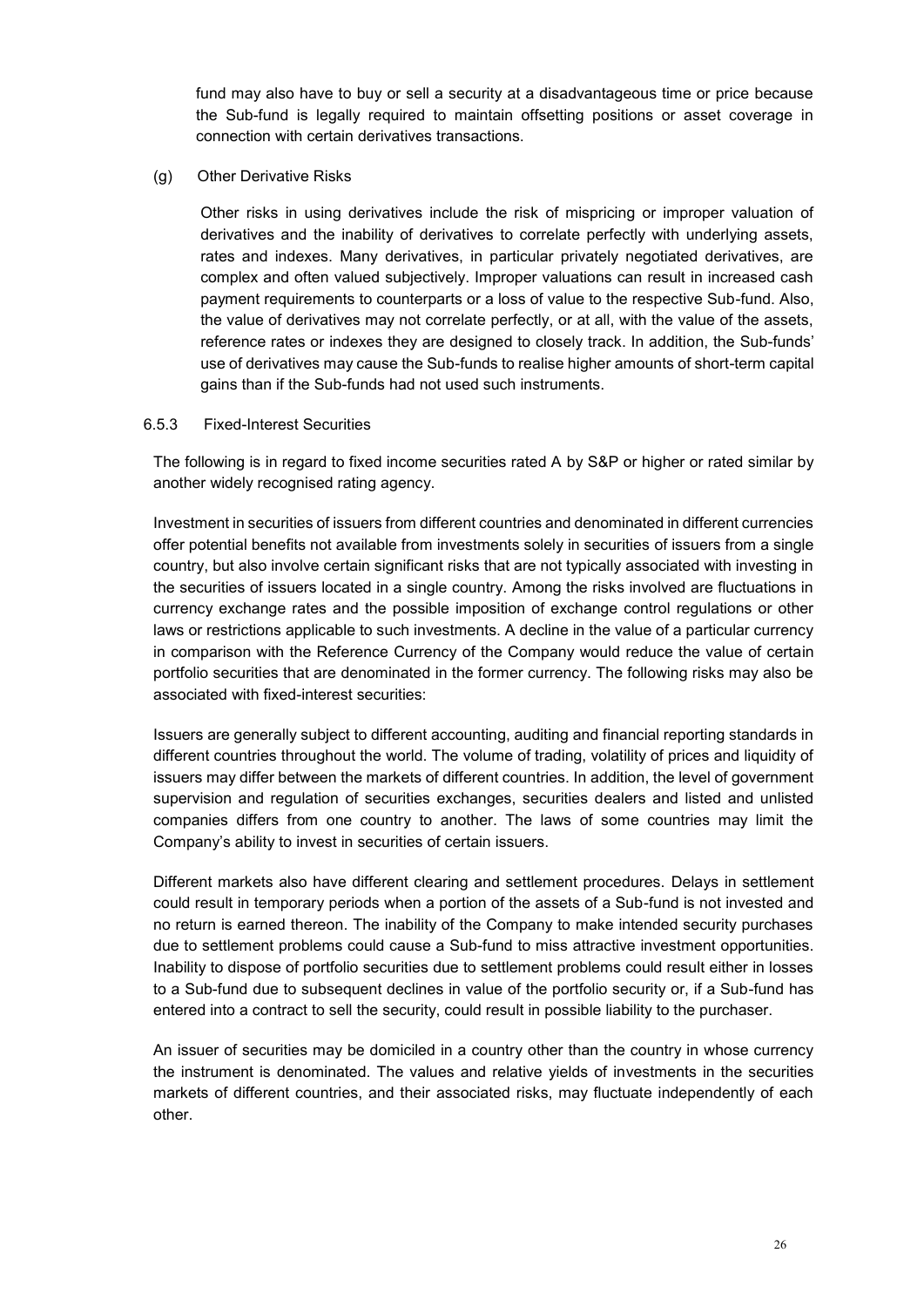### 6.5.4 Equities

The risks associated with investments in equity (and equity-type) securities include significant fluctuations in market prices, adverse issuer or market information and the subordinate status of equity in relation to debt paper issued by the same company. Prospective investors should also consider the risk attached to fluctuations in exchange rates, possible imposition of exchange controls and other restrictions.

#### 6.5.5 Emerging Markets

Prospective investors should be aware that investment in emerging markets may involve, due to the economic and political development process which some of these countries are undergoing, a higher degree of risk which could adversely affect the value of the investments. Among other things, investment in emerging markets involves risks such as the restriction on foreign investment, counterparty risk, higher market volatility and the illiquidity of the companies' assets depending on the market conditions in certain emerging markets. Moreover, companies may be subject to considerably less state supervision and less differentiated legislation. Their accounting and auditing do not always match western standards.

Investments in some emerging countries are also exposed to higher risks in respect of the possession and custody of securities. Ownership of companies is for the most part determined by registration in the books of the company or its registrar (who is not, however, an agent of the depositary nor liable to the latter). Certificates evidencing the ownership of companies are frequently not held by the depositary, any of its correspondents or an efficient central depositary. As a result and due to lack of efficient regulation by government bodies, the Company may lose the possession of or the registration of shares in companies through fraud, serious fault or negligence.

### 6.5.6 Money Market Instruments

The term "money market instruments" refers to a variety of short-term, liquid investments. Some common types are government bills and notes, which are securities issued by a government; commercial paper, which are promissory notes issued by large companies or financial firms; banker's acceptances, which are credit instruments guaranteed by banks; and negotiable certificates of deposit, which are issued by banks in large denominations. Money market securities can pay fixed, variable, or floating rates of interest. The Sub-funds are subject to income risk, where the respective Sub-fund's income will decline because of falling interest rates. A fund's income declines when interest rates fall, because the fund then must invest in lower-yielding instruments. Because the Sub-funds' income is based at least partially on short-term interest rates which can fluctuate significantly over short periods—income risk is expected to be high.

### <span id="page-26-0"></span>**6.6 Sustainability Risks**

The Company (and the Sub-funds) may be affected by the impact of a number of Sustainability Factors, also referred to as environmental, social and governance ("**ESG**") factors, which may adversely affect the value of the investments in which the Company (and the Sub-funds) invests, namely Sustainability Risks. Sustainability Risks can either represent risks of their own or have an impact on other risks and may contribute significantly to risks, such as market risks, operational risks, liquidity risks or counterparty risks. The reach of sustainability themes may be broad and the present paragraph is intended to mention only a limited number of them as a matter of examples: it is therefore not an exhaustive list of all risks related to ESG which could have a negative impact (whether or not material) on the value of an investment and the choice of the factors to be monitored is made by the manager and its advisors in good faith and considering the availability of data.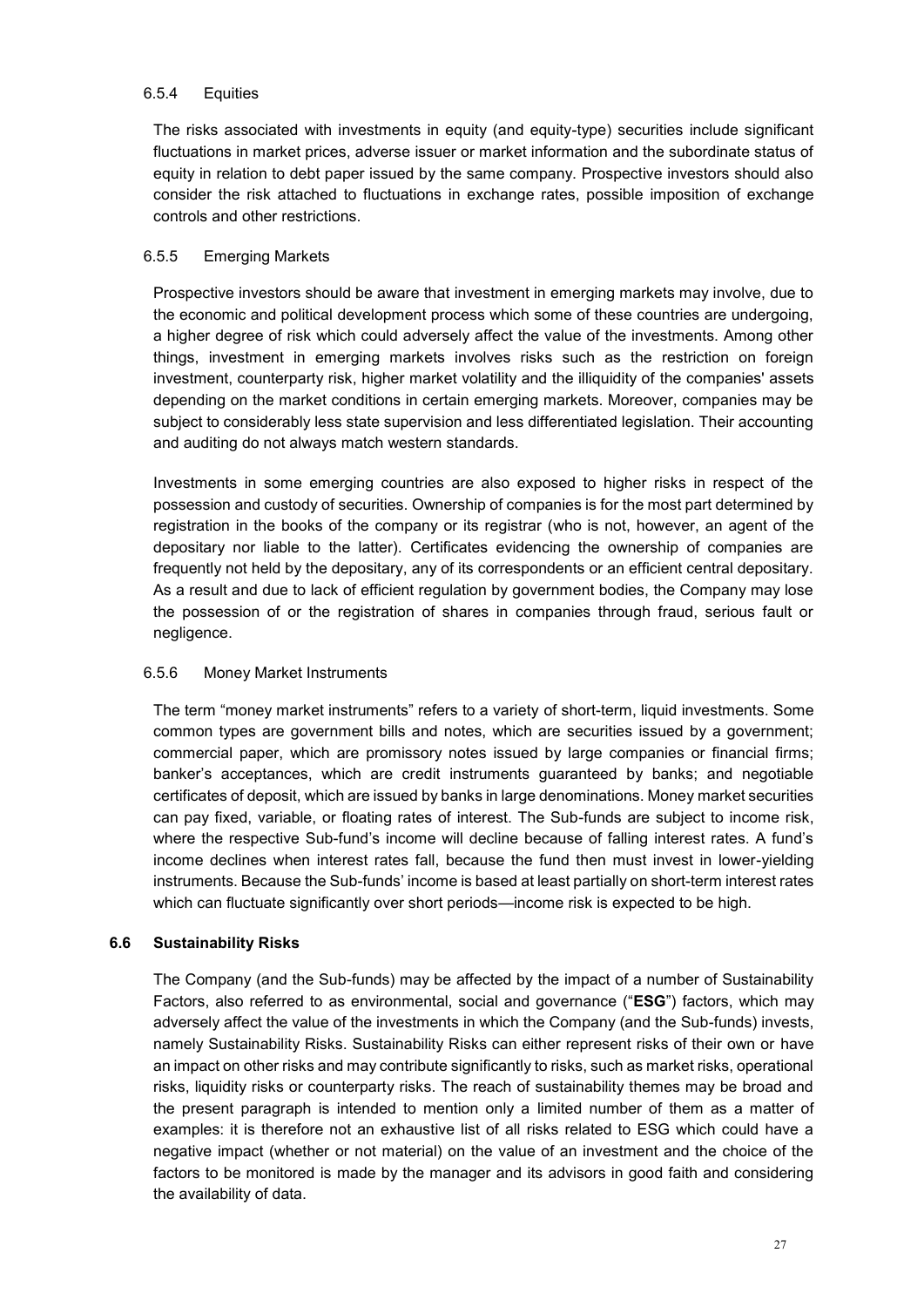The Company (and the Sub-funds) and its investments may be negatively affected by the exposure to environmental conditions such as droughts, famines, floods, storms and other climate change and environmental-related events; although a number of these risks may be insurable, it is not guaranteed that the insurance coverage may in all cases be adequate and losses connected to these events may be material. In addition, the actions taken on investment positions to improve their sustainability profile such as energy efficiency, clean energy production and consumption, waste reduction and water treatment may impose significant short-term costs. Similarly, social initiatives and the adherence to high governance standards, for example in the areas of transparency, corporate governance, management of conflict of interests and fair remuneration principles may require material investments and effort where economic returns may be uncertain.

Prospective investors shall take into consideration the adverse impacts that the investments of the Company (and the Sub-funds) may have on sustainability themes: the failure to provide a positive contribution to these fields or the generation of a negative impact may result in a number of negative fallouts ranging from reputational damages and, in some circumstances, fines and direct economic consequences.

The Company (and the Sub-funds) may also be negatively impacted (e.g. from a reputational point of view) if it does business with parties which fail to meet key ESG targets.

The General Partner (acting as the alternative investment fund manager of the Company) considers that its process for integration of sustainability risks into investment decisions should limit the potential impacts of Sustainability Risks on the Company (and the Sub-funds).

It shall be nonetheless remarked that there can be no guarantee that the actual impact of the Sustainability Risks on the returns of the Company (and the Sub-funds) will not be materially bigger than the impact assessed or expected by the General Partner, as registered alternative investment fund manager of the Company. *The above should not be considered to be an exhaustive list of the risks which prospective investors should consider before investing into the Sub-funds. Prospective investors should be aware that an investment in a Subfund may be exposed to other risks of an exceptional nature from time to time.*

# <span id="page-27-0"></span>**7. THE OFFER**

### **7.1 The Shares**

All the Shares are issued in registered form and only the Share register is conclusive evidence of ownership. The Company treats the registered owner of a Share as the absolute and beneficial owner thereof.

Shares must be fully paid-up. Upon issue, Shares are entitled to participate equally in the profits and dividends attributable to the relevant Class of the relevant Sub-fund, as well as in the liquidation proceeds of the Company attributable to the relevant Class.

Fractions of Shares up to three decimal places will be issued, the relevant Sub-fund being entitled to receive the adjustment. Fractions of Share are entitled to participate in the distributions and the liquidation proceeds.

Shares may be subject to certain transfer restrictions as set forth in the Articles of Incorporation.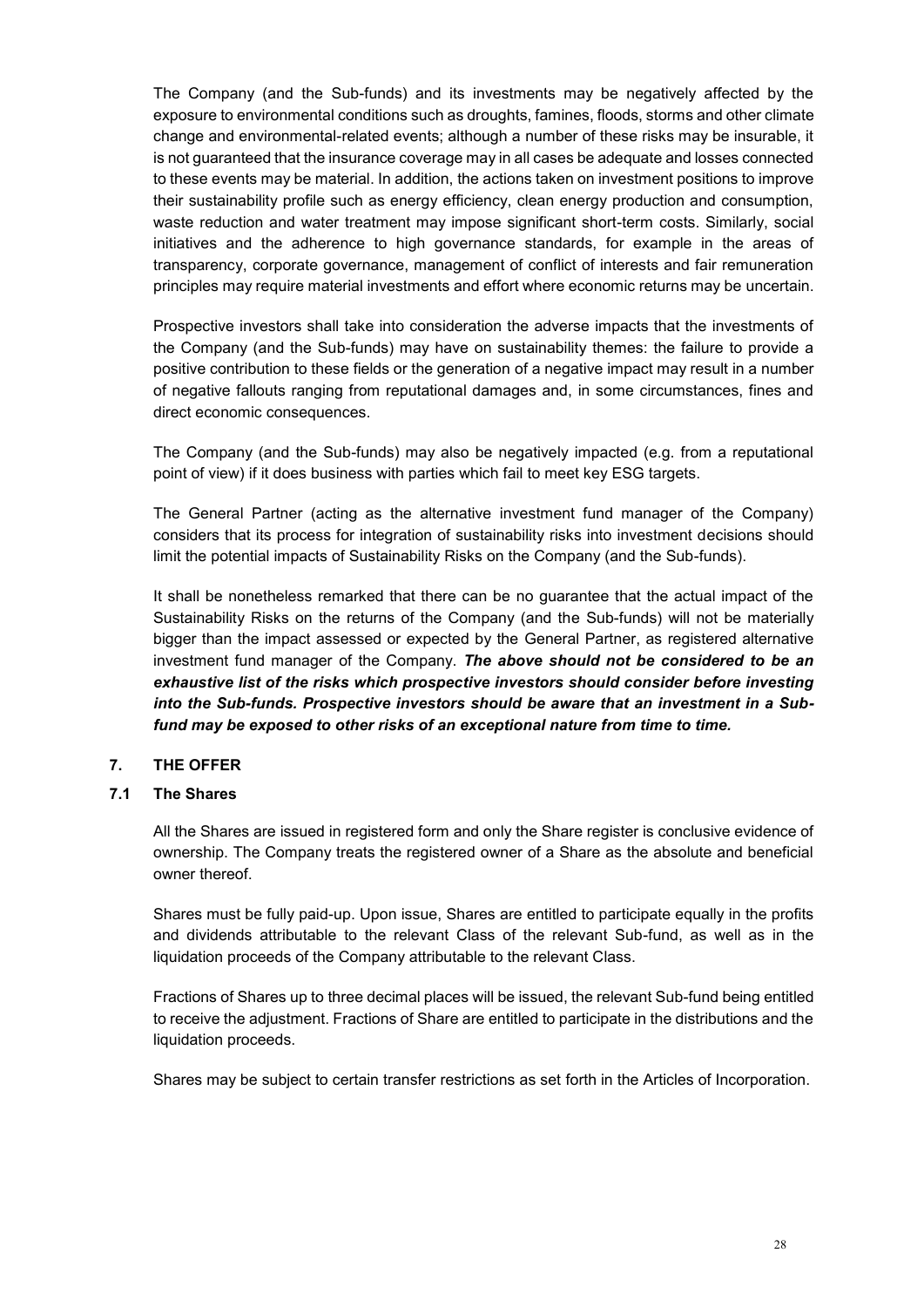### **7.2 Classes of Shares**

The Board may, at its sole discretion, issue different Classes of Shares per Sub-fund. Each Class of Shares may carry different rights and obligations, *inter alia*, with regard to their fee structure, their minimum initial subscription and holding amounts or their specific target investors as more fully described in the Appendices to this Issuing Document.

Shareholders of the same Class in a Sub-fund will be treated pro-rata to the number of Shares held by them in the relevant Class.

## **7.3 Restriction to the ownership of Shares**

Whatever Class of Shares concerned, Shares are available to Well-Informed Investors only in accordance with article 2 of the SIF Law.

Moreover each Class of Shares is reserved to Shareholders satisfying the criteria of the relevant Class of each Sub-fund as described in the Appendices.

Additional restrictions on the ownership of Shares of a given Sub-fund or Class are specified in the Appendices (as amended from time to time).

The Board may restrict or prevent the ownership of Shares in the Company by any Prohibited Persons.

The Company retains the right to offer only one or several Classes as for subscription in any particular jurisdiction in order to comply with a local law, custom, business practice or the Company's commercial objectives.

# <span id="page-28-0"></span>**7.4 Subscription for Shares**

The Board reserves the right to reject, in whole or in part, any Subscription Request without giving any reason thereof.

In case of joint applicants, the Subscription Request must include the signatures of all applicants.

The Minimum Subscription for initial and subsequent subscriptions and the Minimum Holding requirements for Shares in any Sub-fund and/or Class are specified in the Appendices. The Board may decide at its sole discretion to waive such minimum limits.

During the Initial Subscription Period (if any), Shares of any Class in each Sub-fund will be offered at an initial price (the "**Initial Price**") as specified for each Class in each Sub-fund in the relevant Appendix. The Initial Price may be increased by a sale charge. Such a sale charge is detailed for each Sub-fund in the relevant Appendix to this Issuing Document.

After expiry of the Initial Subscription Period, the Shares of any Class in any Sub-fund are valued and issued on each Valuation Day at the Net Asset Value of the relevant Class of the relevant Sub-fund calculated on each Valuation Day (the "**Subscription Price**"), which amount may be increased by a sale charge. Such a sale charge is detailed for each Sub-fund in the relevant Appendix to this Issuing Document.

Subscription Requests must be received by the Agent of the Company in Luxembourg on the Subscription Last Day before Cut-Off Time. Subscription Requests are irrevocable.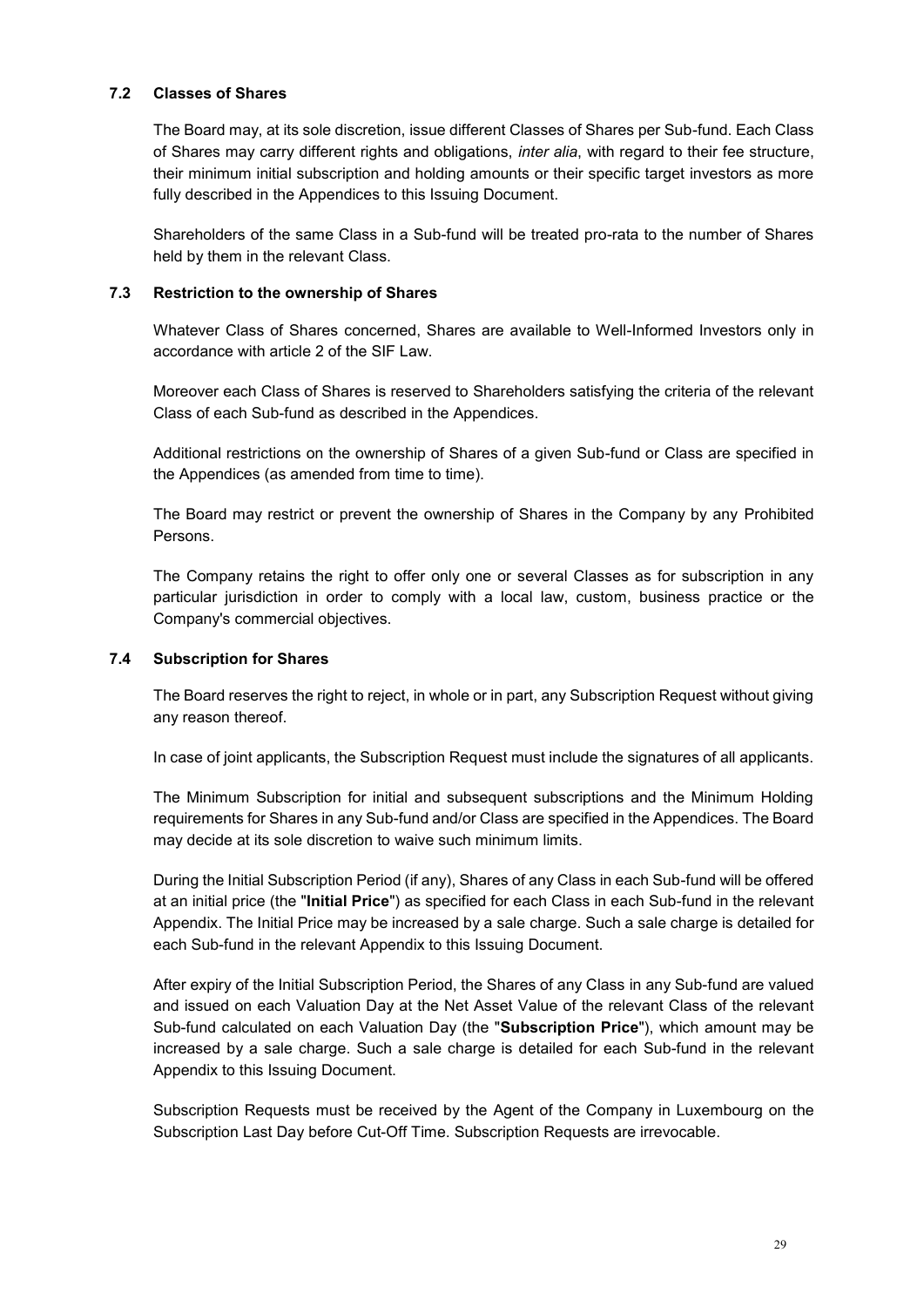The Subscription Requests will be settled on the Subscription Settlement Day at the Subscription Price of the relevant Class of each Sub-fund prevailing on the Valuation Day (plus any applicable sale charge).

Any Subscription Request received after the Cut-Off Time of a given Subscription Last Day will be processed on the immediate next Subscription Last Day on the basis of the Subscription Price per Share determined on the immediate next Valuation Day (plus any applicable sale charge).

No Shares of any Sub-fund will be issued during any period when the determination of the Net Asset Value of the relevant Sub-fund Class is suspended by the Company as described in section [11.2](#page-36-0) "Suspension of the Determination of the Net Asset Value".

# **7.5 Settlement Procedure**

Payments of the Subscription Price can be made via bank transfer, net of bank charges, to the bank account of the Company with the Depositary Bank, as indicated in the Subscription Request.

The Subscription Price must be paid to the Depositary Bank on the relevant Subscription Settlement Day, otherwise the Subscription Request will be cancelled. If the payment is not received by the Company or to its order in cleared funds on the relevant Subscription Settlement Day, the Company reserves the right to cancel the provisional allotment of Shares without prejudice to the right of the Company to obtain compensation of any loss directly or indirectly resulting from the failure of an applicant to effect the payment.

The Initial Price and the Subscription Price are payable in the applicable Reference Currency of the relevant Sub-fund or, if available, in an Other Denomination Currency. In addition, a Shareholder may with the agreement of the Agent, effect payment in any other freely convertible currency. The Agent will arrange for any necessary currency transaction to convert the subscription monies from the currency of subscription into the Reference Currency or the Other Denomination Currency (if available) of the relevant Sub-fund/Class. Any such currency transaction will be effected with the Depositary Bank at the Shareholder's cost and risk. Currency exchange transactions may delay any issue of Shares since the Agent may choose at its option to delay executing any foreign exchange transaction until cleared funds have been received.

Transfer of funds should be made under arrangements giving the Company notice of the amount transferred and the value date at which it will be available.

# **Late trading and market timing**

(a) Late trading

The Board and the Agent determine the price of the Shares on a forward basis. This means that it is not possible to know in advance the Net Asset Value per Share at which Shares will be bought or sold (exclusive of any charges). Subscription, conversion and redemption applications have to be received and will be accepted only in accordance with the provisions of the relevant Appendix and the Cut-Off Time rules as laid down in this Issuing Document.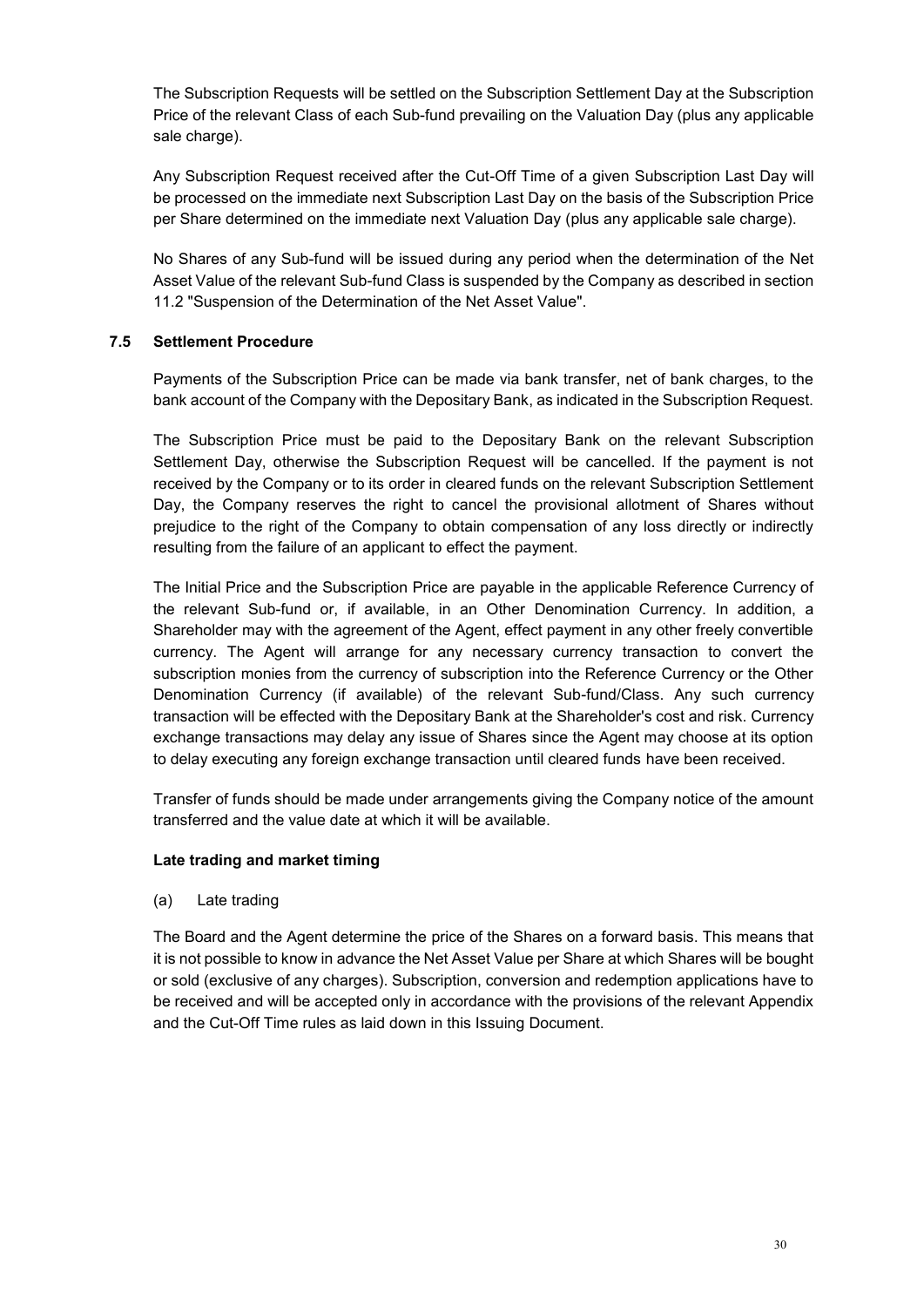#### (b) Market timing

The Sub-funds are not designed for prospective investors with short term investment horizons. Activities which may adversely affect the interests of the Company's Shareholders (for example that disrupt investment strategies or impact expenses) such as market timing or the use of the Company as an excessive or short term trading vehicle are not permitted.

Whilst recognising that Shareholders may have legitimate needs to adjust their investments from time to time, the Board in its discretion may, if it deems such activities adversely affect the interests of the Company's Shareholders, takes action as appropriate to deter such activities.

Accordingly if the Board determines or suspects that a Shareholder has engaged in such activities, it may suspend, cancel, reject or otherwise deal with that Shareholder's subscription or conversion applications and take any action or measures as appropriate or necessary to protect the Company and its Shareholders.

### <span id="page-30-0"></span>**8. REDEMPTION OF SHARES**

# **8.1 General**

Any Shareholder has the right under certain terms as set out in the Appendices to have all or part of his Shares of any Class of any Sub-fund redeemed by the Company.

Any Shares redeemed by the Company will be immediately cancelled. Any taxes, commissions and other fees incurred in the respective countries in which the Shares are sold will be charged to the Shareholders.

The Company may suspend redemption in respect of Shares during any period that the determination of the Net Asset Value of the relevant Sub-fund and/or Class is suspended in accordance with section [11.2](#page-36-0) "Suspension of the Determination of the Net Asset Value".

### **8.2 Procedure**

Unless otherwise provided for in the Appendices, Redemption Requests, containing a complete set of required documents, must be received by the Agent of the Company in Luxembourg on the Redemption Last Day before Cut-Off Time. Unless otherwise provided for herein notably with regard to section 8.4 "Limits of redemption", the Redemption Requests will be settled on the Redemption Settlement Day at the Redemption Price of the relevant Class of each Sub-fund prevailing on the Valuation Day (plus any applicable redemption charge). Any Redemption Request received after the Cut-Off-Time will be processed on the immediate next Redemption Last Day on the basis of the Redemption Price per Share determined on the immediate next Valuation Day (plus any applicable redemption charge). All Redemption Requests will be processed strictly in the order in which they are received.

The Redemption Price of Shares of any Class in any Sub-fund will be the Net Asset Value of the relevant Class of the Sub-fund concerned on the relevant Valuation Day less any redemption fee if any.

The Redemption Price may be higher or lower than the Initial Price and/or Subscription Price paid by the Shareholder at the time of subscription, depending on whether the Net Asset Value has appreciated or depreciated.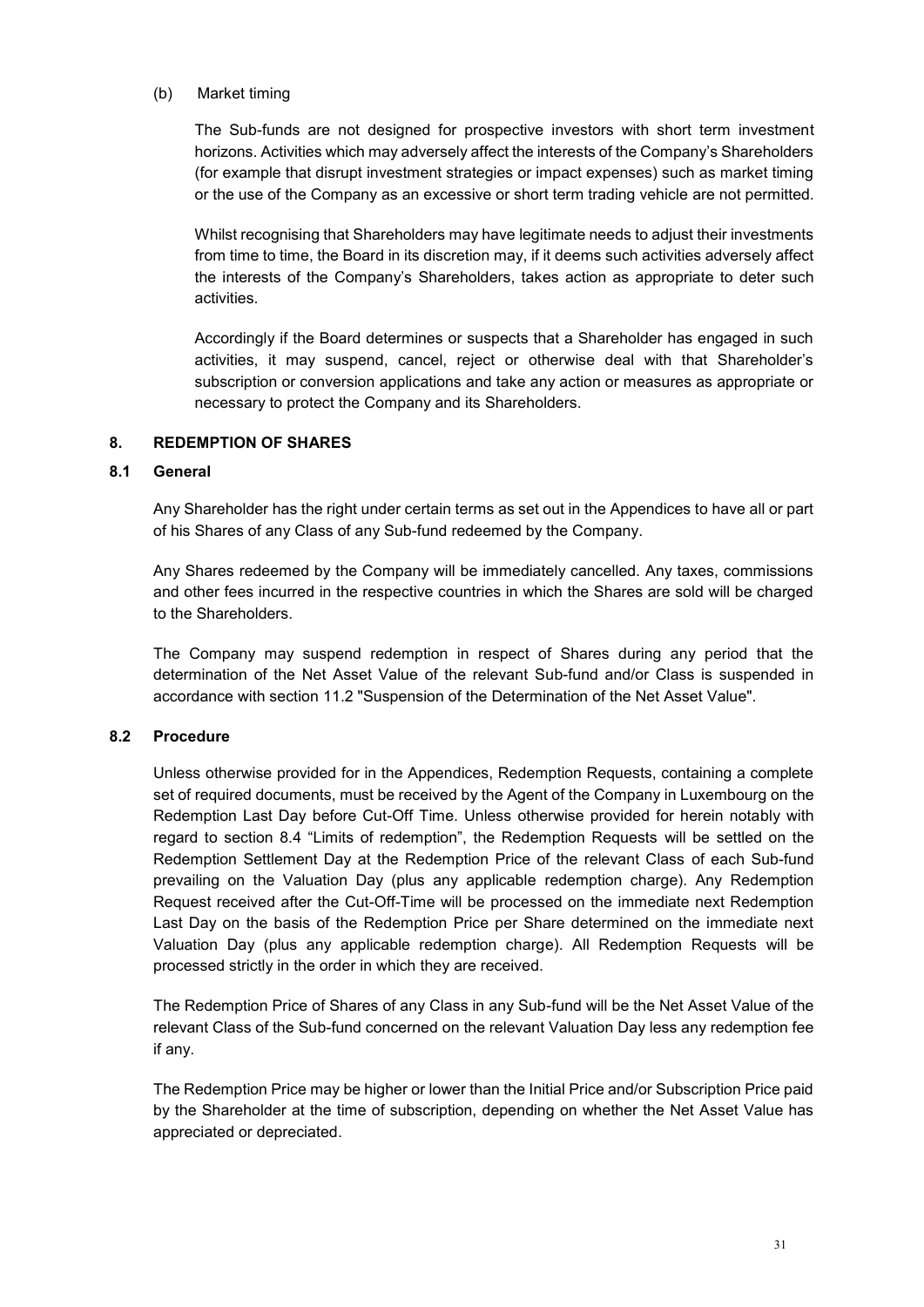### **8.3 Settlement of redemption proceeds**

Settlement will normally be made by electronic bank transfer. The redemption proceeds will be paid on the Redemption Settlement Date subject to valid and complete redemption request.

The Redemption Price is payable in the Reference Currency of the relevant Sub-fund or, if available, in the Other Denomination Currency. In addition, payment may also be made in one of the major freely convertible currencies if requested by the Shareholder(s) at the time of giving the redemption instruction. The Agent will arrange for any necessary currency transaction to convert the redemption monies from the Reference Currency or the Other Denomination Currency (if available) of the relevant Sub-fund/Class. Any such currency transaction will be effected with the Depositary Bank at the Shareholder's cost and risk. Shareholders are advised that a delay in settlement may occur to allow for such currency conversion.

The Board will use reasonable efforts to transfer or dispose of the Company's interest, in Investment Structures, (if any), and other assets held by the relevant Sub-fund(s), in order to provide for cash to satisfy the applications for redemption. At its entire discretion, the Board may decide to use leverage or borrowing to satisfy the applications for redemption in compliance with the terms of this Issuing Document or make use of the Company's other revenues or reserves to fulfil such redemption requests. Additionally the Company may use leverage or borrowing as specified in the Appendices, through lines of credit or similar, in order to cover for a very short term period, the financial gap between the subscriptions into the relevant Sub-fund and the investments, which both are being to be completed.

The Board may, at its entire discretion, decide to satisfy payment of the Redemption Price to any Shareholder wholly or partly in kind by allocating to such Shareholder assets of the relevant Subfund, equal in value as of the Valuation Day with respect to which the Redemption Price is calculated, to the Net Asset Value of the Shares to be redeemed. The nature and type of assets to be transferred in such case shall be determined on a fair and reasonable basis and without prejudicing the interests of the other Shareholders of the relevant Class(es), and the valuation used shall be confirmed by a special report of the Auditor. The cost of such transfer shall be borne by the transferee.

### **8.4 Limits on redemption**

The Company is not bound to deal with a request for redemption of Shares received in relation to any Valuation Day if, after the redemption, the Shareholder would be left with a balance of Shares having a value of less than the current Minimum Holding amount in the relevant Class as detailed for each Class of each Sub-fund in the Appendices; in which case the Company may decide that this request be treated as a request for redemption of the full balance of the Shareholder's holding of Shares in such Class of such Sub-fund.

If Redemption Requests on any Valuation Day exceed 10% of the Sub-fund's Shares, the Company reserves the right to redeem, on a pro-rata basis among the relevant Shareholders, NO more than 10% of the value of the Shares then in issue in such Sub-fund (the "**Deferred Redeemed Shares**"). However notice shall be given to the relevant Shareholders of the Deferred Redeemed Shares. The Deferred Redeemed Shares (which would otherwise have been redeemed) will be redeemed on the next Valuation Day in priority to any other Shares for which redemptions have been requested. The Deferred Redeemed Shares will ultimately be redeemed on the basis of the prices applicable on the Valuation Day of their effective redemption.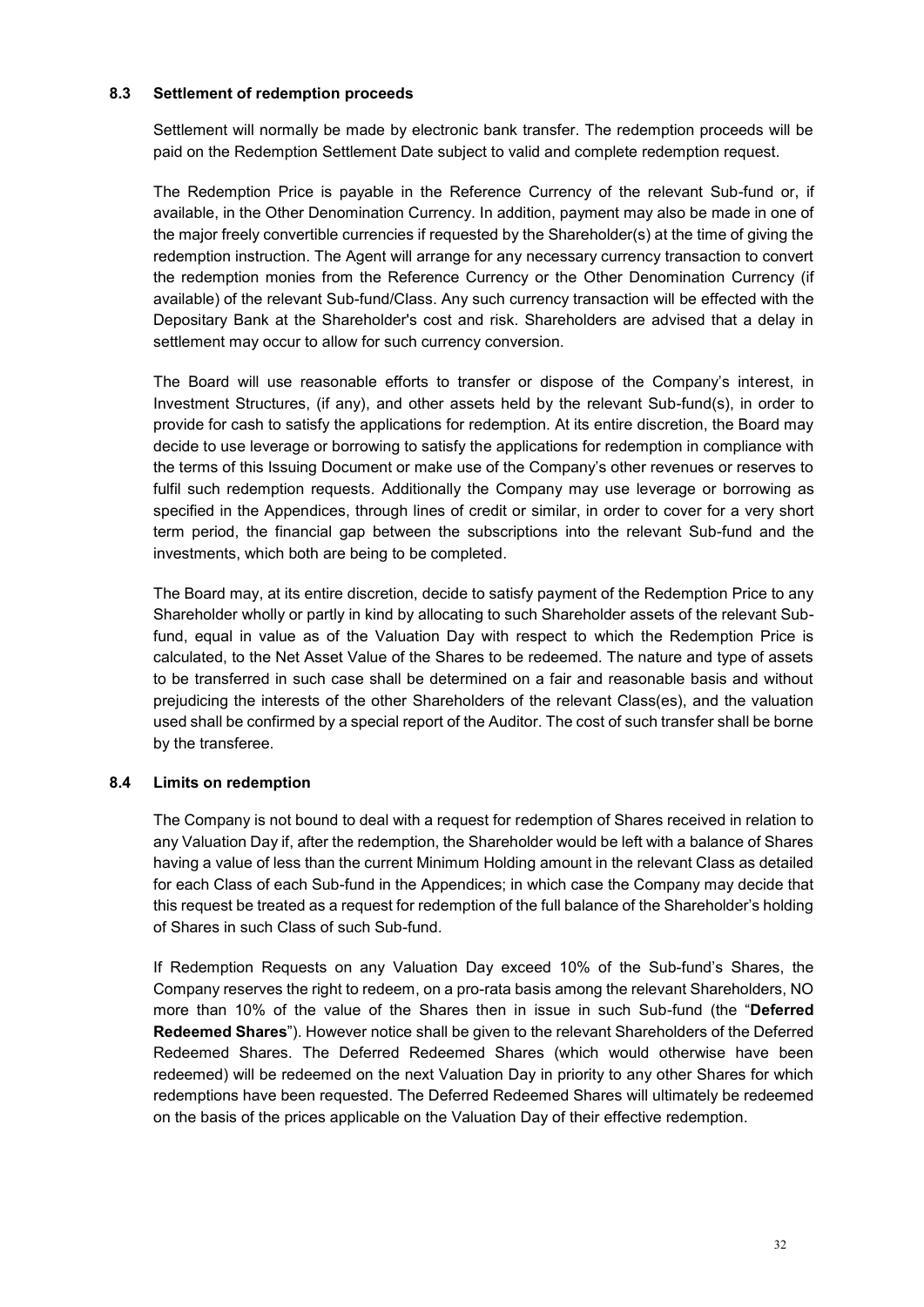Besides, the same deferral right is granted to the Company for any Redemption Request as a result of which no cash remains available for the Company. If, in exceptional circumstances, redemption proceeds cannot be paid on the Redemption Settlement Date, payment will be made at pro-rata basis at the redemption price calculated on the relevant Valuation Day, it being understood that the Board of Managers will always ensure the overall liquidity of the Company. No distribution for redemption (as described above) may be made as a result of which the capital of the Company would fall below the minimum capital amount required by SIF Law.

## **8.5 Compulsory / Mandatory Redemption**

If the Minimum Holding amount of a Class of a Sub-fund, as set out in the relevant Appendix, is not maintained due to a transfer, redemption or conversion of Shares, the Company may compulsorily redeem the remaining Shares at their current Redemption Price and make payment of the redemption proceeds to the respective Shareholders.

If the Company discovers at any time that Shares are owned by a Prohibited Person, either alone or in conjunction with any other person, whether directly or indirectly or by Shareholders not satisfying the criteria of the relevant Class, the Board may at its discretion and without liability, compulsorily redeem the Shares after giving notice of at least ten calendar days, and upon redemption, the Prohibited Person will cease to be the owner of those Shares. The Company may require any Shareholder to provide it with any information that it may consider necessary for the purpose of determining whether or not such owner of Shares is or will be a Prohibited Person.

# <span id="page-32-0"></span>**9. CONVERSION OF SHARES**

### **9.1 General**

Except as otherwise provided for each Sub-fund in the relevant Appendix to this Issuing Document, any Shareholder may request the conversion of all or part of its Shares of any Class in any Sub-fund into another Class in the same Sub-fund and/or into the same Class or a different Class of any other existing Sub-fund, on any Conversion Last Day, provided that the Shareholder fulfils the criteria of the relevant Class, and Sub-fund into which the conversion is requested. For an initial investment, Shareholders must therefore switch the appropriate Minimum Subscription.

If the Minimum Holding in a Sub-fund and/or Class as set out in the relevant Appendix is not maintained due to a conversion of Shares, the Company may compulsorily redeem the remaining Shares at their current Net Asset Value and make payment of the redemption proceeds to the respective Shareholders.

The Board may suspend conversion in respect of Shares during any period that the determination of the Net Asset Value of the relevant Sub-fund and/or Class is suspended in accordance with section [11.2](#page-36-0) "Suspension of the Determination of the Net Asset Value".

### **9.2 Procedure**

Conversion Requests may be sent directly to the Agent of the Company in Luxembourg.

All Conversion Requests must contain the following information:

- the full name(s) in which the Shares to be converted are registered;
- the Class and the Sub-fund from which Shares are to be converted and the Class and the Sub-fund to which Shares will be converted; and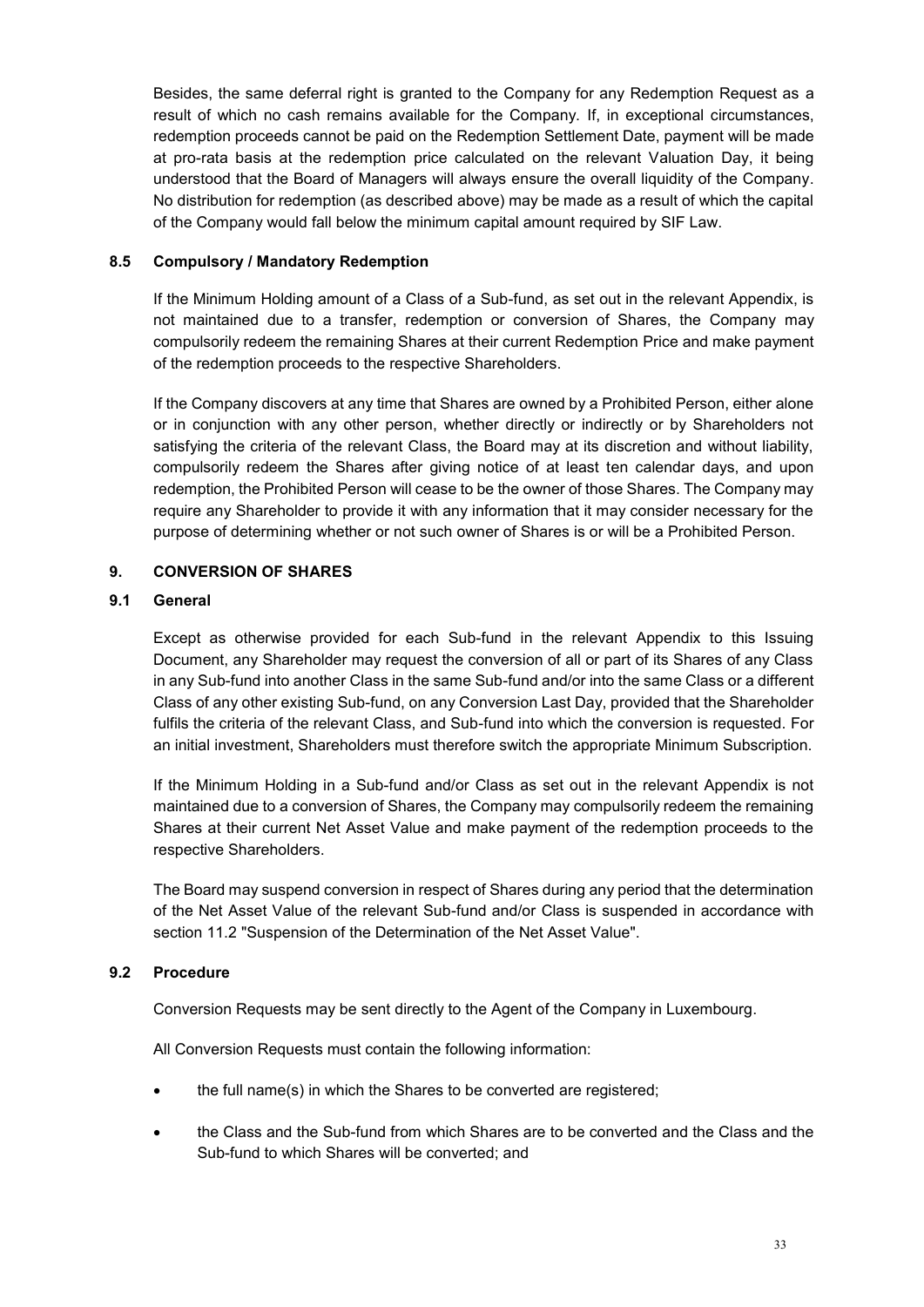either the percentage, monetary amount or number of Shares the Shareholder wishes to convert;

The Conversion Request must be duly signed by the registered Shareholder, except in the case of jointly registered Shareholders where an acceptable power of attorney has been provided to the Company.

Failure to provide any of this information may result in delay of the application for conversion.

Conversion Requests must be received by the Agent of the Company in Luxembourg on the Conversion Last Day before Cut-Off Time. The Conversion Requests will be settled on the Conversion Settlement Day at conversion price of the relevant Class of each Sub-fund prevailing on the Valuation Day (plus any applicable conversion charge). Any Conversion Request received after the Cut-Off Time will be processed on the immediate next Conversion Last Day on the basis of the Net Asset Value per Share determined on the immediate next Valuation Day. All Conversion Requests will be processed strictly in the order in which they are received.

A conversion order may require the conversion of currency from one Class or Sub-fund to another. In such event, the number of Shares of the new Class or Sub-fund obtained on a conversion will be affected by the net foreign currency exchange rate, if any, applied to the conversion.

The rate at which all or part of the Shares of one Sub-fund (the "**Initial Sub-fund**") are converted into Shares of another Sub-fund (the "**New Sub-fund**"), or all or part of the Shares of a particular Class (the "**Initial Class**") are converted into another Class (the "**New Class**") is determined in accordance with the following formula:

$$
- \qquad A = \frac{(B \times C \times D) \times (1-E)}{F}
$$

- where:
- A is the number of Shares to be allocated in the New Sub-fund or New Class;
- B is the number of Shares of the Initial Sub-fund or Initial Class to be converted;
- C is the Net Asset Value per Share of the Initial Class or the Initial Sub-fund determined on the relevant Valuation Day;
- D is the actual rate of foreign exchange on the day concerned applied to conversions between Sub-funds or Classes denominated in different currencies, and is equal to 1 in relation to conversions between Sub-funds or Classes denominated in the same currency;
- E is the conversion fee percentage payable per Share, if any; and
- F is the Net Asset Value per Share of the New Class of Shares or the relevant Class of the New Sub-fund determined on the relevant Valuation Day, plus any taxes, sale charges, commissions or other fees levied on a per-Share basis.

Following such conversion of Shares, the Board and the Agent will inform the relevant Shareholder of the number of Shares of the New Class or New Sub-fund obtained by conversion and the price thereof. Fractions of Shares in the New Class or New Sub-fund to three decimal places may be issued, the Company being entitled to receive the adjustment.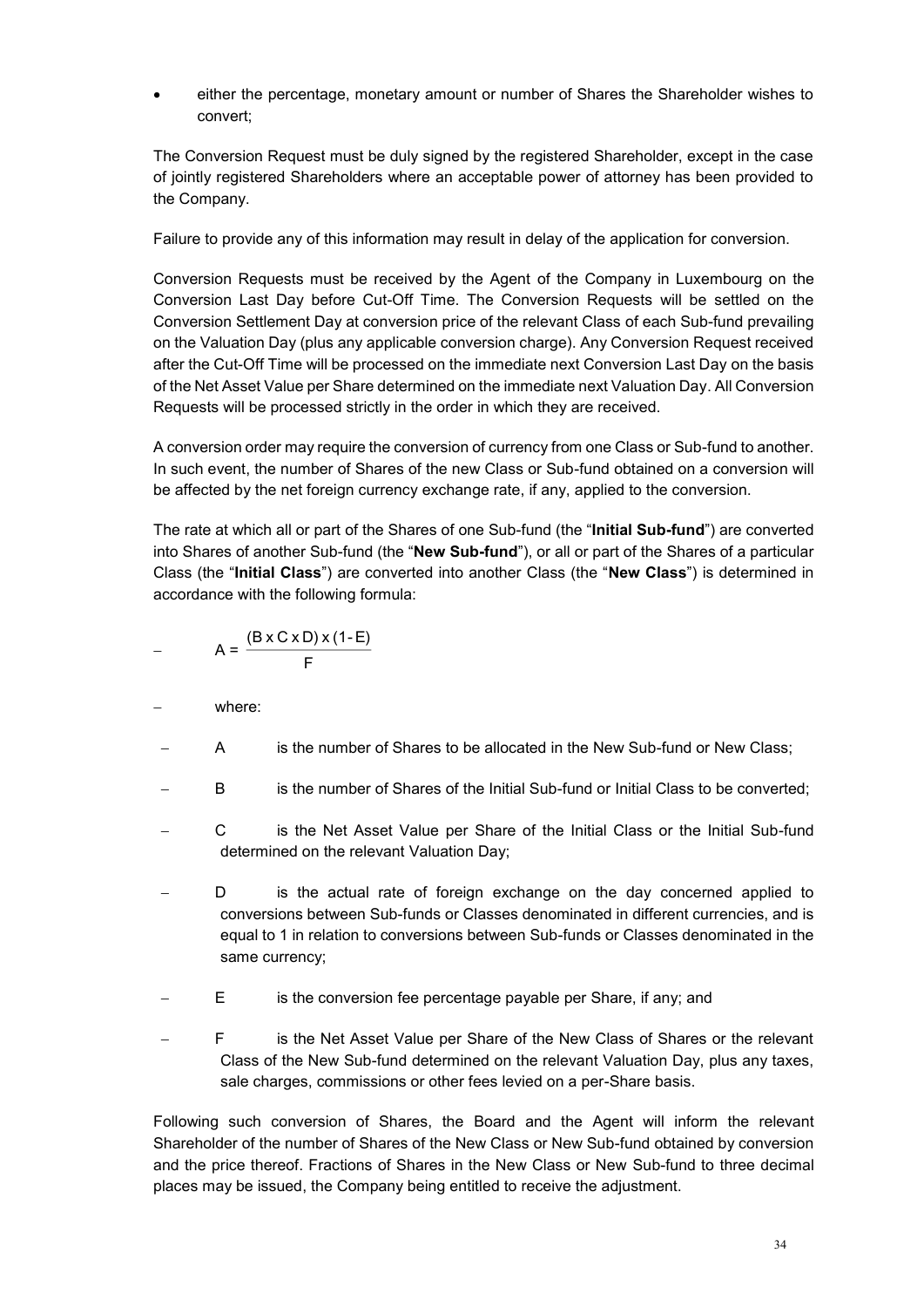### **9.3 Limits on conversion**

The Company is not bound to deal with a conversion of Shares received in relation to any Valuation Day if, after the conversion, the Shareholder would be left with a balance of Shares having a value of less than the current Minimum Holding amount in the relevant Class and/or Subfund as detailed in the Appendices; in which case the Company may decide that this request be treated as a request for conversion of the full balance of the Shareholder's holding of Shares in such Class and/or Sub-fund.

## <span id="page-34-0"></span>**10. TEMPORARY SUSPENSION OF SUBSCRIPTIONS, REDEMPTIONS AND CONVERSIONS**

No Shares will be issued and the right of any Shareholder to require the redemption or conversion of its Shares of the Company will be suspended during any period in which the determination of the Net Asset Value of the relevant Sub-fund is suspended by the Company pursuant to the powers contained in the Articles and as described in section [11.2](#page-36-0) "Suspension of the determination of the Net Asset Value".

Notice of suspension will be given to subscribers and to any Shareholders tendering Shares for redemption or conversion. Withdrawal of a subscription or of an application for redemption or conversion will only be effective if written notification by letter or by fax is received by the Agent before termination of the period of suspension, failing which subscription, redemption and conversion applications not withdrawn will be processed on the first Conversion/Subscription/ Redemption Last Day following the end of the suspension period, on the basis of the Net Asset Value per Share determined on the next immediate Valuation Day.

### <span id="page-34-1"></span>**11. NET ASSET VALUE**

### **11.1 Determination of the Net Asset Value**

The Net Asset Value per Share of each Class and/or Sub-fund shall be calculated by the Agent, in accordance with Lux GAAP, under the ultimate responsibility of the Board on the Valuation Day as disclosed in the relevant Appendix to this Issuing Document.

The Net Asset Value per Share of each Class, and/or Sub-fund will be expressed in the Reference Currency of the Sub-fund. The Board may however decide to calculate the Net Asset Value per Share for certain Sub-funds/Classes in the Other Denomination Currency as further detailed for the respective Sub-funds/Classes in the Appendices. The Net Asset Value calculated in the Other Denomination Currency is the equivalent of the Net Asset Value in the Reference Currency of the Sub-fund converted at the prevailing exchange rate.

The Net Asset Value per Share of each Class in each Sub-fund on any Valuation Day is determined by dividing the value of the total assets of that Sub-fund properly allocable to such Class less the liabilities of such Sub-fund properly allocable to such Class by the total number of Shares of such Class outstanding on such Valuation Day.

The Subscription Price and the Redemption Price of the different Classes will differ within each Sub-fund as a result of the differing fee structure and/or distribution policy of each Class.

The basic accounting principles for determining the Net Asset Value of each Class, and/or Subfund are set forth in the Articles of Incorporation, the material provisions of which provide as follows: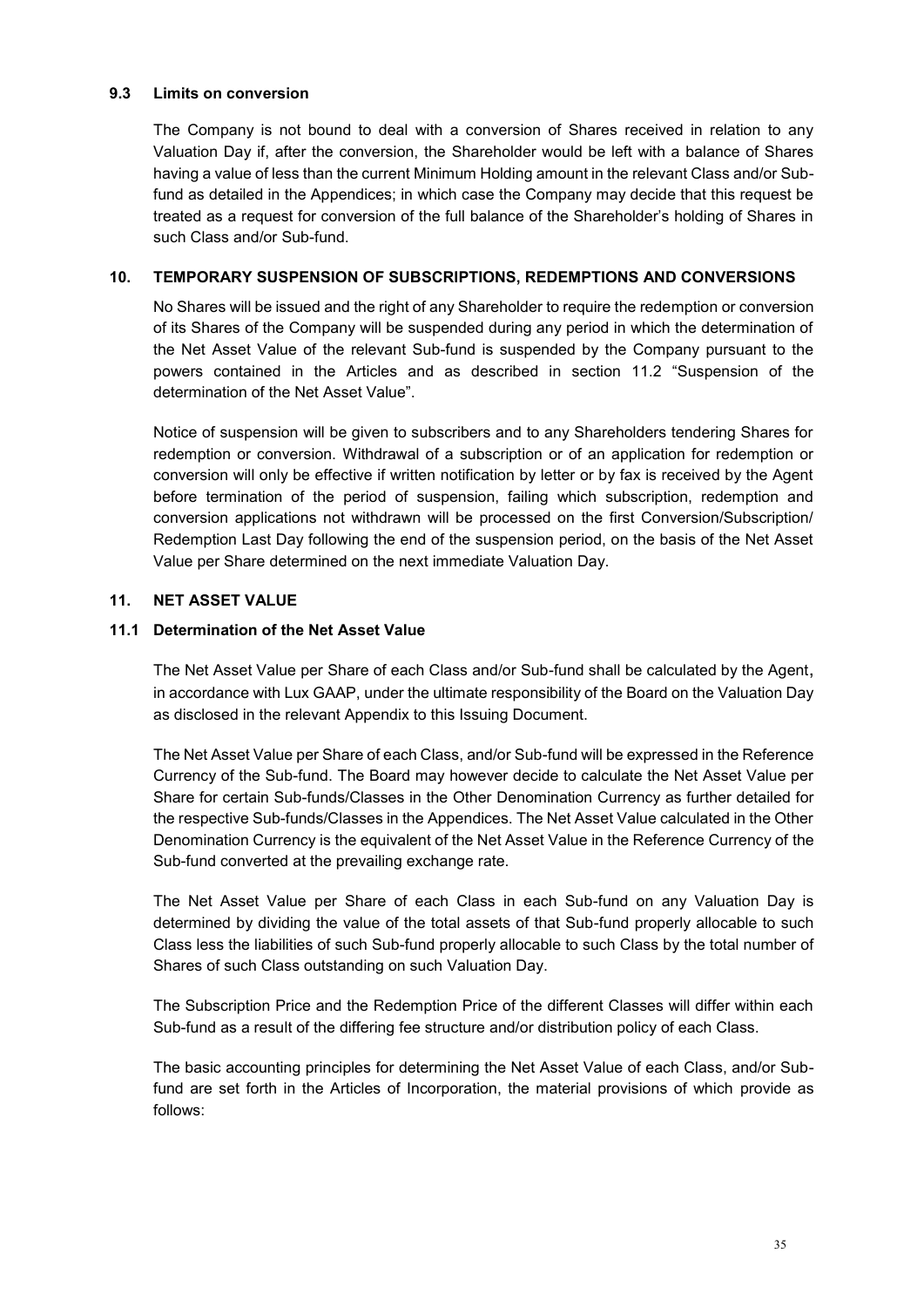- (a) Securities which are listed on a stock exchange or dealt in on another Regulated Market and/or MTF will be valued at the last closing price on the exchange on which the trade in such assets occurred or on that which is normally the principal market for such assets.
- (b) Securities which are not listed on a stock exchange nor dealt in on another regulated and/or MTF market will be valued on the basis of the probable net realisation value (excluding any deferred taxation) estimated with care and in good faith by the Board. If a net asset value is determined for the units or shares issued by an Investment Structure which calculates a net asset value per share or unit, those units or shares will be valued on the basis of the latest net asset value determined according to the provisions of the particular issuing documents of this Investment Structure or, at their latest unofficial net asset values (i.e. estimates of net asset values which are not generally used for the purposes of subscription and redemption or which may be provided by a pricing source – including the investment manager of the Investment Structure – other than the administrative agent of the Investment Structure) if more recent than their official net asset values. The net asset value calculated on the basis of unofficial net asset values of Investment Structures may differ from the net asset value which would have been calculated, on the relevant Valuation Day, on the basis of the official net asset values determined by the administrative agents of the Investment Structures. However, such net asset value is final and binding notwithstanding any different later determination. In case of the occurrence of an evaluation event that is not reflected in the latest available net asset value of such shares or units issued by such Investment Structures, the valuation of the shares or units issued by such Investment Structures may be estimated with prudence and in good faith by the Board to take into account this evaluation event. The following events qualify as evaluation events: capital calls, distributions or redemptions effected by the Investment Structure or one or more of its underlying investments as well as any material events or developments affecting either the underlying investments or the Investment Structures themselves.
- (c) The value of any cash in hand or on deposit, bills and demand notes and accounts receivable, prepaid expenses, cash dividends and interest declared or accrued as aforesaid and not yet received is deemed to be the full amount thereof, unless in any case the same is unlikely to be paid or received in full, in which case the value thereof is arrived at after making such discount as may be considered appropriate in such case to reflect the true value thereof.
- (d) The liquidating value of derivatives, forward or options contracts not dealt on a stock exchange or on another Regulated Markets and/or MTF shall mean their net liquidating value determined, pursuant to the policies established by the Board, on a basis consistently applied for each different variety of contracts. The liquidating value of futures, forward or options contracts dealt in on a stock exchange or another Regulated Markets and/or MTF shall be based upon the last available settlement prices of these contracts on such Regulated Markets and/or MTF on which the particular futures, forward or options contracts are dealt in by the relevant Sub-fund; provided that if a futures, forward or options contract could not be liquidated on the day with respect to which net assets are being determined, the basis for determining the liquidating value of such contract shall be such value as the Board may deem fair and reasonable. The Board may rely on confirmation from the principal broker and its affiliates in determining the value of assets held for the Sub-fund's account;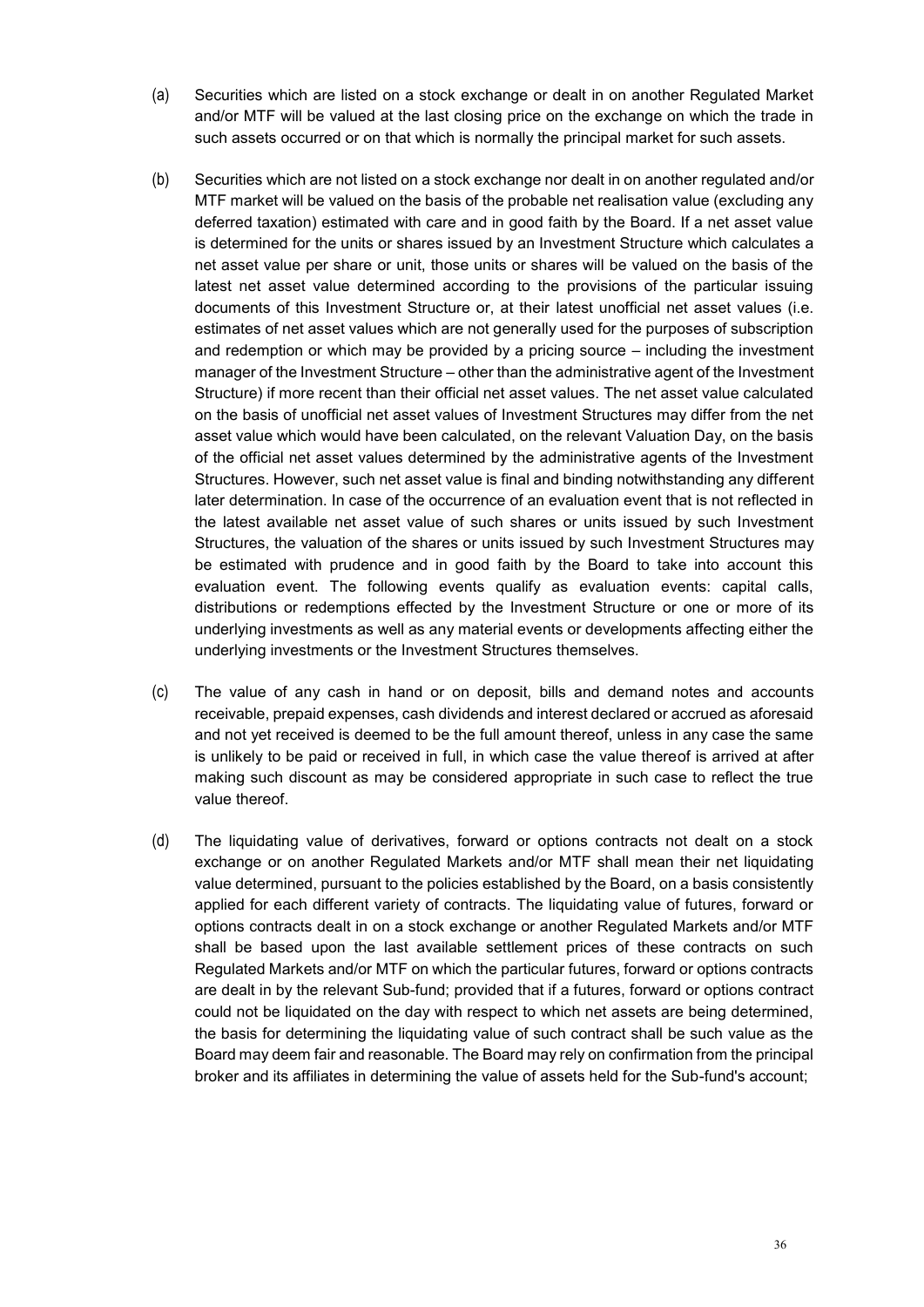- (e) Interest rate swaps will be valued at their market value established by reference to the applicable interest rates curve. Index and financial instruments related swaps will be valued at their market value established by reference to the applicable index or financial instrument. The valuation of the index or financial instrument related swap agreement shall be based upon the market value of such swap transaction established in good faith pursuant to procedures established by the Board;
- (f) All other securities and other assets, including debt securities and securities for which no market quotation is available, are valued on the basis of dealer-supplied quotations or by a pricing service approved by the Board or, to the extent such prices are not deemed to be representative of market values, such securities and other assets shall be valued at fair value as determined in good faith pursuant to procedures established by the Board. Money market instruments held by the Company with a remaining maturity of ninety days or less will be valued by the amortised cost method, which approximates market value.

The Board, in its discretion, may permit some other method of valuation to be used if it considers that such valuation better reflects the fair value of any asset or liability of the Company and/or its Sub-funds in compliance with Luxembourg laws. This method will then be applied in a consistent way. The Agent can rely on such deviations as approved by the Board for the purpose of the Net Asset Value calculation.

The total Net Asset Value of the Company is equal to the sum of the Net Asset Value of the various activated Sub-funds translated into Euro at the rates of exchange prevailing in Luxembourg on the relevant Valuation Day.

# <span id="page-36-0"></span>**11.2 Suspension of the determination of the Net Asset Value**

The Board may suspend the determination of the Net Asset Value of any particular Sub-fund and/or Class and the issue and redemption of the Shares of any such Class in such Sub-fund as well as the conversion from and to Shares of any such Class of such Sub-fund:

- (a) during any period when any of the principal markets or stock exchanges on which a substantial portion of the investments of any Sub-fund of the Company from time to time is quoted, is closed otherwise than for ordinary holidays, or during which dealings thereon are restricted or suspended;
- (b) during the existence of any state of affairs which constitutes an emergency as a result of which disposal or valuation of assets owned by any Sub-fund of the Company would be impracticable;
- (c) during any breakdown in the means of communication normally employed in determining the price or value of any of the investments attributable to any Sub-fund or the current prices or values on any market or stock exchange;
- (d) during any period when the Company is unable to repatriate funds for the purpose of making payments on the redemption of Shares of any Sub-fund or during which any transfer of funds involved in the realisation or acquisition of investments or payments due on redemption of Shares of any Sub-fund cannot in the opinion of the Managers be effected at normal prices or rates of exchange;
- (e) during any period when the Company is being liquidated or as from the date on which notice is given of a meeting of Shareholders at which a resolution to liquidate the Company (or one of its Sub-funds) is proposed;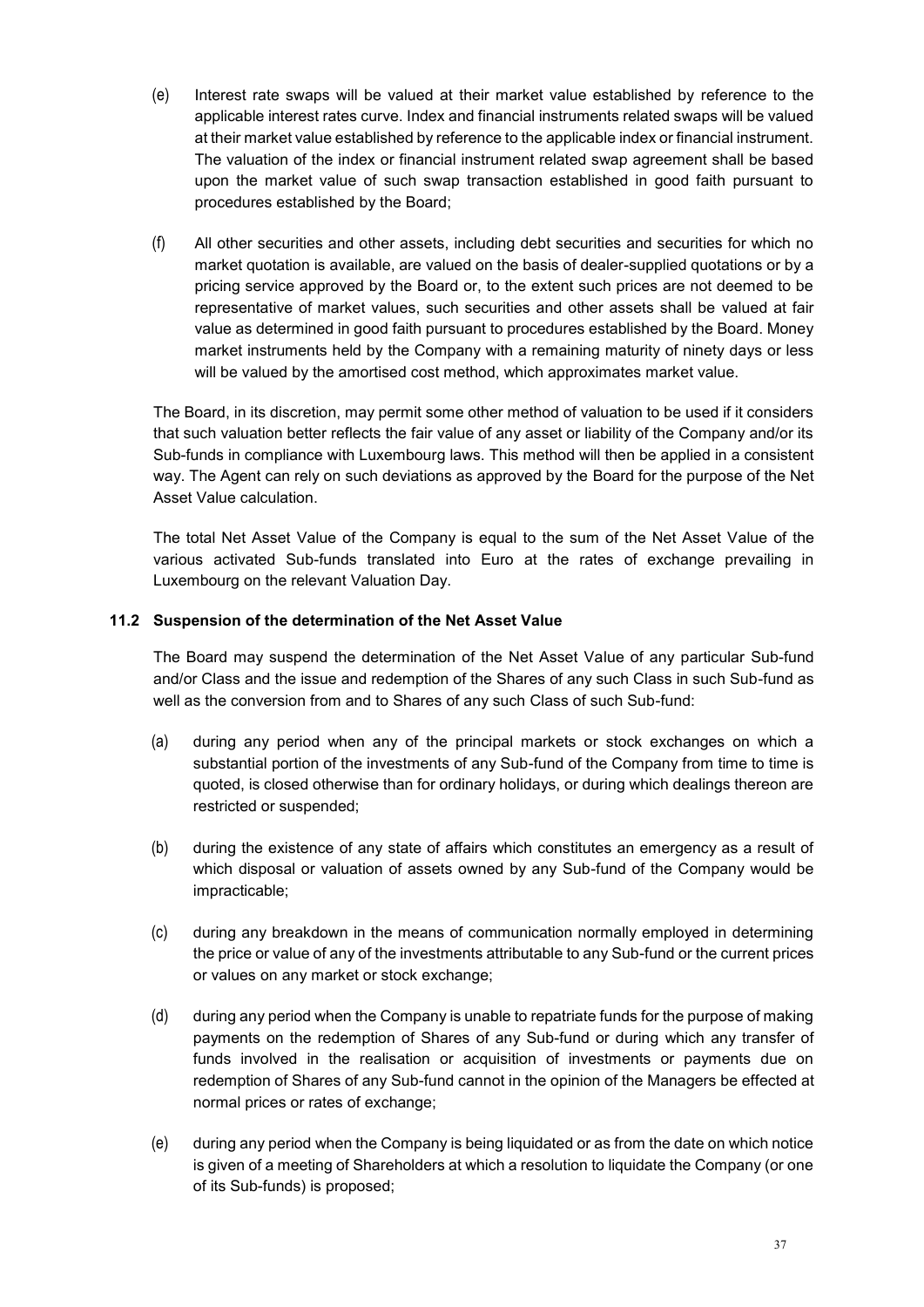(f) when for any other reason the prices of any investments owned by the Company attributable to such Sub-fund cannot promptly or accurately be ascertained.

Notice of Suspension of the determination of the Net Asset Value will be given to the Shareholders of the relevant Sub-fund and/or Class.

The suspension of the calculation of the Net Asset Value of any particular Sub-fund, and/or Class shall have no effect on the determination of the Net Asset Value per Share or on the issue, redemption and conversion of Shares of any Class and/or Sub-fund that is not suspended.

Any application for subscription, redemption or conversion of Shares shall be irrevocable except in the event of a suspension of the calculation of the Net Asset Value of the Shares to be subscribed, redeemed or converted in a specific Class and/or Sub-fund and, in such event, a withdrawal will only be effective if written notification is received by the Agent before the termination of the period of suspension.

### <span id="page-37-0"></span>**12. DIVIDENDS**

Each Share of each Class in each Sub-fund may give the right to dividends.

In any event, no distribution may be made if, as a result, the Net Asset Value of the Company would fall below the equivalent of EUR 1,250,000.

Dividends not claimed within five years of their due date will lapse and revert to the relevant Class within the relevant Sub-fund.

No interest shall be paid on a distribution declared by the Company and kept by it at the disposal of its beneficiary.

#### <span id="page-37-1"></span>**13. CHARGES AND EXPENSES**

#### **13.1 Organisational Expenses**

The Company shall bear its organisational expenses.

The Company's organisational set-up expenses will be amortised over a period of five years from the date on which the respective Sub-Fund commenced business. In other words, the additional sub-funds will bear a "*prorata*" of the costs and expenses incurred in connection with the incorporation of the Company and the initial issue of Shares. The Board may, in its absolute discretion, shorten the period over which such costs and expenses are amortised

The expenses incurred by the Company in relation to the launch of additional Sub-Funds will be borne by and payable out of the assets of the respective Sub-Funds and may be amortised on a straight line basis over 5 years from the launch date of the relevant Sub-Fund, unless the Board shortens this period.

### **13.2 Operation and Administration Expenses**

Except otherwise specified in the relevant Appendix, each Sub-fund will bear all costs relating to its establishment and operations. These costs may, in particular and without being limited to the following, include the remuneration of the Depositary Bank, Risk Manager and of the Agent, the remuneration of the Investment Manager(s) and Investment Advisor(s) (if any), and any other providers of services, brokerage fees, transaction fees and expenses, taxes and costs connected with the movements of securities or cash, performance reporting and NAV publication, as well as the fees of the Auditor, legal advisor(s), the costs of preparation and distribution of the Issuing Document, Luxembourg subscription tax or any other taxes, translations and legal publications,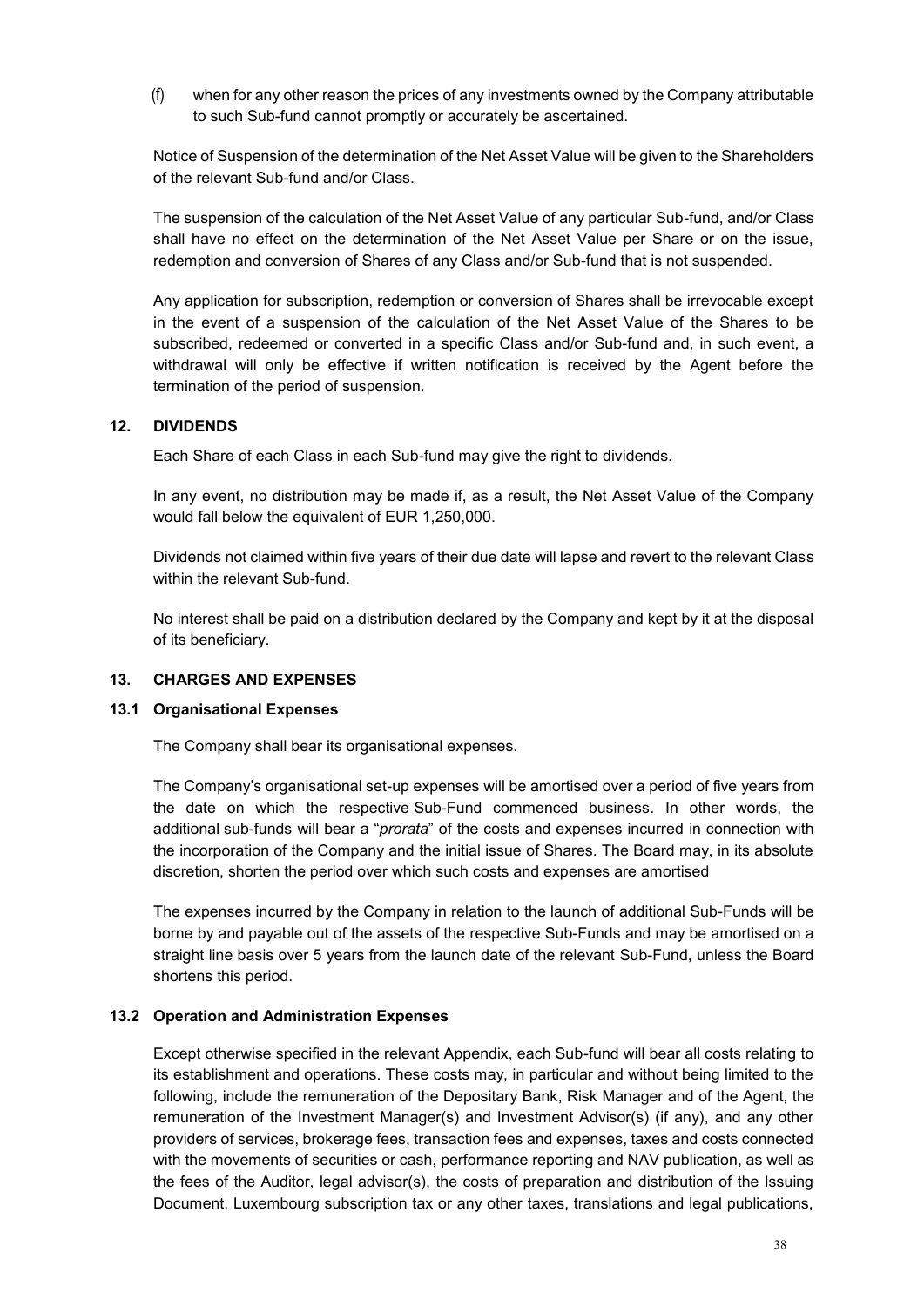the costs of securities servicing, the possible costs of listing on any stock exchange or of publication of the price of its Shares, the costs of official deeds and any legal costs relating thereto.

These costs to be borne by each Sub-fund include all reasonable expenses, fees and taxes related, but not limited, to the operations, administration, day-to-day management, domiciliation, drawing-up of annual account, filings, reporting and publishing obligations of the General Partner, and out-of-pocket expenses, including subsistence costs incurred in connection with the performance of its duties towards each Sub-Fund, such as the expenses related to the Board member's travel expenses (incl. round trip flight ticket and hotel), lunch and dinner.

In addition to the above, each Sub-fund shall reimburse the out-of-pocket expenses of the General Partner's personnel (as reasonably determined by the General P artner) provided that such reimbursements shall not exceed the amount that would be payable by the Company if such services were provided by third parties on an arm's-length basis.

### **13.3 Depositary**

**ING Luxembourg S.A.**, in its capacity as Depositary Bank is entitled to receive from the Company its customary fees payable at the end of each quarter and charges at rates in accordance with normal banking practice in Luxembourg.

#### **13.4 Agent**

**Banque de Patrimoines Privés**, in its capacity as Agent is entitled to receive from the Company its customary fees payable at the end of each month and charges at rates in accordance with normal banking practice in Luxembourg.

#### **13.5 Advisory**

The advisor, in its capacity as Advisory Manager is entitled to receive from the Company its customary fees payable at the end of each month and charges at rates in accordance with normal banking practice in Luxembourg

#### **13.6 Allocation of liabilities**

Any charges and costs attributable to a specific Sub-fund will be allocated directly to that Subfund.

Any charges and costs that are not directly attributable to a specific Sub-fund will be allocated equally to the various Sub-funds or, if the amounts so require, they will be allocated to the Subfunds in proportion to their respective Net Asset Value.

#### <span id="page-38-0"></span>**14. CONFLICT OF INTERESTS**

With respect to conflict of interests, and as per regulation CSSF N° 15-07, the Board has established, implements and maintains a conflict of interests policy in order to identify circumstances that may give raise to a conflict of interests which may constitute a material risk of damage to the Company and detailing proportionate measures in order to manage such risks.

#### <span id="page-38-1"></span>**15. RISK MANAGEMENT**

The Board has implemented a risk management process in order to monitor and measure at any time the risk resulting from the Sub-funds' positions and define a risk profile for each of the Subfunds. Josep-Lluis Perez as Manager of the General Partner is in charge of the risk management function (the "**Risk Manager**"). Mr. Perez is independent from the day-to-day operational and portfolio management units.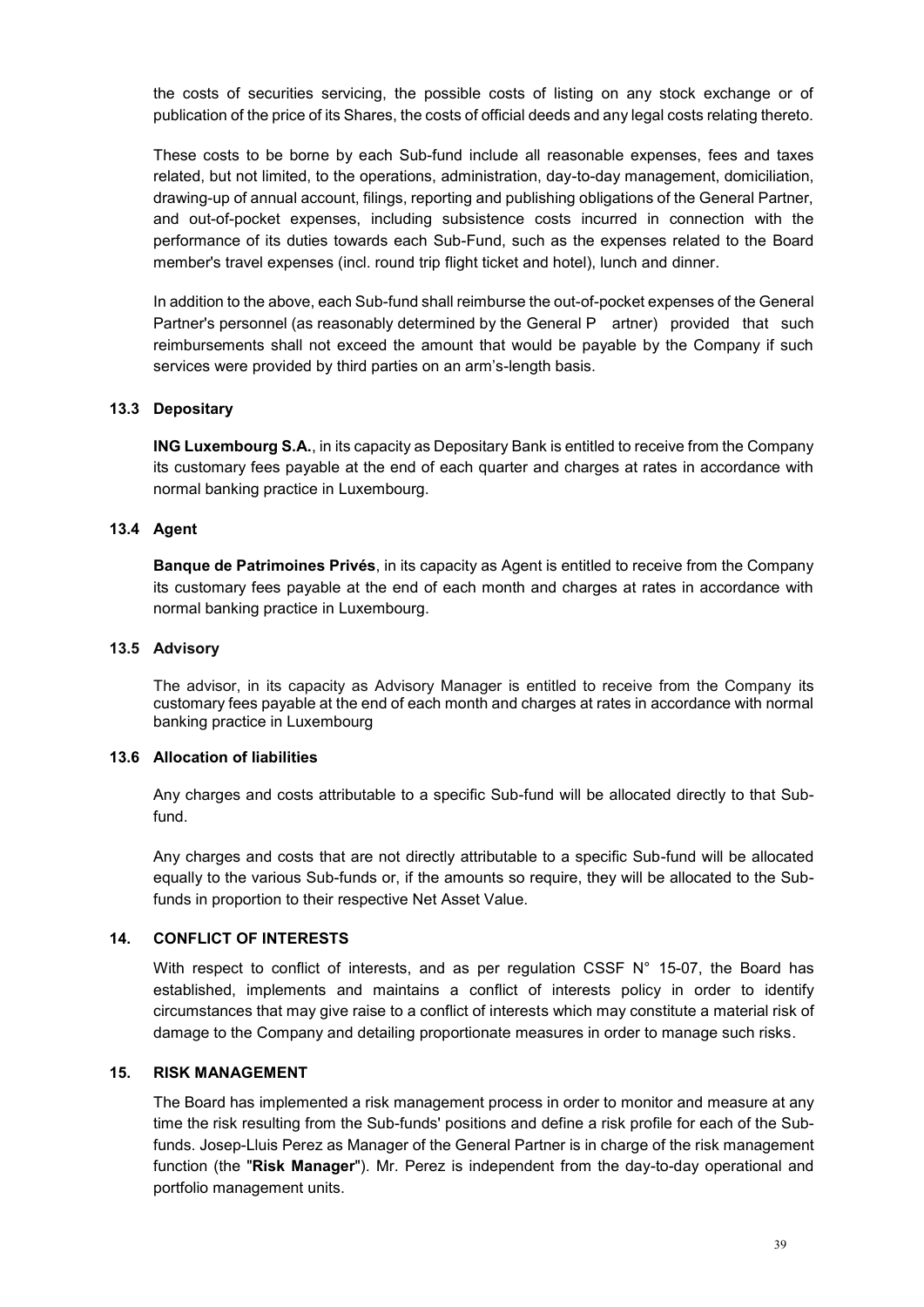The risk management function of the Company shall (i) implement the processes and procedures for managing risks, (ii) advise the Board in accordance with the risk profile of the Sub-funds and (iii) report to the Board the adequacy of the risk management process and the actual level of risk of the Sub-funds, any time necessary and at least on a quarterly basis. The procedures implemented ensure in particular, but not only, that the Risk Manager investigates aspects related to:

- a) Counterparty risks
- b) Operational risks
- c) Market risks
- d) Liquidity risks

# <span id="page-39-0"></span>**16. TAXATION**

# **16.1 General**

The following is a summary of certain material Luxembourg tax consequences of purchasing/subscribing, owning and disposing of the Shares. It does not purport to be a complete analysis of all possible tax situations that may be relevant to a decision to purchase, own or sell the Shares. It is included herein solely for preliminary information purposes. It is not intended to be, nor should it construed to be, legal or tax advice. Prospective purchasers/subscribers of the Shares should consult their own tax advisers as to the applicable tax consequences of the ownership of the Shares, based on their particular circumstances. This summary does not allow any conclusions to be drawn with respect to issues not specifically addressed. The following description of Luxembourg tax law is based upon the Luxembourg law and regulations as in effect and as interpreted by the Luxembourg tax authorities on the date of the Issuing Document and is subject to any amendments in law (or in interpretation) later introduced, whether or not on a retroactive basis.

# **Luxembourg Tax Residency of the Shareholders**

A Shareholder will not become a resident, nor be deemed to be a resident, in Luxembourg, by reason only of the holding of the Shares, or the execution, performance, delivery and/or enforcement of the Shares.

### **16.2 Luxembourg Taxation of the Company**

In accordance with current legislation in Luxembourg, the Company is exempt from Luxembourg income and net wealth tax, and dividends paid by the Company or redemption of its Shares by the Company (if any) are exempt from withholding taxes (please however refer to the EU Savings Directive below).

The Company is subject to an annual subscription tax (*taxe d'abonnement*) generally levied at the rate of 0.01% p.a. on the Company's Net Asset Value calculated on the last Valuation Day of each quarter and is payable in quarterly instalments. The following items are exempt from the subscription tax:

- (a) the value of the assets represented by units held in other undertakings for collective investment, to the extent such units have already been subject to the subscription tax provided by article 68 of the Luxembourg Law of 13 February 2007 or by Article 174 of the law 17 December 2010 relating to undertakings for collective investment;
- (b) specialised investment funds as well as individual compartments of specialised investment funds that have multiple compartments: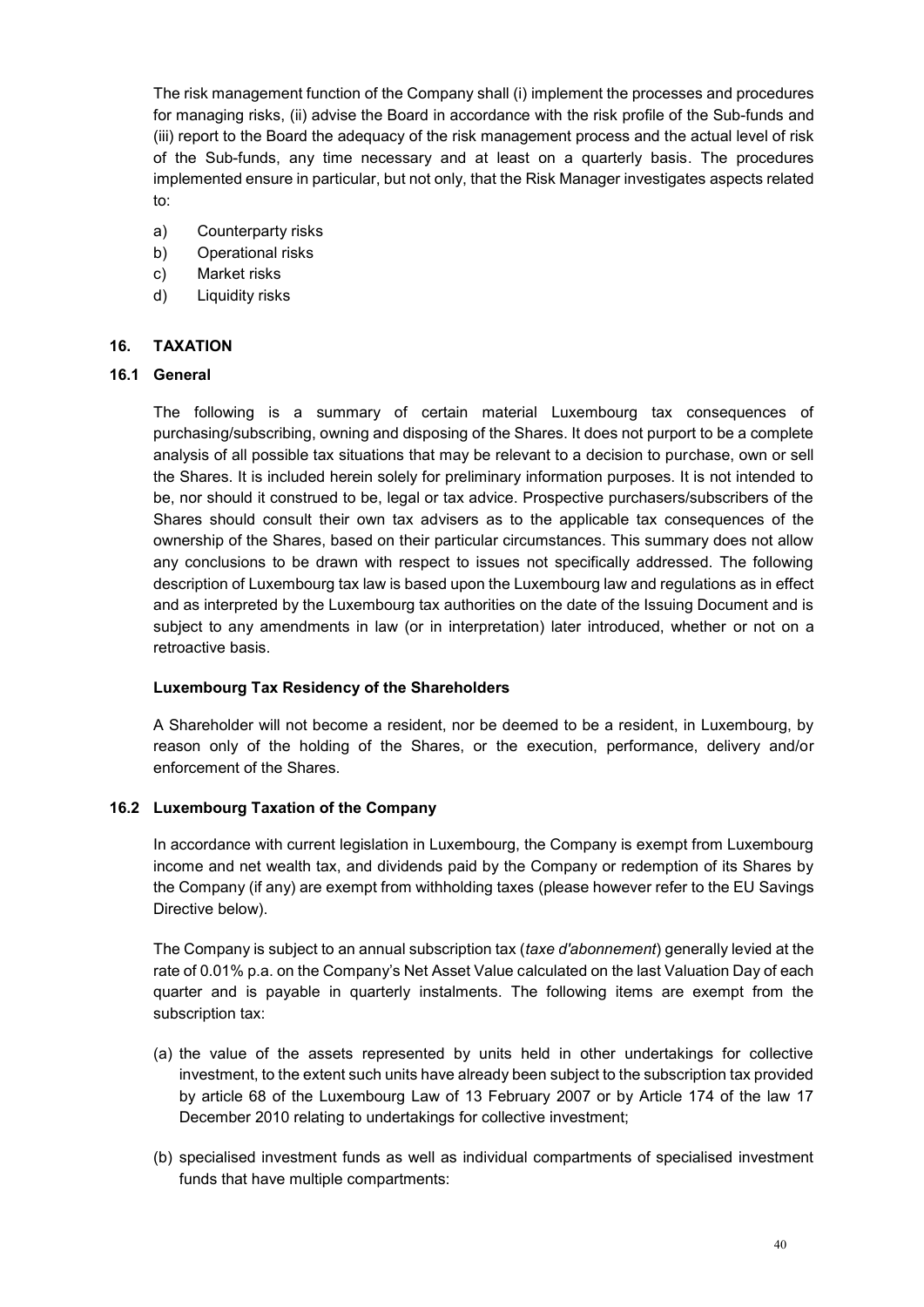- (i) the exclusive object of which is the collective investment in money market instruments and the placing of deposits with credit institutions, and
- (ii) the weighted residual portfolio maturity of which does not exceed 90 days;
- (iii) that have obtained the highest possible rating from a recognised rating agency;
- (c) specialised investment funds the securities of which are reserved for (i) institutions for occupational retirement provision, or similar investment vehicles, set-up on one or several employers' initiative for the benefit of their employees and (ii) companies of one or several employers investing the funds they own, in order to provide their employees with retirement benefits.

The Company may be subject to withholding tax on dividends and interest and to tax on capital gains in the country of origin of the Investments. As the Company itself is exempt from income tax, withholding tax levied at source, if any, would normally not be refundable and it is not certain whether the Company itself would be able to benefit from Luxembourg's double tax treaties network. Whether the Company may benefit from a double tax treaty concluded by Luxembourg must be analysed on a case-by-case basis. Indeed, as the Company is structured as an investment company (as opposed to a mere co-ownership of assets), certain double tax treaties signed by Luxembourg may be directly applicable to the Company.

No stamp duty or other tax is payable in Luxembourg on the issue of Shares by the Company.

The Company is liable for a flat registration duty of seventy five Euro (EUR 75.-) to be paid upon incorporation and upon future modification (if any) of its articles of incorporation.

## **16.3 Taxation of Shareholders**

Under current legislation and subject to the provisions of the Council Directive 2003/48/EC or any amendment thereof, Shareholders are not subject to any capital gains, income or withholding tax in Luxembourg (except for those domiciled, resident or having a permanent establishment in Luxembourg).

### **EU Savings Directive**

### (a) General rules

Except in case of application of the EU Savings Directive, Luxembourg generally does not levy any withholding tax on (i) interest paid by a Luxembourg SIF or (ii) dividend distributions made by a Luxembourg SIF or (iii) payments made upon redemption/refund/sale of its shares by a Luxembourg SIF (or any of its sub-funds).

The EU Savings Directive (adopted on 3 June 2003 by the EU Council of Economic and Finance Ministers – Directive 2003/48/EC) is in principle applied by EU Member States as from 1 July 2005 and has been implemented in Luxembourg by the laws of 21 June 2005. Under this directive, each EU Member State is required to provide to the tax authorities of another EU Member State details of payments of interest or other similar income paid by a paying agent within the meaning of the EU Savings Directive to an individual resident or certain types of entities called "residual entities", within the meaning of the EU Savings Directive, established in that other EU Member State. For a transitional period, however, Austria and Luxembourg are permitted to apply an optional information reporting system whereby if a beneficial owner, within the meaning of the EU Savings Directive, does not comply with one of two procedures for information reporting, the relevant EU Member State will levy a withholding tax on payments to such beneficial owner. The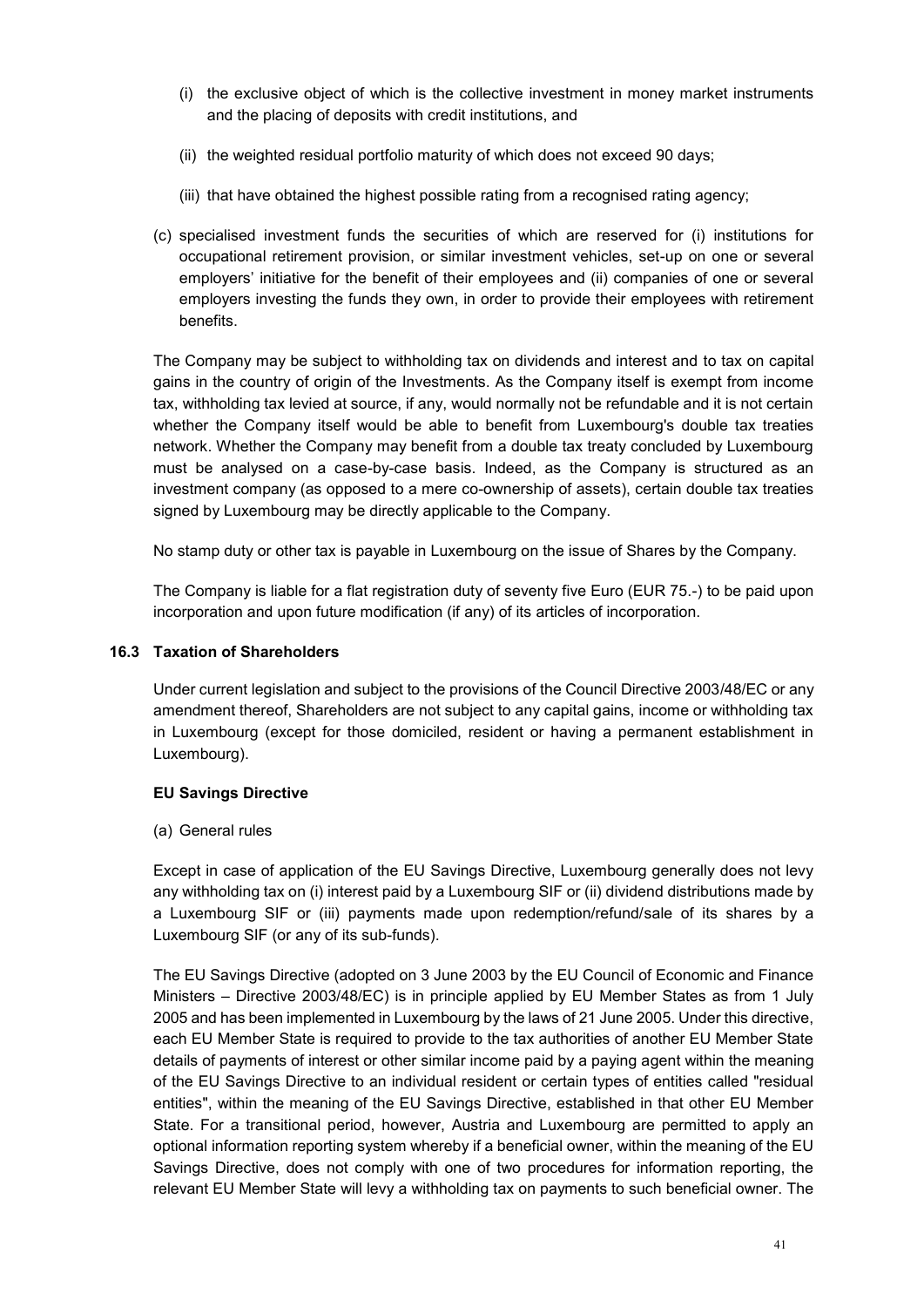withholding tax system will apply for a transitional period during which the rate of the withholding is thirty-five (35) per cent. as from 1 July 2011. The transitional period is to terminate at the end of first full fiscal year following agreement by certain non-EU countries to the exchange of information relating to such payments.

Also with effect from 1 July 2005, a number of non-EU countries (Switzerland, Andorra, Liechtenstein, Monaco and San Marino) and certain dependent or associated territories (Jersey, Guernsey, Isle of Man, Montserrat, British Virgin Islands, former Netherlands Antilles and Aruba - the "**Territories**") have agreed to adopt similar measures (either provision of information or transitional withholding) in relation to payments made by a paying agent (within the meaning of the EU Savings Directive) established within such countries or Territories to, or collected by such a paying agent for, an individual resident or a "residual entity" established in a EU Member State. In addition, Luxembourg has entered into reciprocal provision of information or transitional withholding arrangements with those Territories in relation to payments made by a paying agent established in Luxembourg to, or collected by such a paying agent for, an individual resident or a "residual entity" established in one of those Territories.

(b) Application to a Luxembourg SIF

Interest (if any) paid by any Luxembourg SIF to an individual resident or so-called "residual entity" established in a EU member state other than Luxembourg or one of the Territories would fall within the scope of the EU Savings Directive and would accordingly be subject to withholding tax at the current rate of thirty-five (35) per cent. unless the investor opts for one of the disclosure of information systems provided by the EU Savings Directive.

However, payment of dividends or payments upon redemption/refund/sale of shares by a SIF (or any of its sub-funds) which like the Company is neither set up as a regulated fund with no legal personality (i.e. Fonds commun de placement "FCP(s)"), nor as a société d'investissement à capital variable "SICAV" under the Directive 2009/65/EC (the "**UCITS Directive**") are in principle, at the date of this Issuing Document, considered as falling outside the scope of the EU Savings Directive. It should nonetheless be noted that since changes to the scope of the EU Savings Directive should be anticipated (please refer to Section d below) - see notably the proposal of a Council Directive amending Directive 2003/48/EC from the EU Commission dated 13 November 2008 - it is recommended to take the below regime applicable to Luxembourg FCPs/SICAVs set up under UCITS Directive into account given that this regime will potentially apply to any type of SIF in the future (see Section c) irrespective of the legal form adopted.

(c) Application to a Luxembourg FCP or SICAV set up under UCITS Directive

Payments of dividends by a Luxembourg FCP/SICAV set up under UCITS Directive or payments upon redemption/refund/sale of the units/shares of such FCP/SICAV (or any of its sub-funds) can potentially be characterised as interest payments and fall within the scope of the EU Savings Directive if the beneficial owner is an individual resident or a so-called "residual entity" established in an EU member state other than Luxembourg or one of the Territories. Payments arising from the units/shares of such FCP/SICAV (or any of its sub-funds) falling within the scope of the EU Savings Directive would be subject to withholding tax at the thirty-five (35) per cent. unless the investor opts for one of the disclosure of information systems provided by the EU Savings Directive.

The impact of the EU Savings Directive on income from distributions and redemptions/refund/sale arising from units/shares in such a FCP/SICAV (or any of its sub-funds) will depend on two basic principles: (1) the asset test and (2) the look-through principle.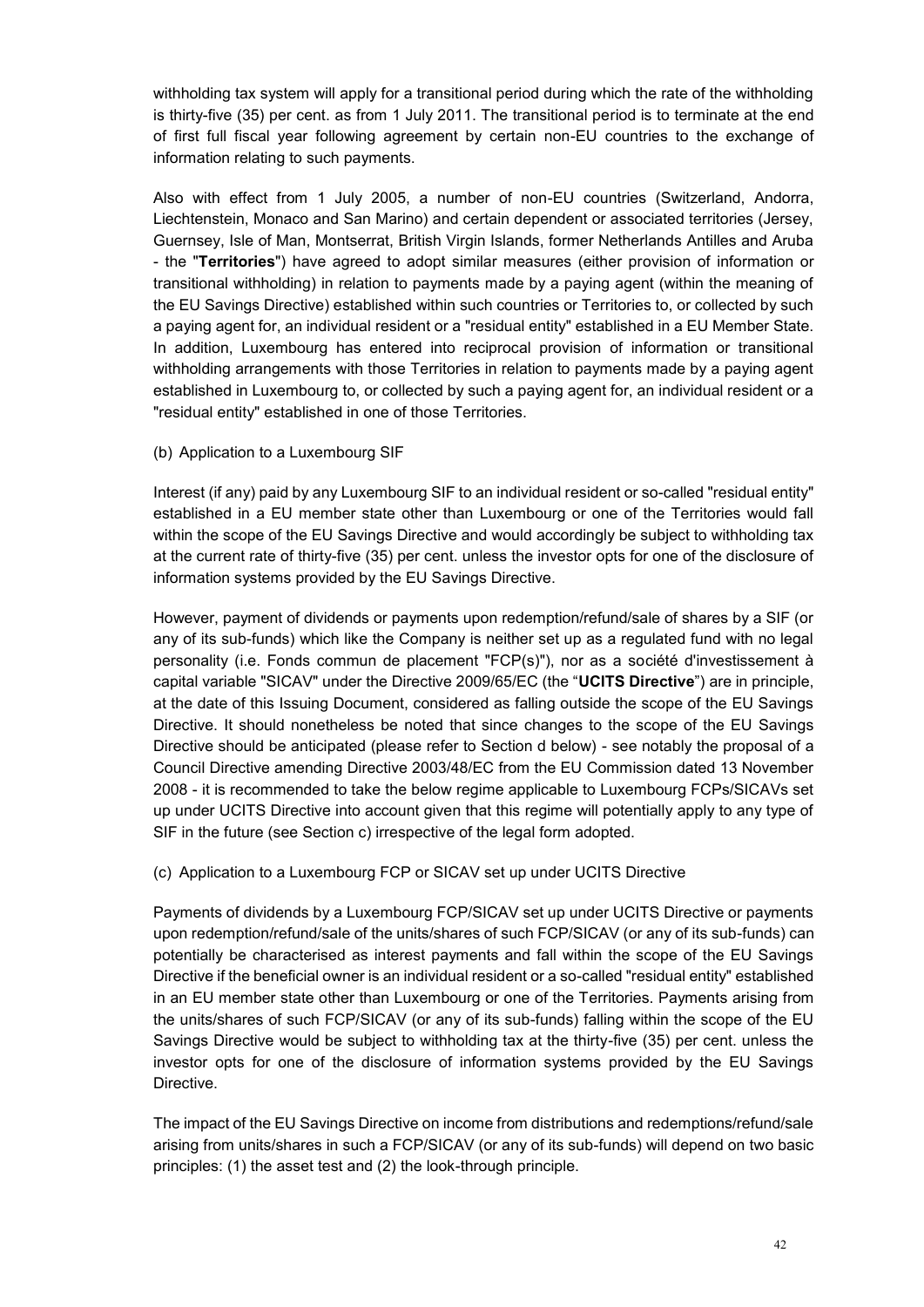- (i) Asset test:
	- 1. If such FCP/SICAV (or sub-fund) invests, directly or indirectly, fifteen (15) per cent. or less of its assets in debt claims: distributions and payments on redemption/refund/sale arising from its shares are out of the scope of the EU Savings Directive (de minimis rule).
	- 2. If such FCP/SICAV (or sub-fund) invests, directly or indirectly, more than fifteen (15) per cent., but not more than twenty five (25) per cent. of its assets in debt claims: distributions fall under the scope of the EU Savings Directive (but not the redemption/refund/sale of shares).
	- 3. If such FCP/SICAV (or sub-fund) invests, directly or indirectly, more than twenty five (25) per cent. of its assets in debts claims: distributions and payments on redemption/refund/sale fall within the scope of the EU Savings Directive.

When such an FCP/SICAV (or sub-fund) invests in another fund, the above asset test is done at the level of the latter to determine if the investment of such FCP/SICAV (or subfund) in such target fund falls within the scope of the EU Savings Directive.

- (ii) Look-through principle:
	- 1. The principle is that, when such FCP/SICAV or any of its sub-funds (or a target fund) falls within the scope of the EU Savings Directive according to the asset test (see above), the withholding tax should be levied on the portion of the distribution or payment from the redemption/sale/refund deriving from the accumulated interest received by such FCP/SICAV (or sub-fund).
	- 2. The ALFI (*Association of the Luxembourg Fund Industry or Association Luxembourgeoise des Fonds d'Investissement*) advises that each FCP/SICAV falling within the scope of the EU Savings Directive (or each sub-fund in case of FCP/SICAV with multiple sub-funds) determines the level of taxable income for each share/unit (concept of "taxable income per share-unit") on the basis of the portion of interest received by the FCP/SICAV (or the sub-fund) in order to compute the basis for the withholding tax to be levied on each distribution or profit on redemption/sale/refund.
	- 3. When a paying agent has no information concerning the proportion of the income that derives from interest payments, the total amount of the income shall be considered as interest payment.

### (d) Additional comments

Every three years, the EU Commission will report to the EU Council on the operation of the EU Savings Directive and, where appropriate, propose to the EU Council any amendments to the EU Savings Directive that prove necessary in order to better ensure effective taxation of savings income. Therefore, changes to the EU Savings Directive should be anticipated. In this respect, the European Commission announced on 13 November 2008 proposals to amend the EU Savings Directive. The European Parliament approved an amended version of this proposal on 24 April 2009. If implemented, the proposed amendments would, *inter alia* (i) extend the scope of the EU Savings Directive to payments made through certain intermediate structures (whether or not established in a EU Member State) for the ultimate benefit of an EU resident individual, (ii) extend the scope of the EU Savings Directive to payments made by regulated funds with legal personality that are not set up as undertakings for collective investment in transferable securities under the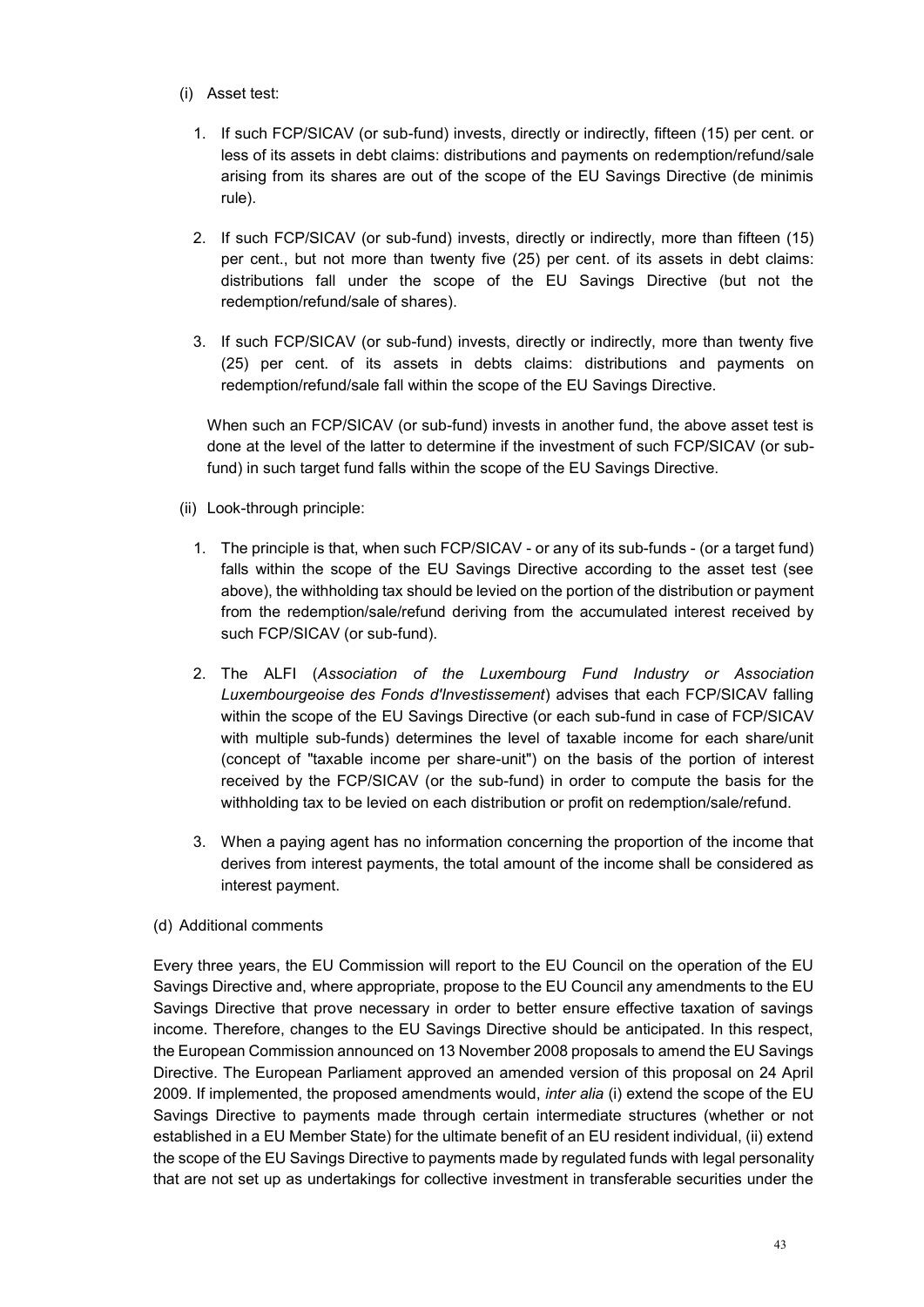UCITS Directive and (iii) provide for a wider definition of interest subject to the EU Savings **Directive** 

*Shareholders and prospective investors should seek their own professional advice as to this, as well as to any relevant exchange control or other laws and regulations. Taxation law and practice, and the levels of tax relating to the Company and to Shareholders, may change from time to time.*

### <span id="page-43-0"></span>**17. REPORTS AND NOTICES**

#### **17.1 Reporting to Shareholders**

Annual audited reports will be made available to Shareholders within 6 months of the close of the Financial Year (or within such time period as determined by applicable law from time to time).

#### **17.2 Notices**

All notices and notifications to Shareholders will be sent by registered mail at their address in the Shareholders register or in the manner as stated in the Subscription Request of the Shareholders.

# <span id="page-43-1"></span>**18. LIQUIDATION OF THE COMPANY - TERMINATION, DIVISION AND AMALGAMATION OF SUB-FUNDS OR CLASSES**

#### **18.1 Dissolution and Liquidation of the Company**

The Company may at any time be dissolved by a resolution taken by the general meeting of Shareholders subject to the quorum and majority requirements as defined in the Articles of Incorporation of the Company.

Whenever the capital falls below two thirds of the legal minimum capital, the Board must submit the question of the dissolution of the Company to the general meeting of Shareholders. The general meeting, for which no quorum shall be required, shall decide on simple majority of the votes of the Shares present and represented at the meeting.

The question of the dissolution of the Company shall also be referred to the general meeting of Shareholders whenever the capital falls below one quarter of the minimum capital. In such event, the general meeting shall be held without quorum requirements, and the dissolution may be decided by the Shareholders holding one quarter of the votes present and represented at that meeting.

The meeting must be convened so that it is held within a period of 40 days from when it is ascertained that the Net Asset Value of the Company have fallen below two thirds or one quarter of the legal minimum as the case may be.

The issue of new Shares by the Company shall cease on the date of publication of the notice of the general meeting of Shareholders, to which the dissolution and liquidation of the Company shall be proposed. One or more liquidators shall be appointed by the general meeting of Shareholders to realise the assets of the Company, subject to the supervision of the relevant supervisory authority in the best interests of the Shareholders. The proceeds of the liquidation of each Sub-Fund, net of all liquidation expenses, shall be distributed by the liquidators among the holders of Shares in each Class in accordance with their respective rights. The amounts not claimed by Shareholders at the end of the liquidation process shall be deposited, in accordance with Luxembourg law, with the *Caisse de Consignation* in Luxembourg until the statutory limitation period has lapsed.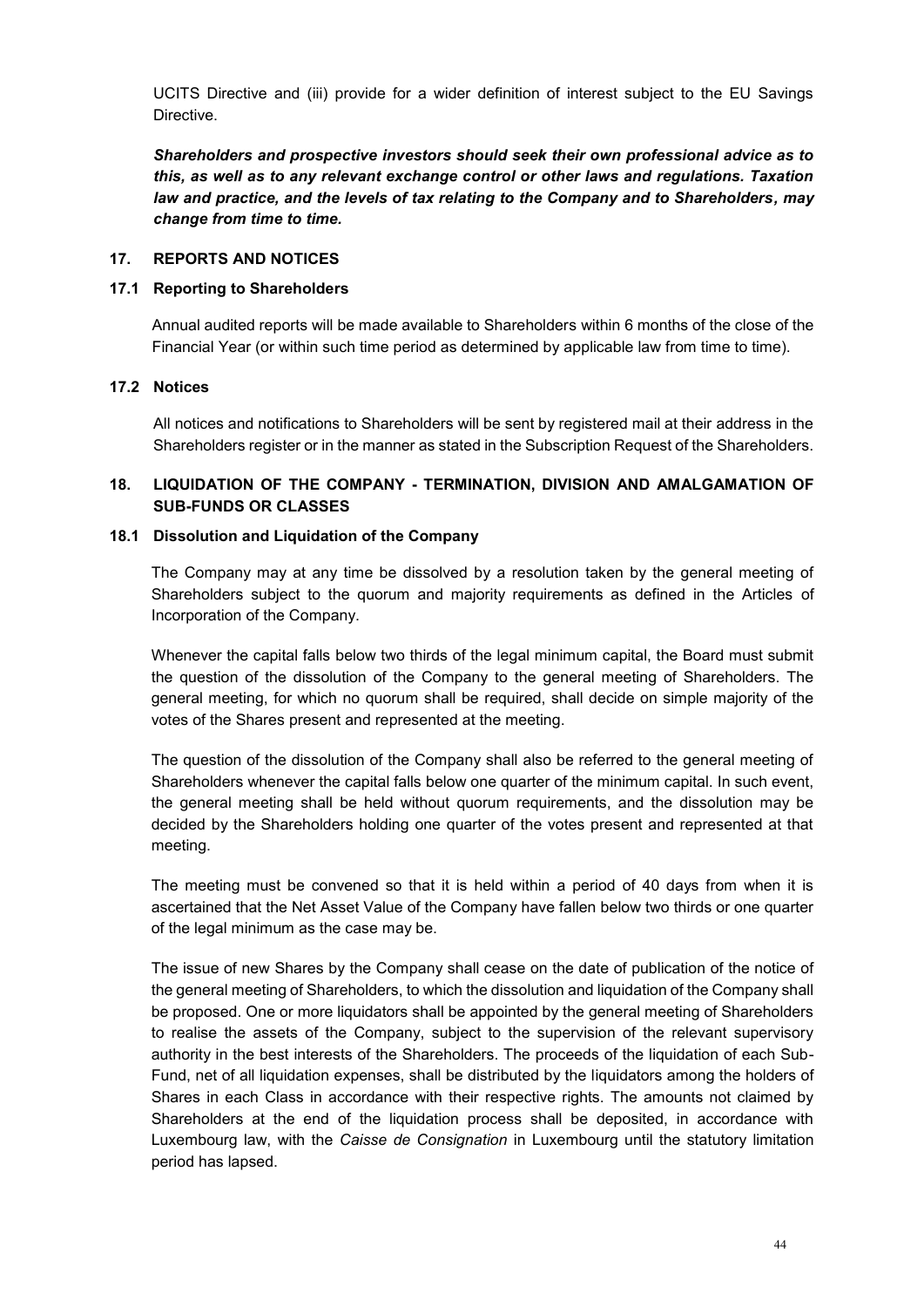### **18.2 Termination of a Sub-fund or Class**

In the event that for any reason the value of the Net Asset Value of any Sub-Fund and/or Class has decreased to, or has not reached, an amount determined by the Board to be the minimum level for such Sub-Fund and/or Class to be operated in an economically efficient manner, or in case of a substantial modification in the political, economic or monetary situation relating to such Sub-Fund and/or Class would have material adverse consequences on the investments of that Sub-Fund and/or Class, or as a matter of economic rationalization, the Board may decide to compulsory redeem all the Shares of the relevant Sub-Fund and/or Class at their Net Asset Value per Share (taking into account actual realization prices of investments and realization expenses) as calculated on the Valuation Day at which such decision shall take effect.

The Company shall serve a notice to the Shareholders of the relevant Sub-Fund, and/or Class prior to the effective date for the compulsory redemption, which will set forth the reasons for, and the procedure of, the redemption operations. Registered Shareholders shall be notified in writing.

Unless otherwise decided in the interests of, or to keep equal treatment between, the Shareholders of the Sub Fund and/or Class concerned may continue to request redemption of their Shares free of charge (but taking into account actual realization prices of investments and realization expenses) prior to the date effective for the compulsory redemption.

Any request for subscription shall be suspended as from the moment of the announcement of the termination, the merger or the transfer of the relevant Sub-Fund, and/or Class.

Notwithstanding the powers conferred to the Board by the preceding paragraphs, the general meeting of Shareholders of any Sub-Fund and/or Class may, upon proposal from the Board, resolve to redeem all the Shares of the relevant Sub-Fund and/or Class and to refund to the Shareholders the Net Asset Value of their Shares (taking into account actual realisation prices of investments and realisation expenses) determined with respect to the Valuation Day on which such decision shall take effect. There shall be no quorum requirements for such general meeting of Shareholders, which shall resolve at the simple majority of those present and represented.

Assets which could not be distributed to their owners upon the implementation of the redemption will be deposited with the Depositary Bank for a period of six months thereafter; after such period, the assets will be deposited with the *Caisse de Consignations* on behalf of the persons entitled thereto.

All redeemed Shares shall be cancelled by the Company.

### **18.3 Amalgamation, Division or Transfer of Sub-funds or Classes**

Under the same circumstances as provided above in the section 18.2 "Termination of a Sub-Fund and/or Class " of this Issuing Document, the Board may decide to allocate the assets of any Sub-Fund and/or Class to those of another existing Sub-Fund and/or Class within the Company or to another Luxembourg undertaking for collective investment or to another Sub-Fund and/or Class within such other Luxembourg undertaking for collective investment (the "**new Sub-Fund**") and to re-designate the Shares of the relevant Sub-Fund and/or Class as Shares of another Sub-Fund and/or Class (following a split or consolidation, if necessary, and the payment of the amount corresponding to any fractional entitlement to Shareholders). Such decision will be published in the same manner as described above in the section 18.2 "Termination of a Sub-Fund and/or Class" of this Issuing Document (and, in addition, the publication will contain information in relation to the new Sub-Fund), one month before the date on which the amalgamation becomes effective in order to enable Shareholders to request redemption of their Shares, free of charge, during such period.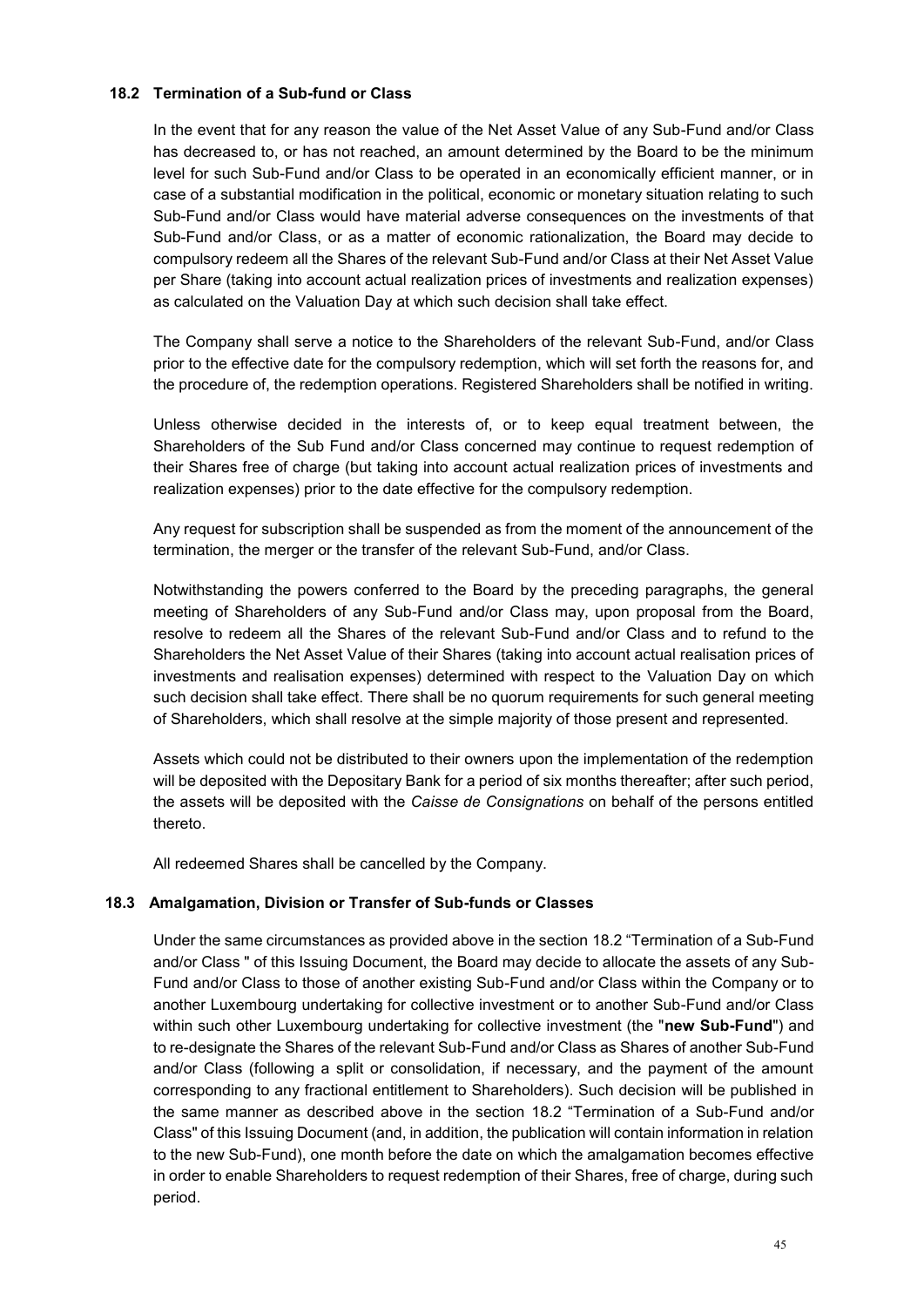Under the same circumstances as provided above in the section 18.2 "Termination of a Sub-Fund and/or Class", the Board may decide to reorganise a Sub-Fund and/or Class by means of a division into two or more Sub-Funds and/or Classes. Such decision will be published in the same manner as in section 18.2 "Termination of a Sub-Fund and/or Class" (and, in addition, the publication will contain information about the two or more new Sub-Funds) one month before the date on which the division becomes effective, in order to enable the Shareholders to request redemption or conversion of their Shares free of charge during such period.

Notwithstanding the powers conferred to the Board by the preceding paragraphs, such a reorganisation of a Sub-Fund and/or Class within the Company (by way of an amalgamation or division) may be decided upon by a general meeting of the Shareholders of the relevant Sub-Fund and/or Class. There shall be no quorum requirements for such general meeting and it will decide upon such an amalgamation or division by resolution taken at the simple majority of those present or represented.

A contribution of the assets and of the liabilities distributable to any Sub-Fund and/or Class to another undertaking for collective investment referred to in the first paragraph of this section 18.3 to another Sub-Fund and/or Class within such other undertaking for collective investment shall, require a resolution of the Shareholders of the Sub-Fund and/or Class concerned, taken with a 50% quorum requirement of the Shares in issue and adopted at a 2/3 majority of the Shares present or represented at such meeting, except when such an amalgamation is to be implemented with a Luxembourg undertaking for collective investment of the contractual type (*fonds commun de placement*) or a foreign based undertaking for collective investment, in which case resolutions shall be binding only upon such Shareholders who will have voted in favour of such amalgamation.

# <span id="page-45-0"></span>**19. DOCUMENTS AVAILABLE FOR INSPECTION**

The following documents are available for inspection by the Shareholders at the registered office of the Company during normal business hours:

- the Issuing Document;
- the Articles of Incorporation of the Company,
- the latest annual report of the Company (if available); and
- the latest Net Asset Value.

A copy of the Issuing Document of the Company, of its Articles of Incorporation and of its last annual report may be obtained free of charge upon request of the Shareholders.

### <span id="page-45-1"></span>**20. DATA PROTECTION POLICY**

In compliance with the Luxembourg applicable data protection laws and regulations, including but not limited to the Regulation n° 2016/679 of 27 April 2016 on the protection of natural persons with regard to the processing of personal data and on the free movement of such data ("**GDPR**"), the Law of 1 August 2018 on the organisation of the National Data Protection Commission, implementing Regulation (EU) 2016/679 of the European Parliament and of the Council of 27 April 2016 on the protection of natural persons with regard to the processing of personal data and on the free movement of such data, and repealing Directive 95/46/EC, as such applicable laws and regulations may be amended from time to time (collectively hereinafter referred to as the "**Data Protection Laws**"), the Fund, acting as data controller (the "**Data Controller**") processes personal data in the context of the investments in the Fund. The term "processing" in this notice has the meaning ascribed to it in the Data Protection Laws.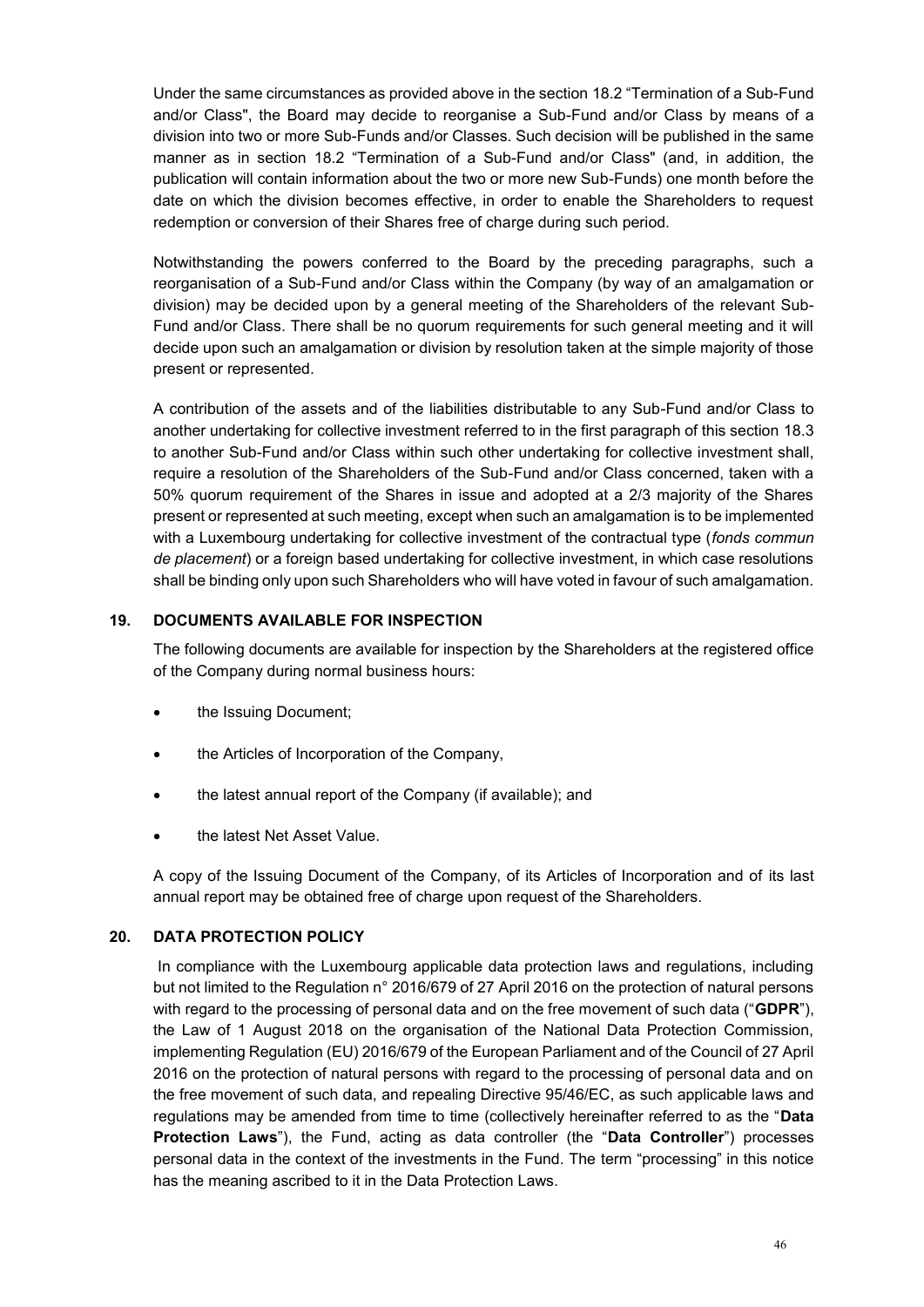# **20.1 Categories of Personal Data processed**

Any personal data as defined by the Data Protection Laws (including but not limited to the name, e-mail address, postal address, date of birth, marital status, country of residence, identity card or passport, tax identification number and tax status, contact and banking details including account number and account balance, resume, invested amount and the origin of the funds) relating to any natural persons involved in or concerned by the Fund's professional relationship with the Subscriber, as the case may be, including but not limited to any representatives, contact persons, agents, service providers, persons holding a power of attorney, beneficial owners and/or any other related persons (each a "**Data Subject**") provided in connection with (an) investment(s) in the Company (hereinafter referred to as the "**Personal Data**") may be processed by the Data Controller.

# **20.2 Purposes of the processing**

The processing of Personal Data may be made for the following purposes (the "**Purposes**"):

### **(a) For the performance of the contract to which the Shareholder is a party or in order to take steps at the Shareholder's request before entering into a contract**

This includes, without limitation, the provision of Shareholder's-related services, administration of the shareholdings in the Fund, handling of subscription, redemption, conversion and transfer orders, maintaining the register of shareholders, management of distributions, sending of notices, information and communications and more generally performance of service requests from and operations in accordance with the instructions of the Shareholder.

The provision of Personal Data for this purpose:

- has a contractual nature or is a requirement necessary for the Company to enter into a contractual relationship with the Shareholder; and
- is mandatory.

### **(b) For compliance with legal and/or regulatory obligations**

This includes (without limitation) compliance:

- with legal and/or regulatory obligations such as obligations on anti-money laundering and fight against terrorism financing, obligations on protection against late trading and market timing practices, accounting obligations;
- with identification and reporting obligations under foreign account tax compliance act ("FATCA") and other comparable requirements under domestic or international exchange tax information mechanism such as the Organisation for Economic Co-operation and Development ("OECD") and EU standards for transparency and automatic exchange of financial account information in tax matters ("AEOI") and the common reporting standard ("CRS") (hereinafter collectively referred to as "Comparable Tax Regulations"). In the context of FATCA and/or Comparable Tax Regulations, the Personal Data may be processed and transferred to the Luxembourg tax authorities who, in turn and under their control, may transfer such Personal Data to the competent foreign tax authorities, including, but not limited to, the competent authorities of the United States of America; and
- with requests from, and requirements of, local or foreign authorities.

The provision of Personal Data for this purpose has a statutory/regulatory nature and is mandatory. In addition to the consequences mentioned at the end of Section 20.2, not providing Personal Data in this context may also result in incorrect reporting and/or tax consequences for the Shareholder.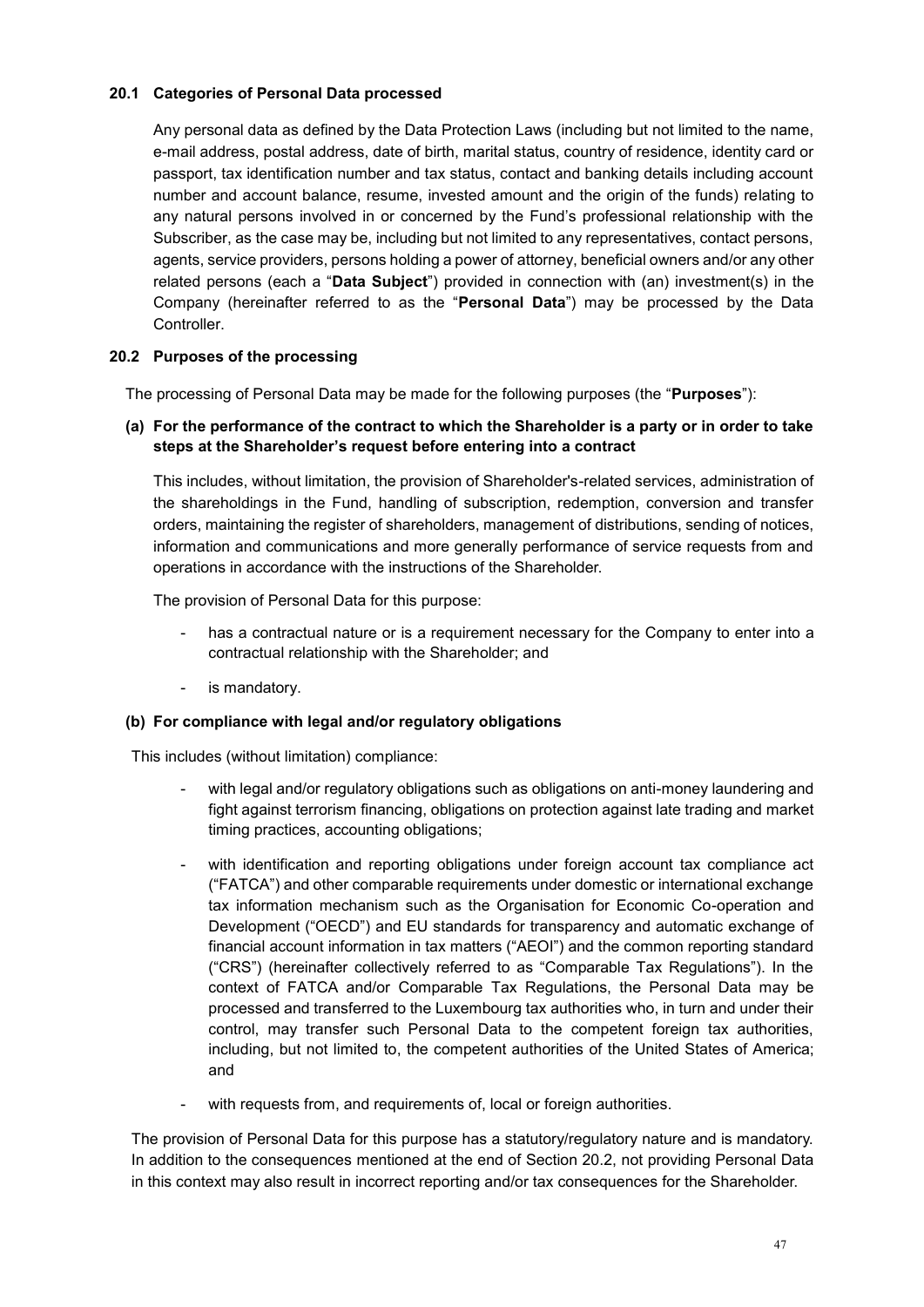### **(c) For the purposes of the legitimate interests pursued by the Fund**

This includes the processing of Personal Data for risk management and for fraud prevention purposes, improvement of the Fund's services, disclosure of Personal Data to Processors (as defined below) for the purpose of effecting the processing on the Fund's behalf. The Company may also use Personal Data to the extent required for preventing or facilitating the settlement of any claims, disputes or litigations, for the exercise of its rights in case of claims, disputes or litigations or for the protection of rights of another natural or legal person.

The provision of Personal Data for this purpose:

- has a contractual nature or is a requirement necessary for the Company to enter into a contractual relationship with the Shareholder; and
- is mandatory.

#### **and/or**

### **(d) For any other specific purpose to which the Data Subject has consented**

This covers the use and further processing of Personal Data where the Data Subject has given his/her explicit consent thereto, which consent may be withdrawn at any time, without affecting the lawfulness of processing based on consent before its withdrawal (e.g. to receive marketing material (about the products and services of group companies or those of its commercial partners), recommendation about services.

**Not providing Personal Data for the Purposes under items a) to c) hereabove or the withdrawal of consent under item d) hereabove may result in the impossibility for the Company to accept the investment in the Company and/or to perform Shareholder-related services, or ultimately in termination of the contractual relationship with the Shareholder.** 

### **20.3 Disclosure of Personal Data to third parties**

The Personal Data may be transferred by the Company, in compliance with and within the limits of the Data Protection Laws, to its delegates, service providers or agents such as (but not limited to) its AIFM, its registrar and transfer agent, its Depositary, its auditor, other entities directly or indirectly affiliated with the Company and any other third parties who process the Personal Data for providing their services to the Company, acting as data processors (collectively hereinafter referred to as "**Processors**"). A list of Processors can be requested at the registered office of the Company.

Such Processors may in turn transfer Personal Data to their respective agents, delegates, service providers, affiliates, such as (but not limited to) the Agent, acting as sub-processors (collectively hereinafter referred to as "**Sub-Processors**").

Personal Data may also be shared with service providers processing them on their own behalf as data controllers and third parties as may be required by applicable laws and regulations (including but not limited to administrations, local or foreign authorities (such as competent regulator, tax authorities, judicial authorities, etc.)).

Personal Data may be transferred to any of these recipients in any jurisdiction including outside of the European Economic Area ("**EEA**"). The transfer of Personal Data outside of the EEA may be made to countries ensuring (based on the European Commission's decision) an adequate level of protection or to other countries not ensuring such adequate level of protection. In the latter case, the transfer of Personal Data will be protected by appropriate or suitable safeguards in accordance with Data Protection Laws, such as standard contractual clauses approved by the European Commission. The Data Subject may obtain a copy of such safeguards by contacting the Company.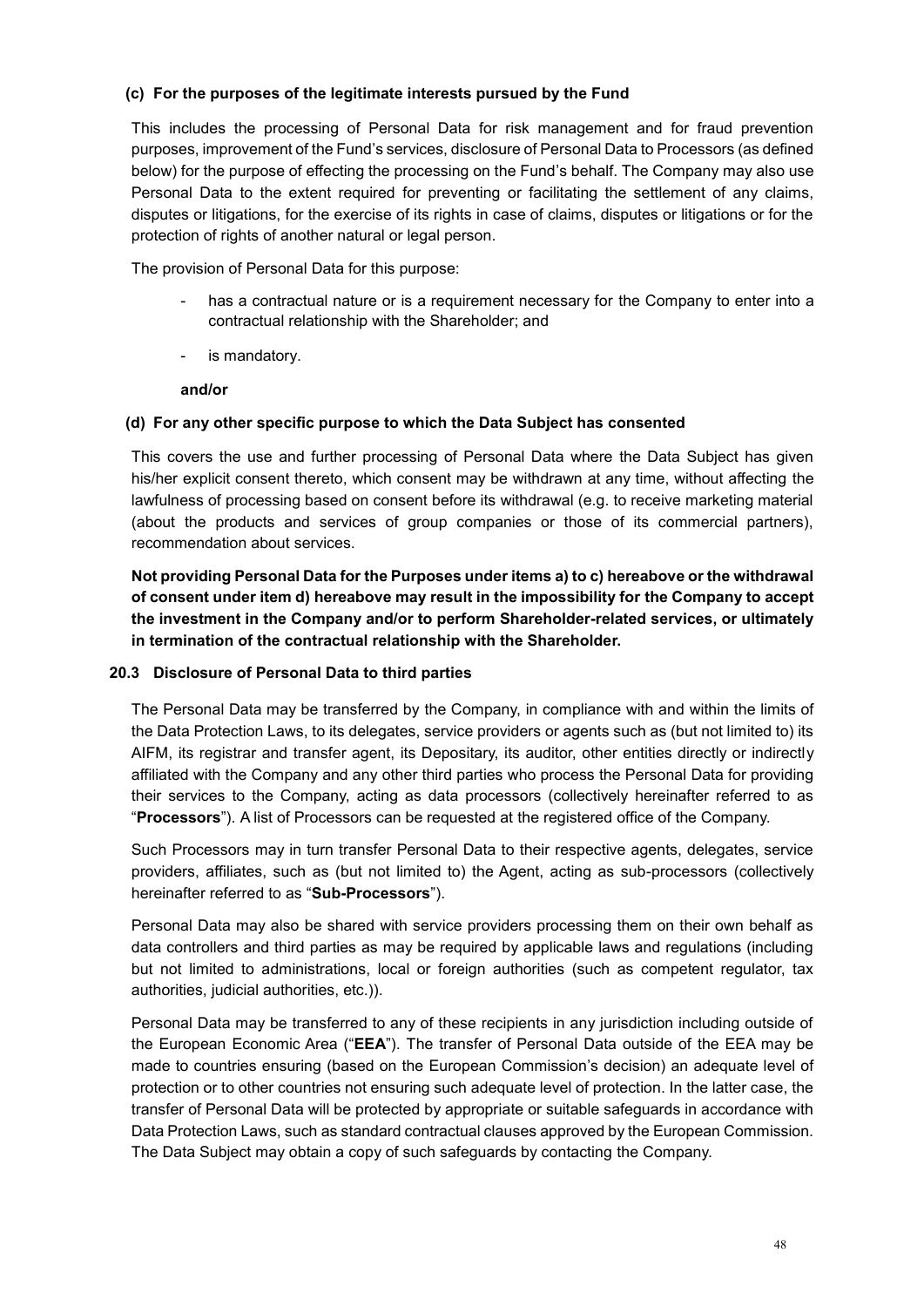## **20.4 Rights of the Data Subjects in relation to the Personal Data**

Under certain conditions set out by the Data Protection Laws and/or by applicable guidelines, regulations, recommendations, circulars or requirements issued by any local or European competent authority, such as the Luxembourg data protection authority (the *Commission Nationale pour la Protection des Données* – "**CNPD**") or the European Data Protection Board, each Data Subject has the rights:

- to access his/her Personal Data and to know, as the case may be, the source from which his/her Personal Data originate and whether they came from publicly accessible sources;
- to ask for a rectification of his/her Personal Data in cases where they are inaccurate and/or incomplete,
- to ask for a restriction of processing of his/her Personal Data,
- to object to the processing of his/her Personal Data,
- to ask for erasure of his/her Personal Data, and
- to data portability with respect to his/her Personal Data.

Further details regarding the above rights are provided for in Chapter III of GDPR and in particular Articles 15 to 21 of GDPR.

No automated decision-making is conducted.

To exercise the above rights and/or withdraw his/her consent regarding any specific processing to which he/she has consented, the Data Subject may request this at the registered office of the Company.

In addition to the rights listed above, should a Data Subject consider that the Company does not comply with the Data Protection Laws, or has concerns with regard to the protection of his/her Personal Data, the Data Subject is entitled to lodge a complaint with a supervisory authority (within the meaning of GDPR). In Luxembourg, the competent supervisory authority is the CNPD.

### **20.5 Information on Data Subjects related to the Shareholder**

To the extent the Shareholder provides Personal Data regarding Data Subjects related to him/her/it (e.g. representatives, beneficial owners, contact persons, agents, service providers, persons holding a power of attorney, etc.), the Shareholder acknowledges and agrees that: (i) such Personal Data has been obtained, processed and disclosed in compliance with any applicable laws and regulations and its/his/her contractual obligations; (ii) the Shareholder shall not do or omit to do anything in effecting this disclosure or otherwise that would cause the Company, the Processors, Sub-Processors to be in breach of any applicable laws and regulations (including Data Protection Laws); (iii) the processing and transferring of the Personal Data as described herein shall not cause the Company, the Processors, Sub-Processors to be in breach of any applicable laws and regulations (including Data Protection Laws); and (iv) without limiting the foregoing, the Shareholder shall provide, before the Personal Data is processed by the Company, the Processors, Sub-Processors, all necessary information and notices to such Data Subjects concerned, in each case as required by applicable laws and regulations (including Data Protection Laws) and/or its/his/her contractual obligations, including information on the processing of their Personal Data as described in this notice. The Shareholder will indemnify and hold the Company, the Processors, Sub-Processors harmless for and against all financial consequences that may arise as a consequence of a failure to comply with the above requirements.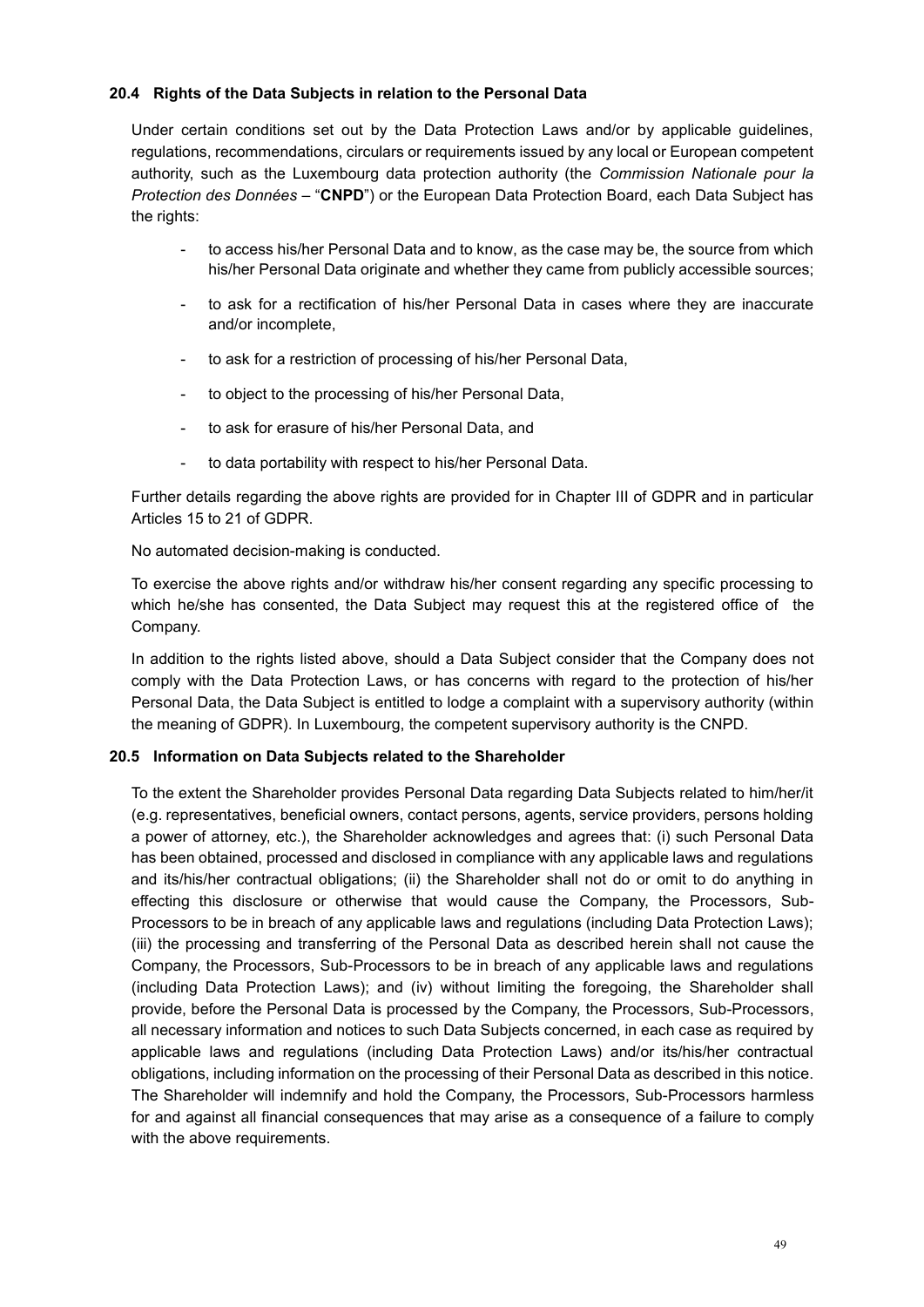### **20.6 Data retention period**

Personal Data will be kept in a form which permits identification of Data Subjects for at least a period of ten (10) years after the end of the financial year to which they relate or any longer period as may be imposed or permitted by applicable laws and regulations, in consideration of the legal limitation periods (including for litigation purposes).

#### **20.7 Recording of telephone conversations**

The Shareholder, including the Data Subjects related to him/her/it (who will be individually informed by the Shareholder in turn) are also informed that for the purpose of serving as evidence of commercial transactions and/or any other commercial communications and then preventing or facilitating the settlement of any disputes or litigations, their telephone conversations with and/or instructions given to the Company, t the Depositary and the Agent and/or any other agent of the Company may be recorded in accordance with applicable laws and regulations. These recordings are kept during a period of seven (7) years or any longer period as may be imposed or permitted by applicable laws and regulations, in consideration of the legal limitation periods (including for litigation purposes). These recordings shall not be disclosed to any third parties, unless the Company, the Depositary, the Agent is/are compelled or has/have the right to do so under applicable laws and/or regulations in order to achieve the purpose as described in this paragraph.

#### <span id="page-49-0"></span>**21. INDEMNIFICATION**

To the fullest extent permitted by the Issuing Document, and by applicable law, the Company shall indemnify each of the Managers, the Investment Manager and any of its subsidiaries and holding companies and the subsidiaries or any such holding company and its and their respective directors, officers, employees, advisers and agents, (each referred to as an "**Indemnified Person**") against any and all claims, liabilities, losses, damages, settlements, taxes (other than regular income tax), costs and expenses (including reasonable attorneys' and other advisors' fees) to which they may directly or indirectly become subject by reason of their activities (or activities of any of their agents or other third parties) on behalf of the Company, but only to the extent that the Indemnified Person (i) did not act in a manner deemed at the time to be manifestly against the interest of the Company and (ii) acted in a manner constituting neither gross negligence nor wilful misconduct.

#### <span id="page-49-1"></span>**22. SUSTAINABILITY**

The General Partner (acting as the alternative investment fund manager of the Company) considers sustainability as a critical driver of business of the Company and the Sub-funds and has been working towards greater transparency and accountability on environmental, governance and social matters. The General Partner (acting as the alternative investment fund manager of the Company) recognises that those companies that are capable of generating a more inclusive and sustainable economic growth to their stakeholders are the ones that tend to produce more value in the long term. Hence, the General Partner (acting as the alternative investment fund manager of the Company) believes that the integration of Sustainability Risks into the investment decision-making process may help to enhance long term risk-adjusted returns for investors, in accordance with the investment objectives and policies of the Sub-funds. The General Partner (acting as the alternative investment fund manager of the Company) identifies and integrates Sustainability Risks as part of its investment management process and as part of its risk management process. The General Partner (acting as the alternative investment fund manager of the Company) integrates the Sustainability Risks assessment together with other material factors in the context of the specific investment opportunities and positions and of the investment objective and policy of the Company (and the Sub-funds) in accordance with the provisions of Article 6 (1) §1 of SFDR.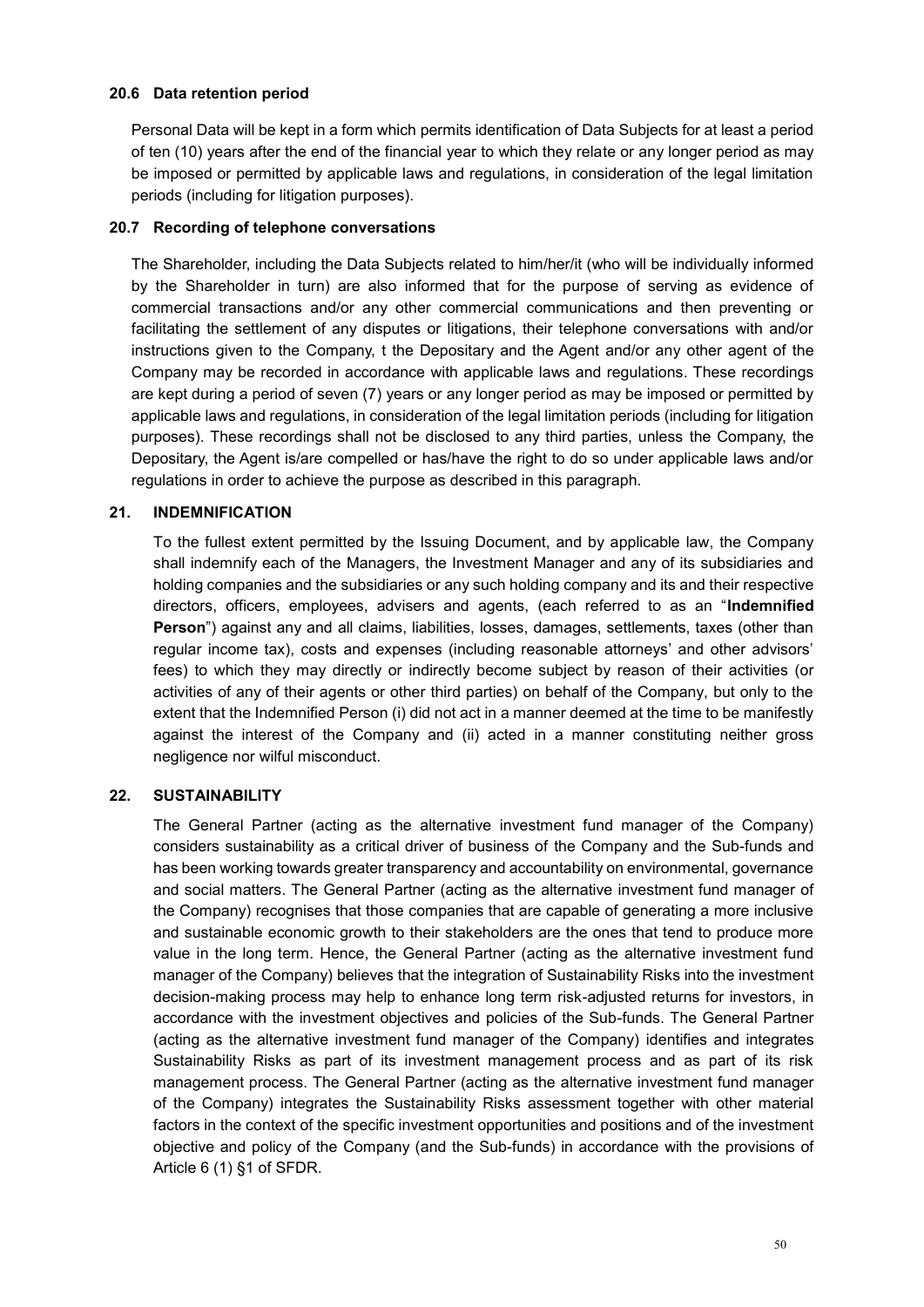The integration of Sustainability Risks in the investment decisions of the General Partner (acting as the alternative investment fund manager of the Company) is a multi-step process from preinvestment to post-investment, monitoring and exit. The process starts with the identification of Sustainability Risk indicators and factors considered to be material to a given investment, in the context of the relevant investment objective. The General Partner (acting as the alternative investment fund manager of the Company) includes in its decision-making process the consideration that a prospective investment has a sustainable competitive advantage for the relevant Sub-fund. The General Partner (acting as the alternative investment fund manager of the Company) ensures that the operational counterparties are fully aware of and commit to comply with the investment philosophy, approach and expectations of the Company (and the Sub-funds) and the General Partner (acting as the alternative investment fund manager of the Company) in respect of sustainability. Once selected and appointed, the General Partner (acting as the alternative investment fund manager of the Company) monitors the relevant Sustainability Risks for each investment. The General Partner (acting as the alternative investment fund manager of the Company) will regularly monitor the investment universe and implement necessary measures to ensure that Sustainability Risks are sufficiently considered. Where the General Partner (acting as the alternative investment fund manager of the Company) deems that an existing investment in the portfolio of the Company (and the Sub-funds) or an investment opportunity reaches a certain level of exposure in relation to Sustainability Risks as defined by the General Partner (acting as the alternative investment fund manager of the Company) from time to time that impact or are likely to impact the financial returns of the Company (and the Sub-funds), the General Partner (acting as the alternative investment fund manager of the Company) will take the appropriate measures up to the divestment or rejection of an investment opportunity. Nonetheless, the General Partner (acting as the alternative investment fund manager of the Company) does not use ESG factors as decisive or reductive factors but only as additional factors in its decisionmaking process.

The General Partner (acting as the alternative investment fund manager of the Company) requires the Investment Adviser(s) to consider and assess Sustainability Risks for each investment opportunity they introduce to the General Partner, as registered alternative investment fund manager of the Company.

For further information on the integration of Sustainability Risks in respect of the Company and the Sub-funds please refer to the website of the General Partner, as registered alternative investment fund manager of the Company..

Unless otherwise provided for a specific Sub-fund in the relevant Appendix, the Sub-funds do not promote environmental or social characteristics, nor do they have sustainable investment as investment objectives within the meaning of Articles 8 and 9 of SFDR, respectively.

As at the date of this Issuing Document, the General Partner (acting as the alternative investment fund manager of the Company) does not intend to consider principal adverse impacts of investment decisions related to the Company and the Sub-funds on Sustainability Factors as the size of investments and structure of the Company do not seem to be of sufficient relevance on these factors and there is no sufficient data available for measuring these principal adverse impacts within the meaning of Article 7 (1) of SFDR.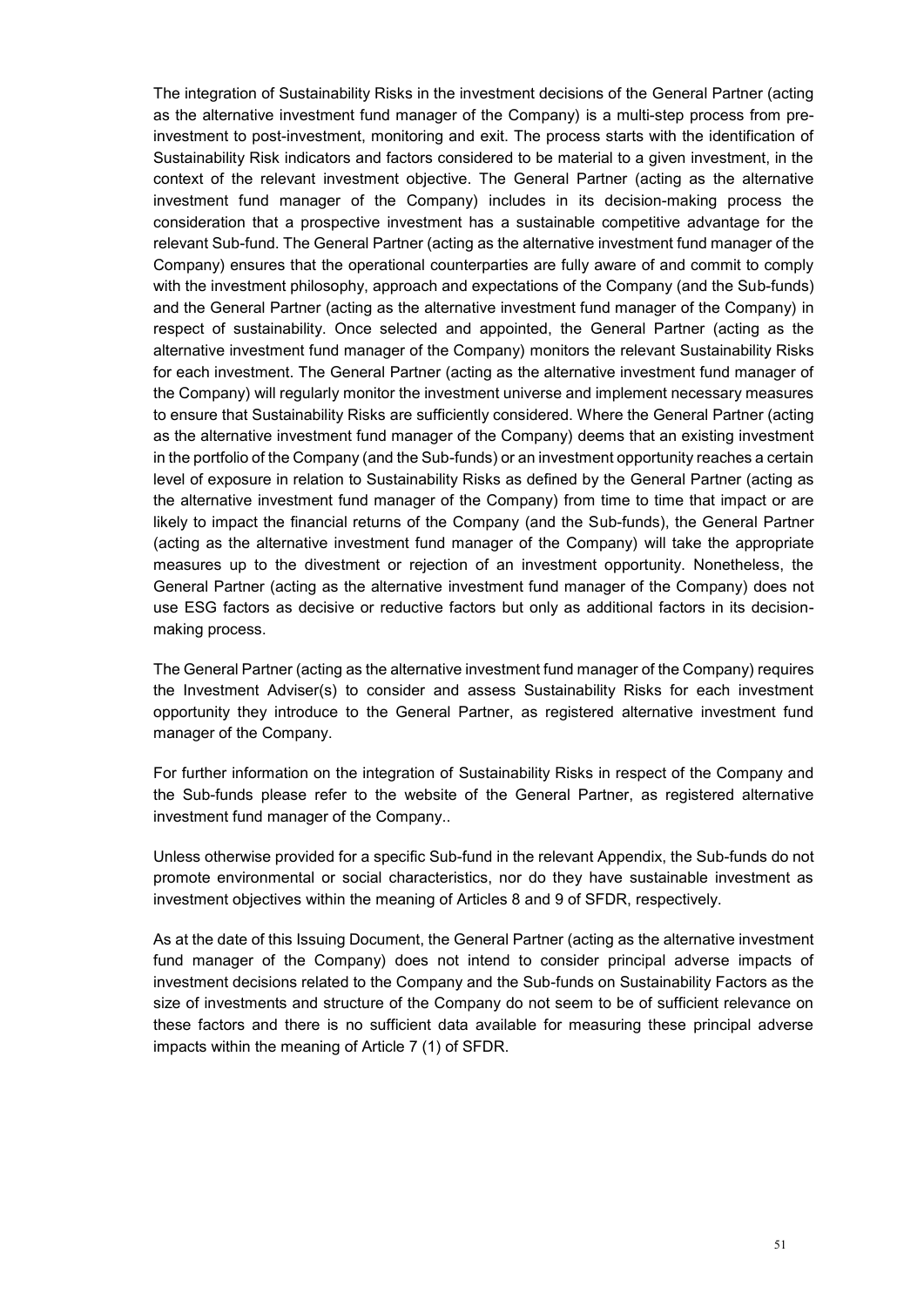# **APPENDIX TO THE ISSUING DOCUMENT SUB-FUNDS**

<span id="page-51-0"></span>To date, Emerald Fund S.C.A. SICAV-FIS – Marshall Bridging Fund, is the sole Sub-Fund.

*For the avoidance of doubt all the foregoing definitions of Section 1 "Definitions" shall apply to the following Appendices.* 

*In case of discrepancy or any inconsistency between provisions contained in the general part of the Issuing Document and the Appendices, the provisions of the Appendices shall ever prevail over those of general part.*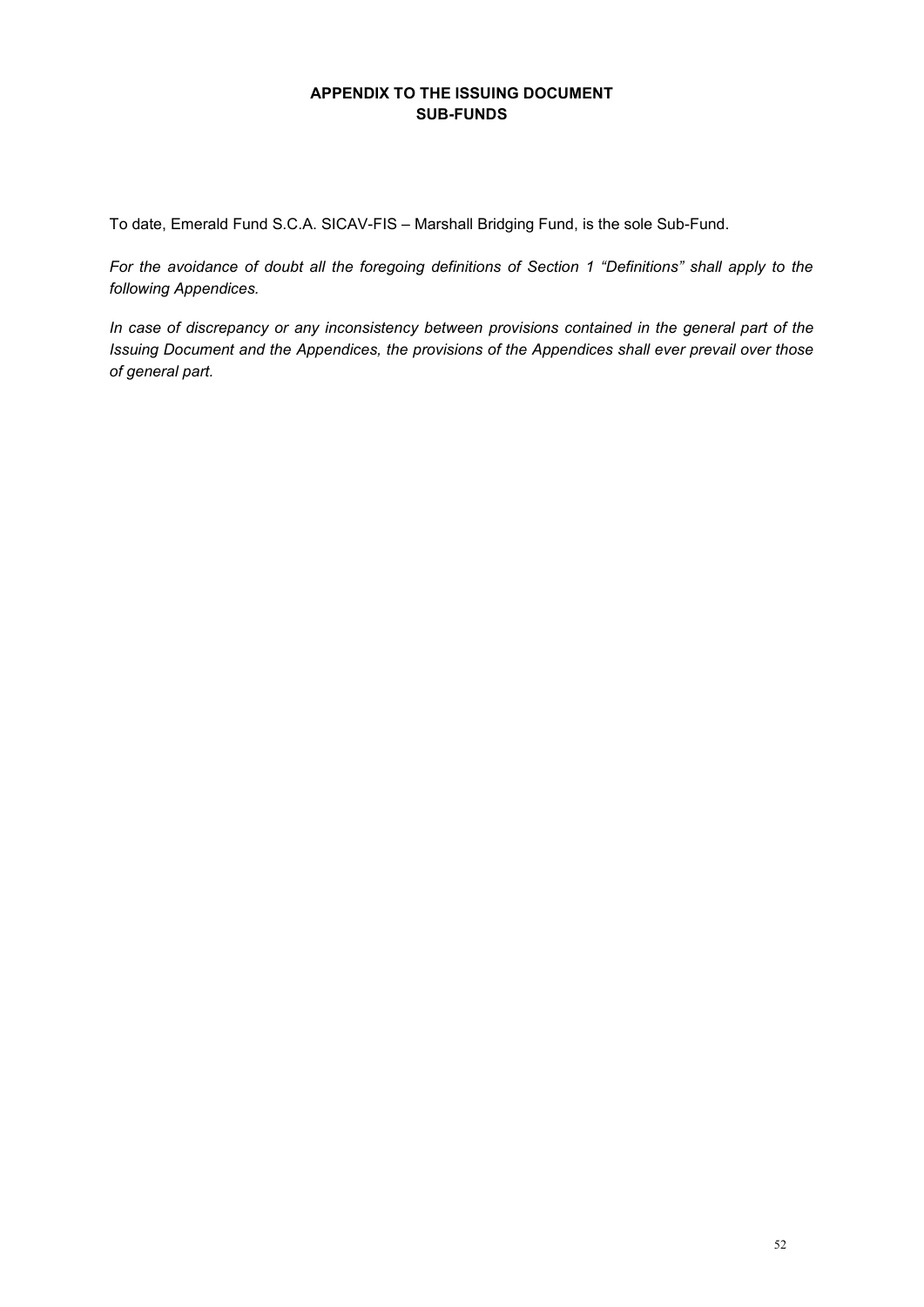# **APPENDIX I**

# **Emerald Fund S.C.A. SICAV-FIS – Marshall Bridging Fund**

<span id="page-52-0"></span>

| <b>Designation</b>                                               | Emerald Fund SCA SICAV-SIF - Marshall Bridging Fund (the<br>"Sub-Fund")                                                                                                                                                |  |  |  |  |
|------------------------------------------------------------------|------------------------------------------------------------------------------------------------------------------------------------------------------------------------------------------------------------------------|--|--|--|--|
| <b>Reference Currency</b>                                        | <b>EUR</b>                                                                                                                                                                                                             |  |  |  |  |
| <b>Launch Date of the Sub-fund:</b>                              | $1st$ of June 2015                                                                                                                                                                                                     |  |  |  |  |
| Term of the Sub-fund:                                            | unlimited duration                                                                                                                                                                                                     |  |  |  |  |
| <b>Initial Subscription Period:</b>                              | from Launch Date of the Sub-fund to 30 <sup>th</sup> June 2015                                                                                                                                                         |  |  |  |  |
| <b>Subscription Last Day</b>                                     | two (2) Business Days prior to the applicable Valuation Day.                                                                                                                                                           |  |  |  |  |
| <b>Subscription Settlement Day</b>                               | two (2) Business Days prior to the applicable Valuation Day in<br>the currency of the relevant Class of Shares.                                                                                                        |  |  |  |  |
| <b>Subscription Price</b>                                        | NAV per Share calculated on each Valuation Day                                                                                                                                                                         |  |  |  |  |
| <b>Redemption/Conversion Last Day</b>                            | thirty (30) Business Days prior the relevant Valuation Day                                                                                                                                                             |  |  |  |  |
| <b>Redemption Price</b>                                          | NAV per Share calculated on each Redemption Valuation Day                                                                                                                                                              |  |  |  |  |
| <b>Redemption Settlement Day</b>                                 | up to thirty (30) Business Days after the Valuation Day                                                                                                                                                                |  |  |  |  |
| <b>Cut-off Time</b>                                              | Means 4 p.m. Luxembourg Time                                                                                                                                                                                           |  |  |  |  |
| <b>Valuation Day</b>                                             | last Business Day of each month. If such day is not a Business<br>Day in Luxembourg, then the valuation day will be the previous<br><b>Business Day</b>                                                                |  |  |  |  |
| Performance                                                      | the difference between the NAV of the Class determined on<br>the relevant Valuation Day and the High Water Mark                                                                                                        |  |  |  |  |
| <b>Performance Period</b>                                        | means a calendar quarter ending on the Last Business Day of<br>each quarter                                                                                                                                            |  |  |  |  |
| <b>High Water Mark</b>                                           | the highest NAV of the Class achieved by the Sub-fund                                                                                                                                                                  |  |  |  |  |
| <b>Hurdle Rate</b>                                               | the floor rate as specified for each Class in section "form of<br>shares and classes" that the General Partner must achieve to<br>be entitled to the performance fee irrespective of any other<br>additional condition |  |  |  |  |
| <b>Investment Advisor/Prime Real</b><br><b>Estate Strategist</b> | Marshall Hutton Strategic Real Estate Managers Ltd.                                                                                                                                                                    |  |  |  |  |
| <b>Investment Committee</b>                                      | will be formed by local advisors on an as needed basis                                                                                                                                                                 |  |  |  |  |
| <b>Default Valuation Committee</b>                               | will be formed and meet in case of event of default with regards<br>to a loan                                                                                                                                          |  |  |  |  |
| <b>Trustee</b>                                                   | the person or firm that may be appointed by the Sub-Fund to<br>hold and administer titles in case of co-investment in a loan                                                                                           |  |  |  |  |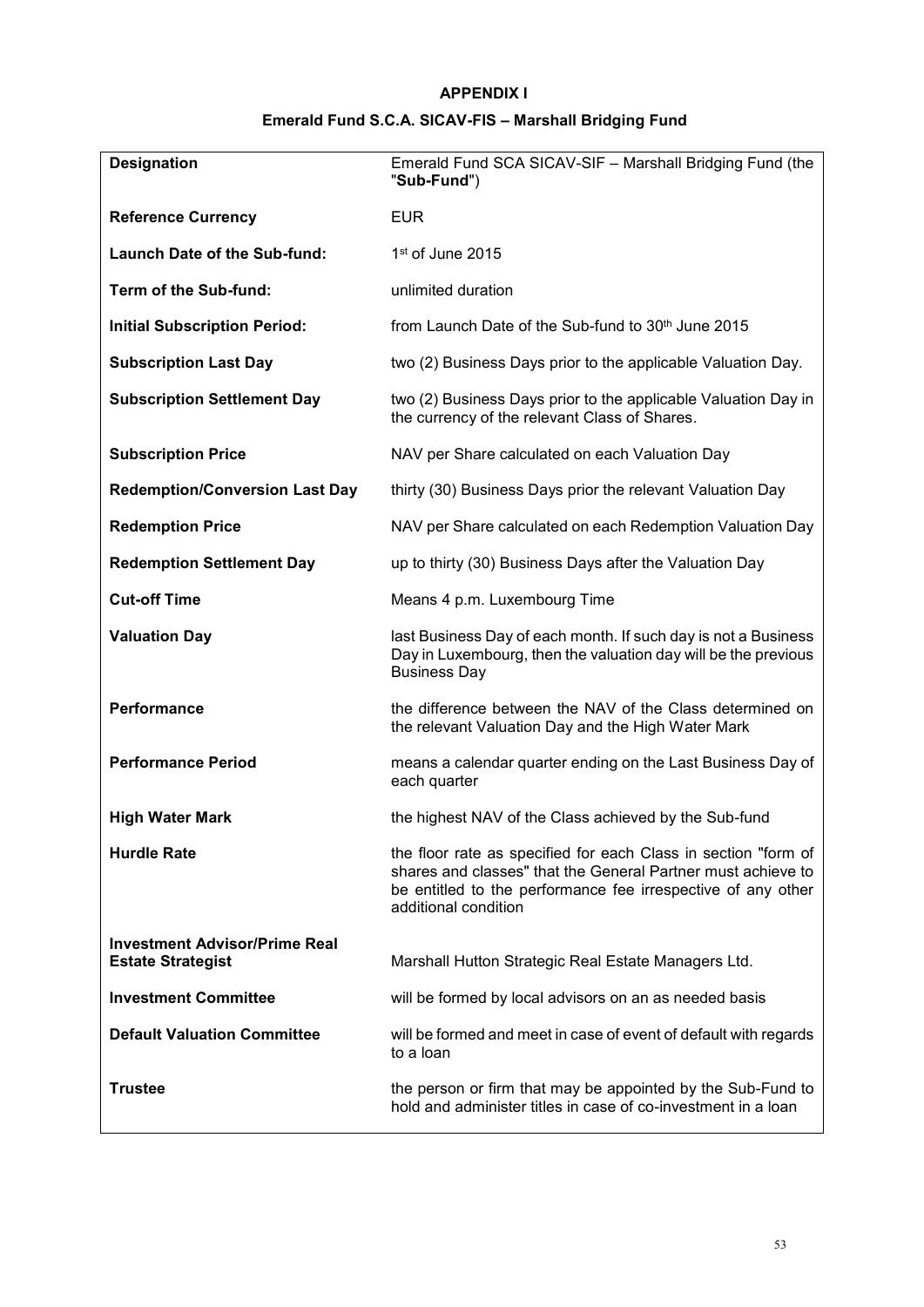### **Investment Objective & Policy**

The investment objective of the Sub-Fund is to create consistent returns by granting loans on a short term basis.

The fundamental investment criteria will be the provision of loans for real estate opportunities that generate secured fixed returns producing substantial revenue and value increases for the Sub-Fund.

A measured approach will be taken in the risk assessment of any potential investment and the Sub-Fund will investigate the full range of variables, including location; development options; current planning; principal tenant's covenants; and income equivalence. Preservation of existing values will be balanced against the ability to secure rental increases and yield-compression. Strategic planning will lead to the improvement of underlying capital value. In all areas, the Sub-Fund's own experienced analysis will be balanced with external independent real estate market professionals.

### **Investment Strategy**

The Sub-Fund aims to create consistent returns by granting loans on a short term basis to counterparties (for professional purposes) with a real estate acquisition/development project (the "**Borrowers**"). The Sub-Fund will provide loans to the Borrowers after an assessment of the viability and the conformity of the acquisition project.

The Sub-Fund primary aims to support Borrowers by granting loans with respect to real estate projects mainly located in both United Kingdom and Germany. The Investment Advisor/Prime Real Estate Strategist may propose highly selective opportunities with Borrowers having real estate acquisition/development projects located elsewhere in other jurisdictions, in the best interest of investors.

The Sub-Fund will provide to the selected Borrowers loans of up to twenty-four (24) months maturity. The Sub-Fund will secure the loans provided to the Borrowers with a collateral on the assets of the latter.

The Sub-Fund will implement its investment strategy directly or through a wholly owned company, as necessary from time to time.

The Sub-Fund may appoint a Trustee to hold and administer titles for several parties, notably where the Sub-Fund for loans co-investment purposes. The Trustee would guarantee to the co-investors, that the loans will be executed in accordance with the agreed terms between all investors and co-investors. The Trustee will act under a general trust agreement to be adapted to the laws of the concerned jurisdictions. The Sub-Fund may use several trustees if needed, which shall be appointed amongst reputable credit institutions in Luxembourg.

The loans will be provided on prime real estate transactions, such as:

(i) direct acquisition; (ii) joint venture; (iii) co-investment; and/or (iv) investment in special purposes vehicles ("**SPVs**") focusing notably on:

- residential, commercial, hotel or industrial development transactions;
- partial development projects where construction progresses have been delayed due to finance issues;
- construction financing;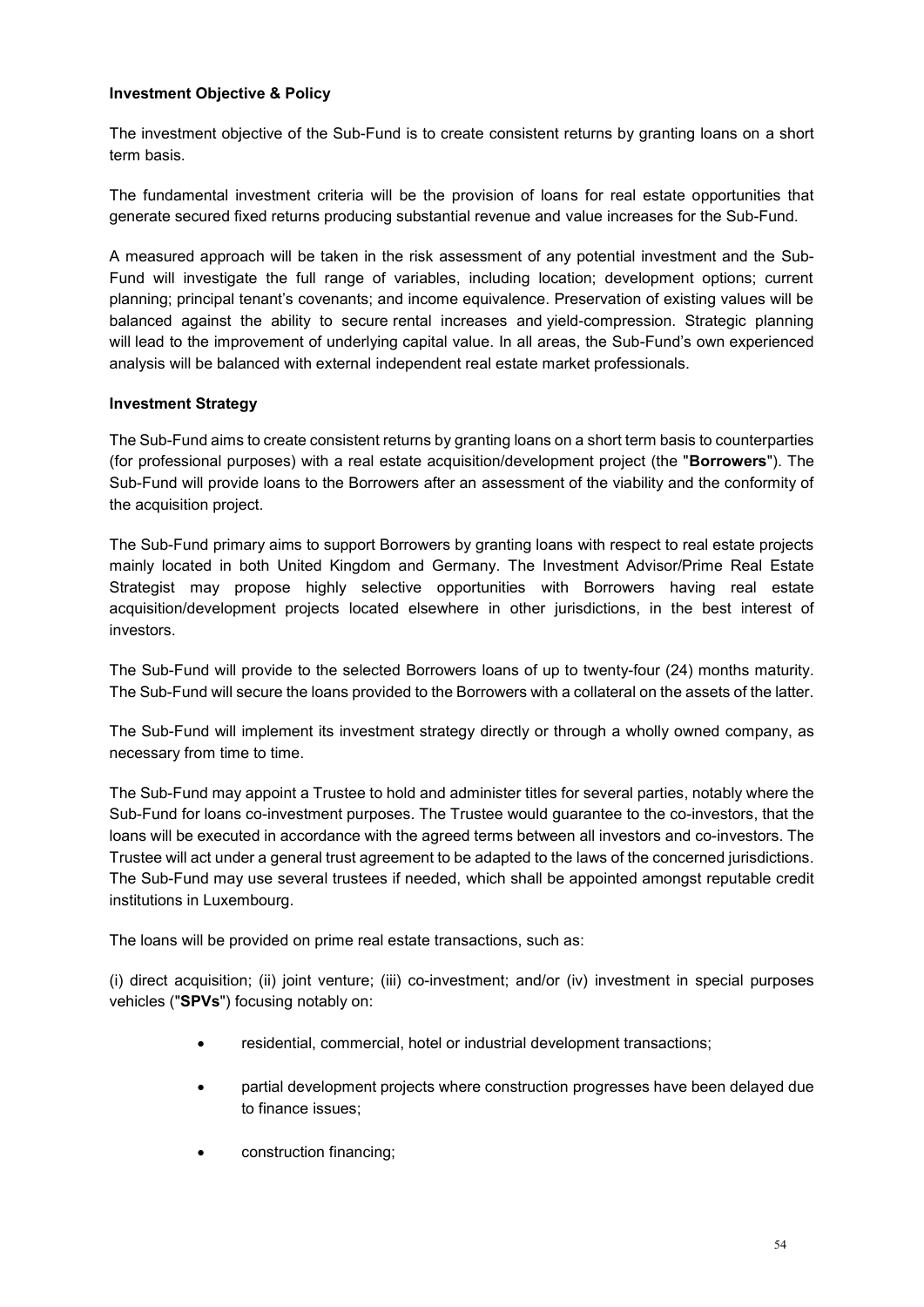- property development (for developments such as residential, office, commercial and affordable housing);
- property acquisitions, which may include the financing of renovations, auction purchases, extensions or reclassifications of use .

This philosophy will enable the Sub-Fund to generate competitive returns, reduce volatility, and provide a hedge against the risk of high inflation.

Thanks to the well established reputation of the Investment Advisor/Prime Real Estate Strategist, the Sub-Fund will have direct access to real and strong underlying expertise value which will enable the Sub-Fund to obtain substantial income through secured and structured financing.

The Sub-Fund may sell or securitize portions of the loans it underwrites, or in some instances, their full amounts, to additional investors. Such approach will be used when it allows the Sub-Fund to achieve one or more of the following value added characteristics:

- it will allow the Sub-Fund to further diversify their credit risk, by being able to be invested in more loans;
- it will also allow the Sub-Fund to further diversify additional variables such as localisation, type of loan, duration;
- it will allow the Sub-Fund to further manage the liquidity risk, by being able to achieve the sale of some loans and increase the cash position of the Sub-Fund. Also if it allows the portfolio manager to modify the expected maturities of the portfolio, providing a more homogeneous expected maturity inflows;
- it can allow the Sub-Fund to sell a portion of the loans or the totality, in the case the situation of the loan deteriorates, reducing thus the risk to the Sub-Fund and becoming an additional exit strategy at the hands of the Sub-Fund;
- it will allow the Sub-Fund to increase the returns by keeping a proportionately bigger proportion of the profits of such loans, compared to being the only investor in such loan.

The Sub-Fund's investment strategy will be based around three core focus points:

- the provision of bridging and mezzanine loans to Borrowers such as existing owners who require lending facilities to either complete or commence refurbishments to residential and commercial premises. Typical lending period to exit will be three (3) / twenty-four (24) months controlled through diversification. Targeted investments will have a swift turn-around sale to owner-occupiers and investors, in order to bring higher liquidity to the fund;
- the acquisition (direct or indirect) of stabilized or completed assets which offer the ability to produce immediate income with limited or no capital expenditures required. Opportunities may present themselves as discounted bank debt, motivated vendors, and poorly leveraged operating businesses;
- the provision of loans to 'oven ready' or partially completed development projects via structured mezzanine facilities where construction finance or eradicated equity has halted the delivery of a prime project. Planning permission and all necessary consents, including administrative, will be thoroughly vetted prior to any commitment by the Sub-Fund to ensure delivery on a strict time line.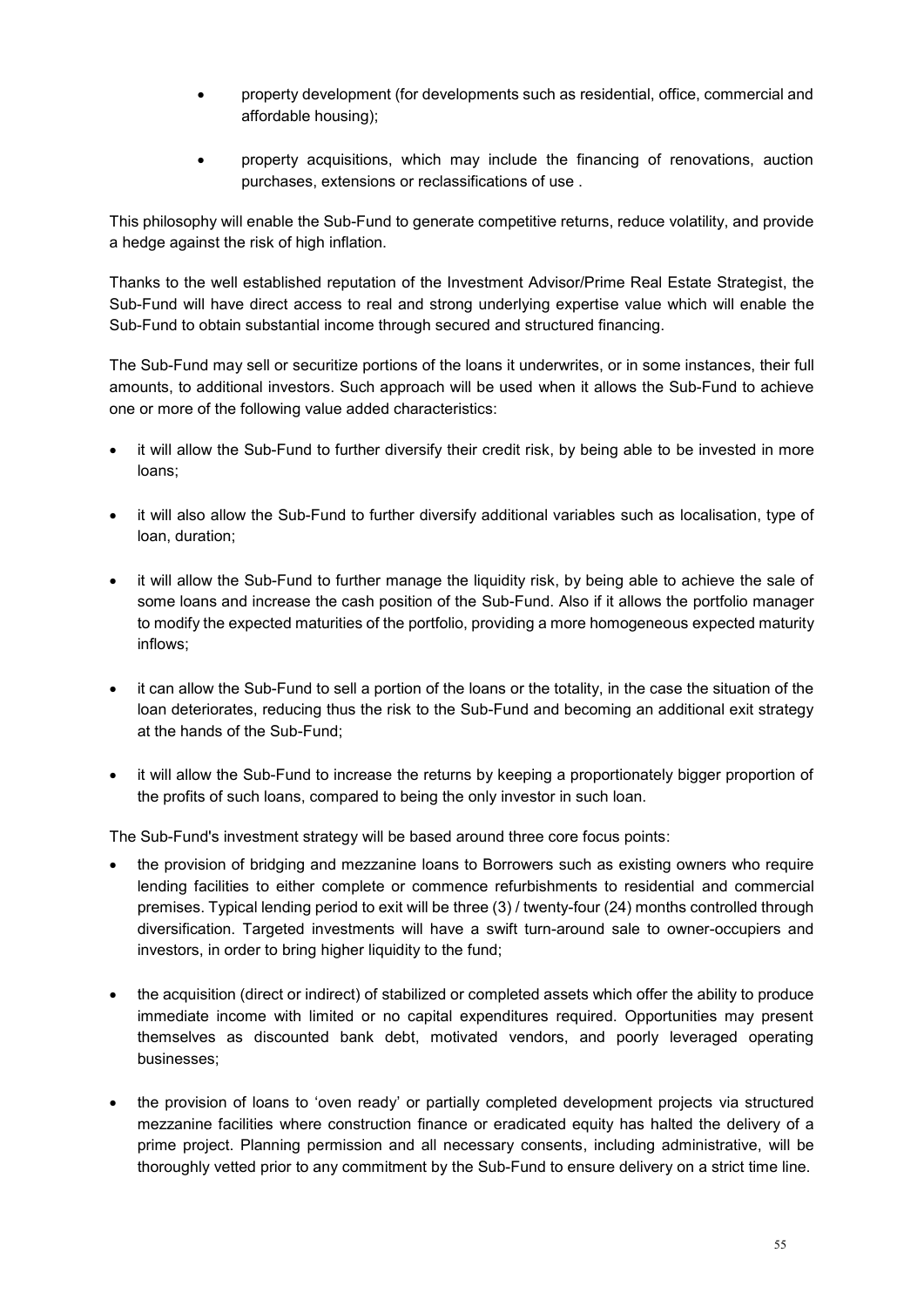#### **Investment Restrictions**

In addition to the investment restriction detailed in section 5 "INVESTMENT POWERS AND RESTRICTIONS", the following restrictions shall apply to the Sub-fund:

- the Sub-Fund will not provide loans to any company where the General Partner has an equity stake in;
- the Sub-Fund will not provide loan if the targeted operation does not involve real assets, including land, providing collateral;
- the Sub-Fund will not use as collateral, any real asset that is not related to real estate, thus not being able to provide financing to assets like wine, art or any other real asset not related to real estate.

The Sub-Fund will adhere to the principle of risk spreading as set out in CSSF Circular 07-309, although under exceptional circumstances may exceed such requirements as explained under Risk Factors below under d).

#### **Risk Factors**

a) General economic and market conditions:

The success of the Sub-Fund activities will be affected by general economic and market conditions, such as interest rate, inflation rates, economic uncertainty, and changes in national and international political circumstances. These factors will affect the level and volatility of asset prices and liquidity of the investments held by the Sub-Fund. Unexpected volatility is likely to impair the Sub-Fund profitability or result in it suffering losses.

b) Liquidity risk:

An investment in the Sub-Fund carries a general liquidity risk. the Sub-Fund may invest in equity and debt issued by companies which are not regulated and/or which have not an access to financial markets. Consequently the equity and debt may represent a low level of liquidity and marketability involving that selling of the equity and debt in the market may only be possible through a discounted premium.

c) Temporary investments in liquid assets:

By exception proceeds paid to the Sub-Fund may be invested in very liquid assets on a temporary or short term basis. These temporary investments may produce lower returns for Shareholders than returns earned by the Investments for the same period.

d) Concentration and diversification:

While it is the intention of the Sub-Fund to build-up a diversified portfolio of European real estate finance transactions and assets, the Sub-Fund may be exposed during a specific period of time (e.g. the kickoff period, the liquidation stage, or special circumstances where the most advisable option for the portfolio manager is not to execute more transactions and reduce their exposure) to one single investment. Although the provisions of the CSSF's Circular 07/309 of 3rd August 2007 on risk spreading related to specialized investment funds above-mentioned will have to be complied with on an on-goingbasis, the Sub-Fund may be exposed during the acquisition period, the portfolio disposal period or under extraordinary circumstances, to concentration risks. During such extraordinary periods, the Sub-Fund may exceed the risk diversification level of 30% of its assets per issuer, set forth by the aforementioned CSSF Circular, and may even also have the majority of the capital in cash. Such requirement will be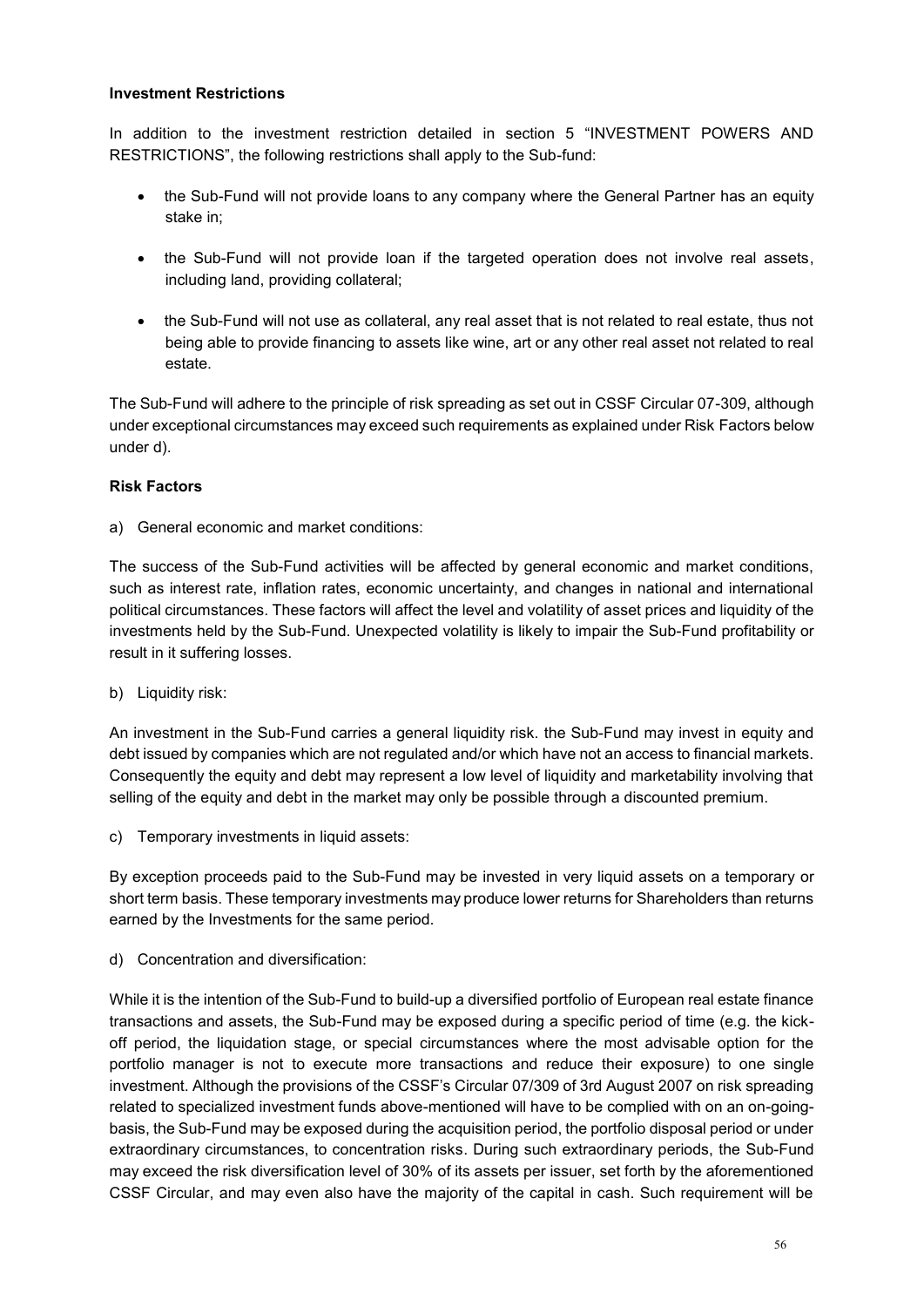necessary in order to manage, under such extraordinary circumstances, the risks of the Sub-Fund and its investors in a more conservative way, avoiding periods of high uncertainty for the portfolio manager on the allocation of the capital for lending transactions, and thus on the investors capital, as Brexit proved to be one of such transactions were the portfolio manager stopped completely to lend for over 1 year in the United Kingdom. In the case, the sub-fund is invested 100% in cash, the general partner will seek to diversify the cash amongst first rank banks and short term European government bonds of high quality in order to be diversified.

e) General risks in investing in Real Estate:

Real estate investments, directly or indirectly, are exposed to various risks such as the cyclical nature of real estate values, risks related to general and local economic conditions, overbuilding, and increased competition, increases in property taxes and operational expenses, demographic trends, variations in rental income, changing in zonings, causality or condemnation losses, environmental risks, regulatory limitations to rents, changing in neighbourhood values, increases in interest rates and other real estate capital market influences.

f) Risks linked to the valuation of the assets:

The valuation of unlisted assets depends on subjective factors and can be difficult to realize with accuracy. Furthermore the accounting, auditing and financial reporting standards in specific may not correspond to International Financial Accounting Standards or are not equivalent to those applicable in more developed market economies. This is because accounting and auditing has been carried out solely as a function of compliance with tax legislation. The reliability and quality of information that will be collected in order to value the assets of the Sub-Fund may therefore be less reliable than in respect of investments in more developed markets economies and does not match UK standards as a mature market.

g) Risks linked to debt investments:

In order to gain exposure to targeted assets the Sub-Fund may invest in various types of debt instruments. Consequently the Sub-Fund may be exposed to credit risk including default, interest risk and credit spread risk. Furthermore the Sub-Fund may be exposed to the integrity of the issuer's management, its commitment to repay the loan, its qualification, its operating record, its emphasis in strategic direction, financial philosophy, and operational management including control systems. In particular, the Sub-Fund may be exposed to the capacity of the issuer's ability to generate cash flow to repay its debt obligations.

h) Collateral Risk

In order to reduce the risks of lending, collateral is a key concern for borrowers, since it is the guarantee the lender has in case the debtor defaults in his credit. The fund has collateral exposure, since the probability of default and the recovery rate of the loans will be influenced by the LTV's the fund lends to and the strength of the collateral provided and the proper pricing of such collateral. The fund in order to reduce such risk, will try to have first lien on the asset, and if not second lien. Additionally, the properties we expect to focus on are in areas where price sensitivity to market changes is smaller, reducing thus the sensitivity of the collateral to real estate price movements.

i) Risks linked to equity investments:

In order to gain exposure to real estate finance projects, the Sub-Fund may invest in various types of equity. Equity investments can experience failures or substantial declines in value at any stage. The investments made by the Sub-Fund may be illiquid and difficult to value, and therefore will be little or no collateral to protect an investment once made. Sales of equity may not always be possible, and may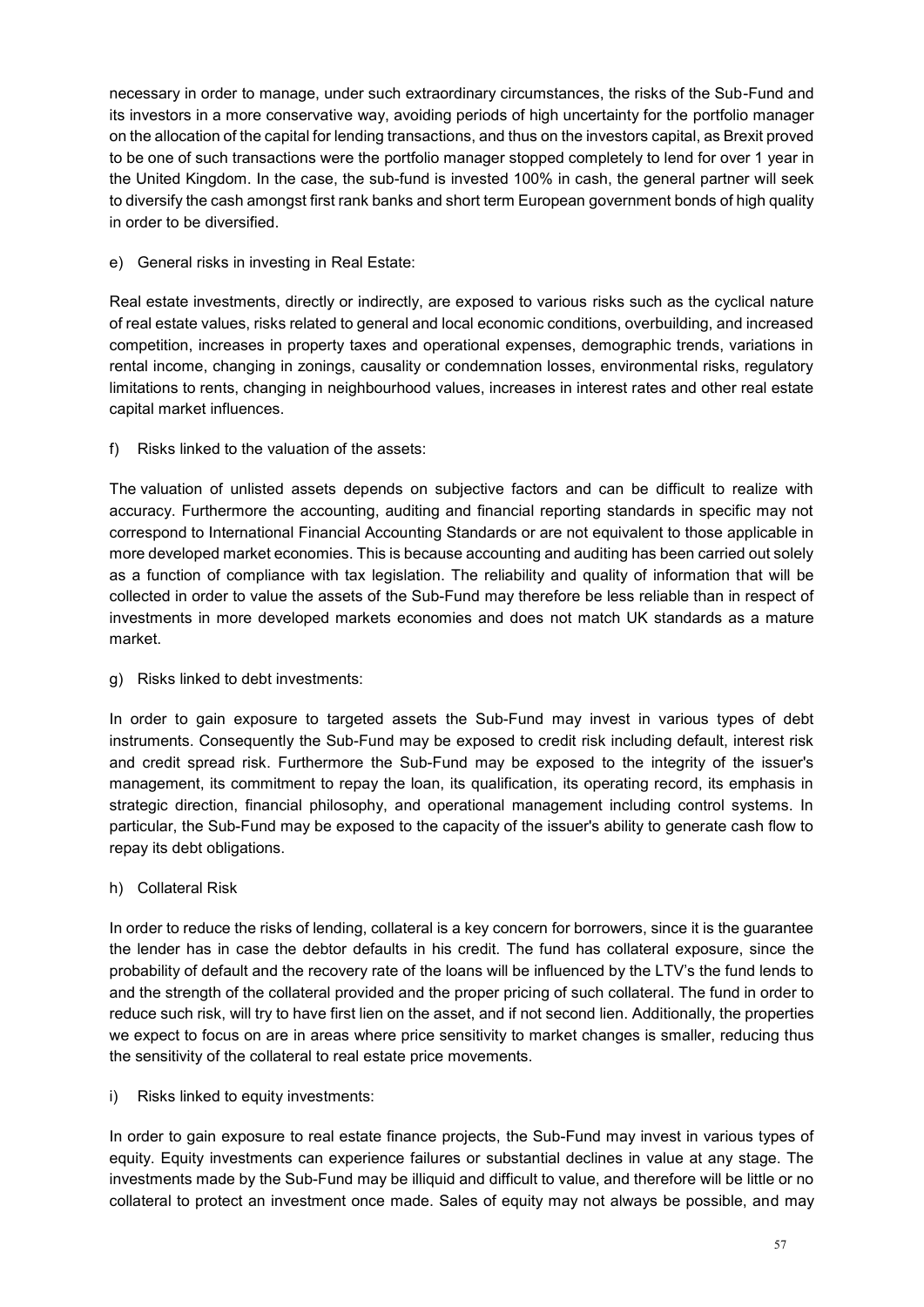therefore have to be made at substantial discounts. Equity holders have in general an inferior rank towards debt holders and so are exposed to higher risks. Furthermore the Sub-Fund is entitled to take privately negotiated equity participations in entities investing, financing, developing, managing and trading real estate assets. Those investments have private equity characteristics and typically involve uncertainties that cannot be compared to those arising in the case of other type of assets.

# j) Insurance risks:

Even though a real estate owner often intends to maintain comprehensive insurance on its real estate properties, including physical loss or damage, business interruption and public liability in amounts sufficient to permit replacement in the event of total loss, subject to applicable deductibles, there are certain types of losses, however, generally of a catastrophic nature, such as earthquakes, floods, hurricanes and terrorism that may be uninsurable or not economically insurable. Inflation, changes in building codes and ordinances, environmental considerations, provisions in loan documents, encumbering properties that have been pledged as collateral for loans, and other factors might make it economically impractical to use insurance proceeds to replace a property if it is damaged or destroyed. Under such circumstances the insurance proceeds received, if any, might not be adequate to restore the initial investment with respect to the affected property.

# k) Dependence on rental income:

The Company will not receive rental income, but the collateral the properties provide to the Company, their valuation will be influenced by the potential increase/decrease in the long term expected rental income of such properties. Such risk, that the rental income cannot be kept on the foreseen level is mainly influenced by the level of vacancy. To maintain the rental income at an acceptable level depends on numerous factors such as the quality of the tenants, the duration of leases, effective marketing and the compliance of the leases and the rental income with the practices and requirements of the rental market and the changes in the status and the amenities of the location. Low occupancy could have a downward impact on the forecasted rental income. Changes in the surroundings will also have a negative impact on the (future) rental income if such change results in a deterioration of the location.

# **Investment Advisors/Prime Real Estate Strategists**

### a) Presentation

The General Partner, at its discretion, will appoint additional Investment Advisors/Prime Real Estate Strategists, in order to assist with due diligence on loans and borrowers. The appointment of these Investment Advisors/Prime Real Estate Strategists will be implemented in accordance with the jurisdictions where the Sub-Fund currently invests in and the type of transaction.

A list of potential Investment Advisors/Prime Real Estate Strategists will be maintained and updated from time to time, as needed. The appointed prime real estate strategist for a specific transaction will provide its specific know-how and expertise to the investment committee.

For now, the sole appointed Investment Advisor/Prime Real Estate Strategist is Marshall Hutton Strategic Real Estate Managers Ltd., who is the strategist for United Kingdom and Germany, is formed by a highly dedicated team of real estate and real estate finance experts that have extensive experience of advising on acquisition, disposal, management, valuation and structured finance options.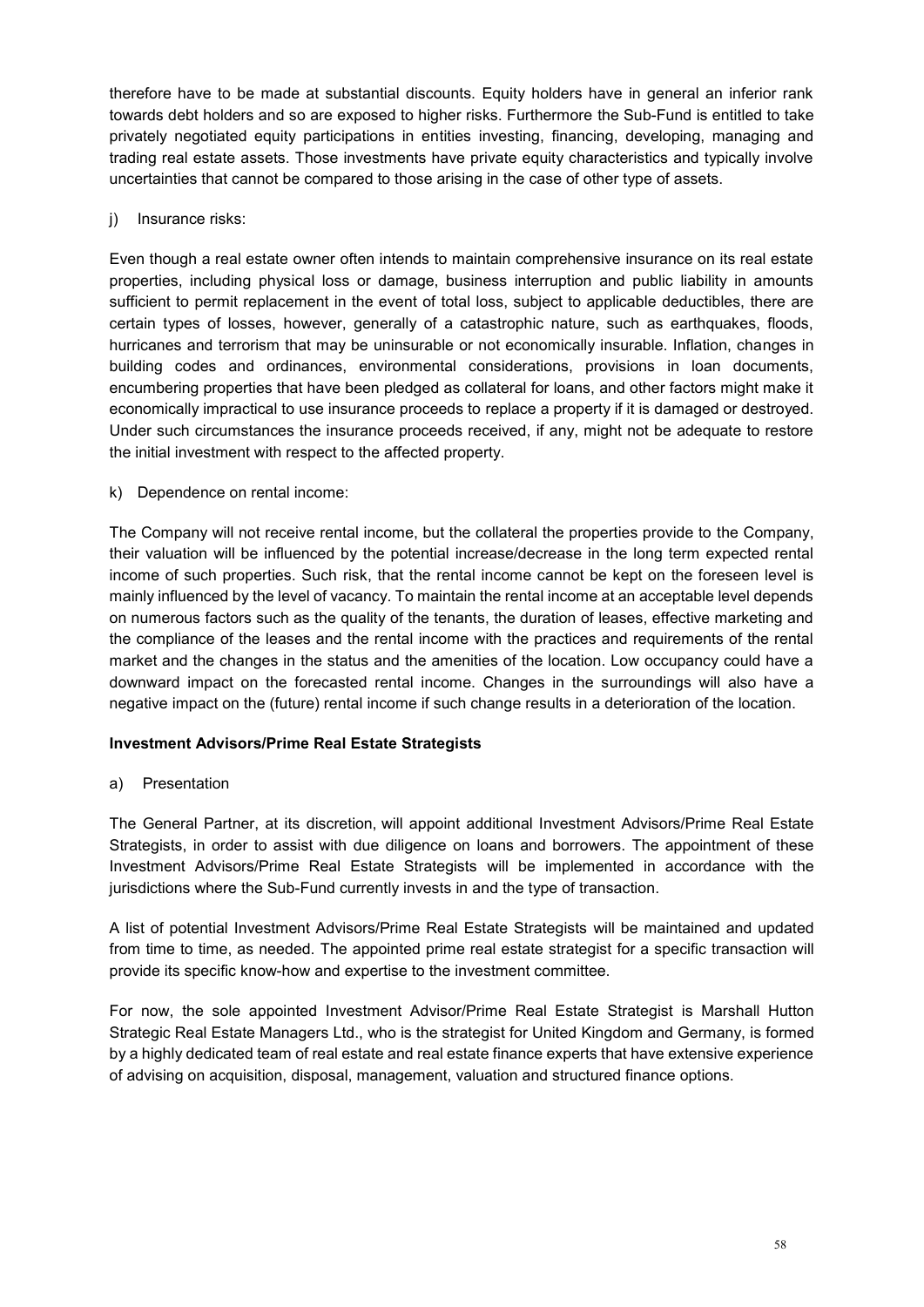Marshall Hutton Strategic Real Estate Managers Ltd. was formed in 1993 and since then it has successfully advised in the real estate markets in the UK and Germany. Marshall Hutton Strategic Real Estate Managers Ltd. has acted and secured joint venture equity, mezzanine, bridging contracts on behalf of clients, alongside general consultancy work with some of the UK's leading real estate companies. Marshall Hutton Strategic Real Estate Managers Ltd. has advised collectively on over five hundred (500) million GBP worth of real estate financing projects, since inception of the fund implementing various forms of structured finance and debt ranging from equity to junior debt including bridging and mezzanine.

Marshall Hutton Strategic Real Estate Managers Ltd. has access to many off-market deals across London and Germany, and the experience to negotiate best terms for investors. Such exceptional hands-on knowledge and experience of landlord and tenant matters, leasing, acquisition, disposal, and project delivery, has earned them an impressive book of clients which includes some of the leading names in global real estate: Thread needle Property Investment, Legal & General Investment Management, Scottish Widows Investment Partnership, the Crown Estate, Royal London Asset Management, AXA Real Estate Investment Management and Hermes Real Estate Investment Management. Additionally, Marshall Hutton Strategic Real Estate Managers Ltd. has access to other advisors on a global scale, enabling future deal flow and strong local partners at a country level, to further improve the returns/risk parameters of the Sub-Fund if new opportunities present themselves.

### b) Functions

Investment Advisors/Prime Real Estate Strategists duties will include:

Marshall Hutton Strategic Real Estate Managers Ltd. will provide daily asset operational services to the Company notably (i) the holding of the administrative process linked to the real estate assets, (ii) the valuation of the real estate assets, (iii) the legal research of titles, liaison with the lawyers in order to create Subsidiaries for the loans and (iv) follow the loans issued by the Company. Marshall Hutton Strategic Real Estate Managers Ltd., as Investment Advisors/Prime Real Estate Strategists, will provide the necessary documentation and clarification to the custodian and administrator (as described below), to allow the execution of such lending operation.

Marshall Hutton Strategic Real Estate Managers Ltd. will have to provide a pre-defined set of documents to the Custodian and Administrator, before they allow such lending operation. Those documents will certify, according to the investment guidelines of the Company and this Issuing Document, the appropriateness of the investment for the benefit of the Company's investors.

Marshall Hutton Strategic Real Estate Managers Ltd. will follow up of the development of the loans granted to the Borrowers. Such follow up will allow Marshall Hutton Strategic Real Estate Managers Ltd. to allow the Company to take decisions regarding impairments, hedging possibilities, sale of the loan, or any other tools to guarantee capital preservation. Under such circumstances of default of a borrower, the Investment Advisor will propose to the Default Valuation Committee and the Investment Committee, the best action plan to maximize liquidity and returns for the fund.

Marshall Hutton Strategic Real Estate Managers Ltd. will report the outcomes of its follow-up to the Investment Committee of the General Partner, who will have to sign such authorizations for releasing the investments.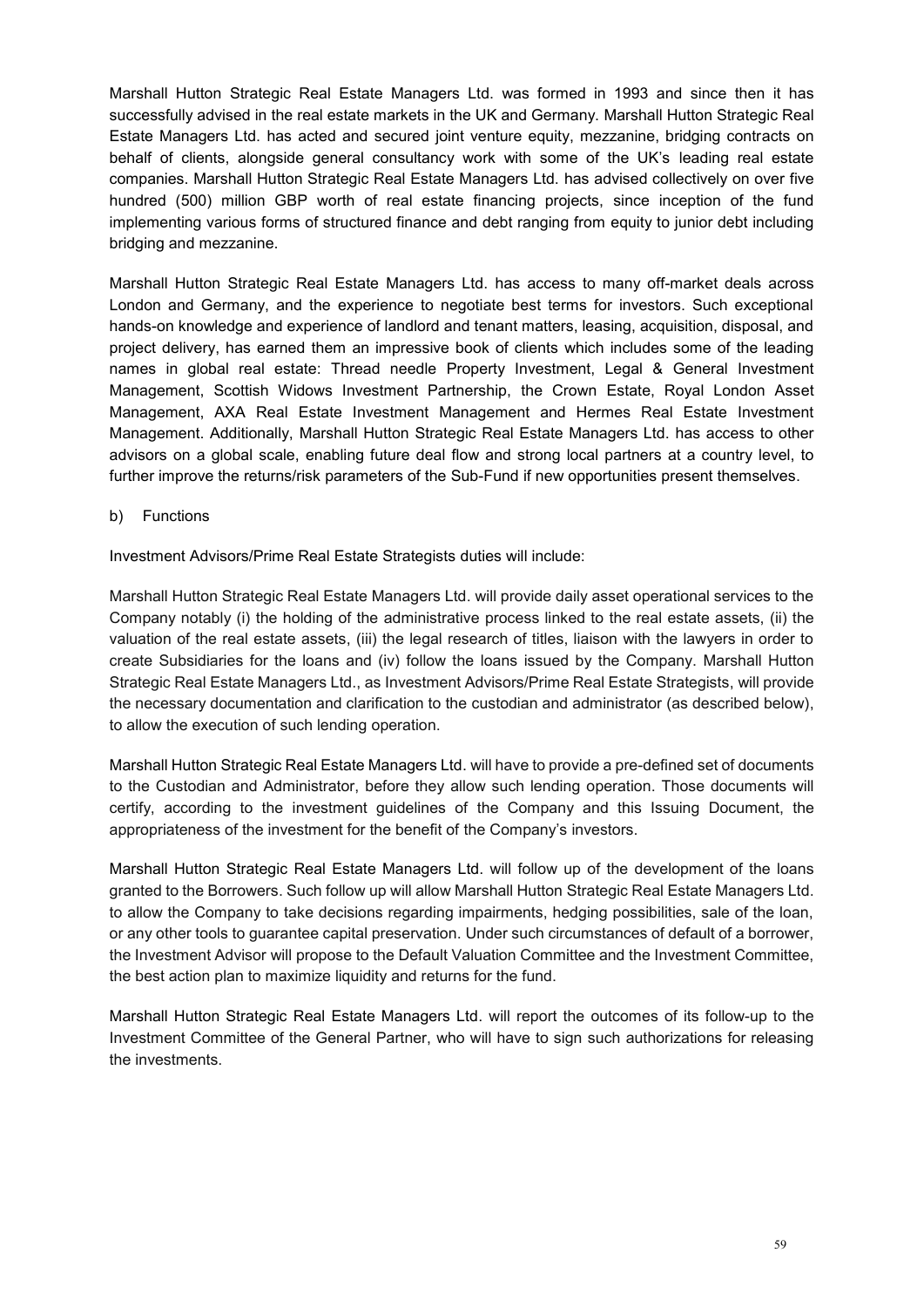Marshall Hutton Strategic Real Estate Managers Ltd. will have discretion to engage lawyers, valuation experts, engineers if needed to check for the soundness of the building, as well as other reasonable services, required to analyse if a deal/property, is an appropriate asset for which the Sub-Fund will provide a loan. Such expenses will be negotiated before any deals can be signed and approved in writing by the General Partner and advisors, and presented to the custodian, who will provide in an escrow account such moneys that will have already been pre-defined. Future bills for services will have to be presented to the custodian before the closing of the deal or discarding the deal. All fees incurred by said advisors will be charged to the Borrowers, including but not limited to legal fees and analysis. Under exceptional circumstances, and when it is in the interest of the Shareholders, some of such costs may be shared between the Borrowers and the Sub-Fund.

### **Investment Committee**

#### a) Presentation

The General Partner has an investment committee which will have final sign off on all loans and will ensure all relevant documentation has been supplied to enable the Sub-Fund to deploy a loan.

The credit due diligence presented for proposed investments, will be managed through several qualified advisors in each country.

The investment committee will be formed by two or more individuals. The General Partner, at its discretion, will appoint additional advisors in order to assist the investment committee with the performance of due diligences on loans and borrowers. The appointment process of these advisors will take into account the jurisdictions of the Sub-fund's activity and the type of transactions they are experienced on. Such advisors will be able to be appointed for a long period or for specific one time transactions, if the Investment committee believes for such loan a specific knowledge is needed.

The General Partner, at its discretion, will appoint additional advisors in order to assist the investment committee with the performance of due diligences on loans and borrowers. The appointment of these advisors will be implemented in accordance with the jurisdictions where the Sub-fund currently invests in and the type of transaction.

A list of potential advisors will be maintained and updated from time to time, as needed. The appointed advisor for a specific transaction will provide its specific know-how and expertise to the Investment Committee.

### b) Functions

Some of the functions the Investment Committee will provide to the General Partner, are related to bringing reassurances of the proper appropriateness of the transactions and documentation about the properties, valuation guidelines, title search, overall risk procedures and exit possibilities among other issues, to be taken into consideration regarding the value added of the transaction for the investors, deciding at the end on the execution of such investments.

Some of such transaction advisory tasks will be related to the credit risk analysis related to bringing reassurances to the General Partner based on:

- 1. advice and credit risk analysis services with respect to the proposed investments of the Sub-Fund provided by the local advisory firms to the General Partner;
- 2. investment memoranda submitted by the Investment Advisors/Prime Real Estate Strategists to the Investment Committee managed by the General Partner;
- 3. summaries of the investment memoranda (as necessary) to the General Partner to include summary recommendations (where relevant);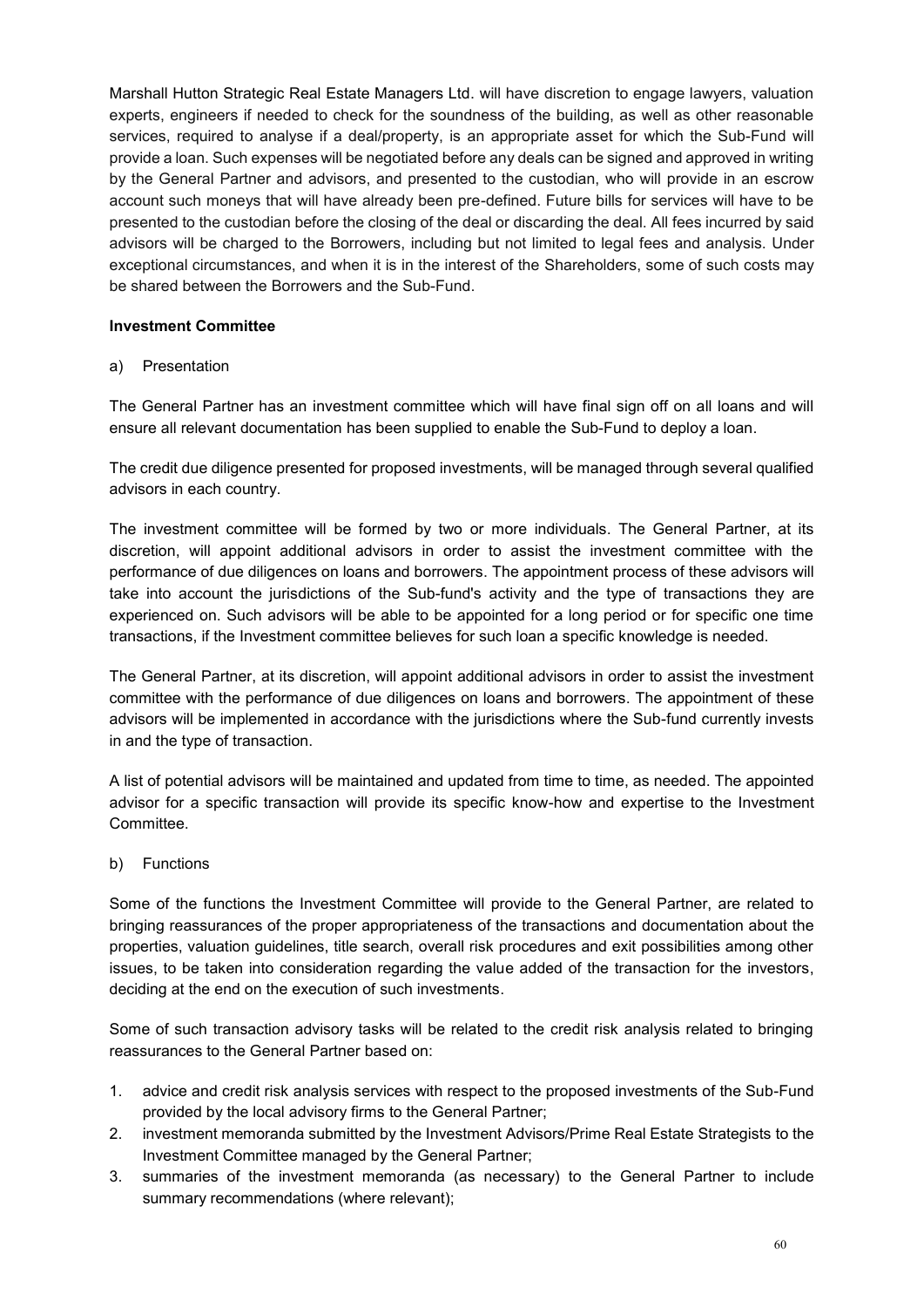- 4. financing structures assessments for the proposed debt facilities in coordination with any legal advisor appointed by the General Partner (as applicable);
- 5. where relevant, a suitable financial underwriting model for the transaction;
- 6. provisions of responses to any questions raised by members of the Investment Committee with regard to a proposed debt facility prior to the meeting of the Investment Committee;
- 7. reviews of any approved draft terms sheets and final quote letters to be issued to Borrowers by the Investment Advisors/Prime Real Estate Strategists, following Investment Committee Approval;
- 8. assistance of the Investment Advisors/Prime Real Estate Strategists, in coordination with any legal advisor appointed by the General Partner, Sub-Fund or Investment Advisors/Prime Real Estate Strategists, with the transaction execution process including transaction documentation and appointment of third parties;
- 9. coordinate and negotiation, with the assistance of legal advisors selected by the General Partner, Sub-Fund or Investment Advisors/Prime Real Estate Strategists, the legal documentation necessary to implement the transaction;
- 10. organisation of the closing of the transaction.

In an event of default, the Investment Committee will liaise with the Investment Advisor, in order to design the best path to optimize the future outcome of the defaulted loan, taking into consideration the key variables at stake, maximizing the returns of the Sub-Fund maintaining capital security and minimizing the liquidity risk for the Sub-Fund. In such scenario, Default Valuation Committee is called upon, which will define if the loan is still properly valued.

| <b>Share classes</b>                   | <b>Class A</b>                                                                                                                                                                                                                     | <b>Class B</b>                | Class C                       | Class D                                                                                                             | <b>Class E</b>            | <b>Class F</b>            | Class G                                                                                                    | <b>Class H</b>                | Class I                                                                                                                                                                                                                           |
|----------------------------------------|------------------------------------------------------------------------------------------------------------------------------------------------------------------------------------------------------------------------------------|-------------------------------|-------------------------------|---------------------------------------------------------------------------------------------------------------------|---------------------------|---------------------------|------------------------------------------------------------------------------------------------------------|-------------------------------|-----------------------------------------------------------------------------------------------------------------------------------------------------------------------------------------------------------------------------------|
| Currency                               | GBP                                                                                                                                                                                                                                | <b>EUR</b>                    | <b>USD</b>                    | CHF                                                                                                                 | <b>EUR</b>                | <b>USD</b>                | <b>EUR</b>                                                                                                 | <b>USD</b>                    | <b>EUR</b>                                                                                                                                                                                                                        |
| Category of<br>investors               | Well-informed<br>investor                                                                                                                                                                                                          | Well-<br>informed<br>investor | Well-<br>informed<br>investor | Well-<br>informed<br>investor                                                                                       | Institutional<br>investor | Institutional<br>investor | Institutional<br>investor                                                                                  | Well-<br>informed<br>investor | Well-<br>informed<br>investor                                                                                                                                                                                                     |
| Minimum<br>Subscription and<br>holding | $10,000^{(1)}$                                                                                                                                                                                                                     | $10,000^{(1)}$                | $10,000^{(1)}$                | 500,000                                                                                                             | 750,000                   | 1,000,000                 | 15,000,000<br>or smaller<br>amounts<br>permissible<br>with<br>acceptance<br>from the<br>General<br>Partner | $10.000^{(1)}$                | $10,000^{(1)}$                                                                                                                                                                                                                    |
| Category of<br>shares                  | Capitalisation                                                                                                                                                                                                                     |                               |                               |                                                                                                                     |                           |                           |                                                                                                            |                               |                                                                                                                                                                                                                                   |
| Management<br>Fee                      | Up to 1.75%                                                                                                                                                                                                                        | Up to<br>1.75%                | Up to<br>1.75%                | Up to 1.5%                                                                                                          | Up to 1.5%                | Up to 1.5%                | Up to 1%                                                                                                   | Up to<br>1.75%                | Up to<br>1.75%                                                                                                                                                                                                                    |
| Performance<br>Fee                     | Up to 25% of the total net return of the Net<br>Asset Value above a compounded hurdle rate<br>of 6%                                                                                                                                |                               |                               | Up to 20% of the total net return of the Net Asset Value of the<br>Share Class above a compounded hurdle rate of 8% |                           |                           |                                                                                                            |                               | Up to 25% of the total net<br>return of the Net Asset<br>Value of the Share Class<br>above a compounded<br>hurdle rate of 6%                                                                                                      |
| <b>Distribution Fee</b>                | Up to 1% per annum of the Subscription Price                                                                                                                                                                                       |                               |                               | none                                                                                                                |                           |                           |                                                                                                            |                               | Up to 1.05% per annum of<br>the Subscription Price                                                                                                                                                                                |
| Redemption<br>charge                   | Year 1: up to 5% of the redemption proceed<br>Year 2: up to 4% of the redemption proceed<br>Year 3: up to 3% of the redemption proceed<br>Year 4: up to 2% of the redemption proceed<br>Year 5: up to 1% of the redemption proceed |                               |                               | None                                                                                                                | None                      | None                      | none                                                                                                       | Year 5: up to 1.05% of the    | Year 1: up to 5.25% of the<br>redemption proceed<br>Year 2: up to 4.20% of the<br>redemption proceed<br>Year 3: up to 3.15% of the<br>redemption proceed<br>Year 4: up to 2.1% of the<br>redemption proceed<br>redemption proceed |

# **Classes of Shares and Fees**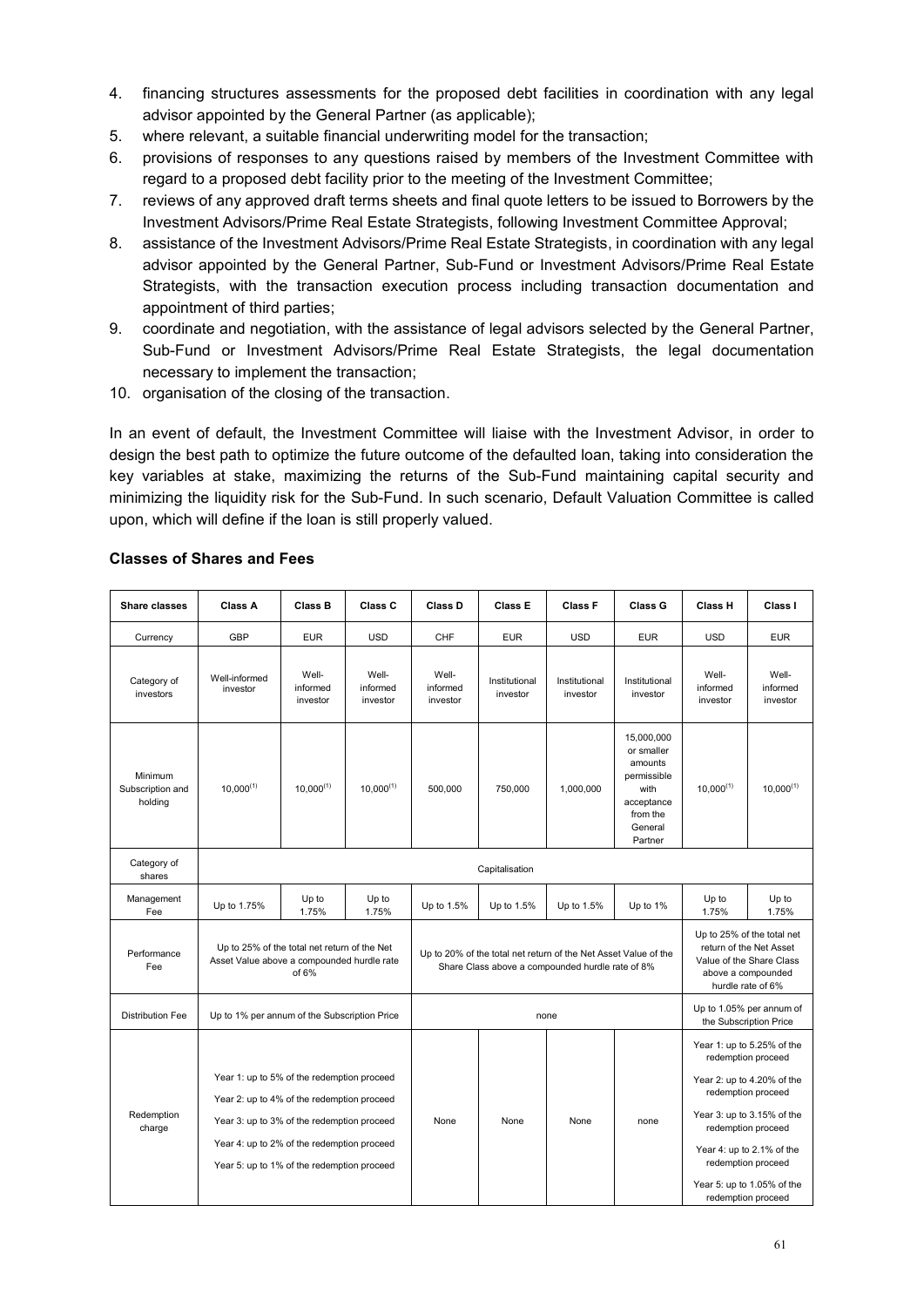(1) Subscription for an amount below of one hundred twenty-five thousand Euros (EUR 125,000) or equivalent in other currency can be accepted subject to the condition that Article 2 of the SIF Law shall be respected.

At its entire discretion, the General Partner may decide to use leverage or borrowing to satisfy the applications for redemption in accordance with Section 8.3 "SETTLEMENT OF REDEMPTION PROCEEDS" or use of the Company's other revenues or reserves to fulfill such Redemption Requests.

Additionally, the Company may use leverage or borrowing, through lines of credit or similar, in order to cover, for a short term period, the financial gap between the subscriptions into the Sub-fund and the investment of the Sub-Fund.

The period of leverage or borrowing shall not exceed nine (9) months.

# **Management Fees**

Shares are subject to an annual Management Fee calculated as a percentage of the average NAV of the Class of Shares and are allocated monthly and paid quarterly to the General Partner.

# **Performance Fees**

The General Partner may be entitled to a Performance Fee which is calculated and accrued monthly and paid quarterly. The payment of a Performance Fee to the General Partner depends on the outperformance by the relevant Class.

With respect to each relevant Class of Shares, if the NAV per Share as of the end of each Performance Period exceeds (i) its High Water Mark and (ii) to the Hurdle Rate if it applies (the "Outperformance per Share"), the General Partner will be granted a performance fee in respect of each such Classes of Shares.

The Performance Fee is subject to a "high water mark" whereby any decrease in the Net Asset Value per share of the relevant class, subsequent to the most recent month in which performance fees were earned, will be carried forward until future increases exceed the amount of loss carries forward.

# **Redemption**

Any Shareholder of the Sub-Fund has the right to have all or part of his Shares of any Class redeemed by the Company, as provided in Section 8 "REDEMPTION OF SHARES", against the payment of a redemption fee (the "**Redemption Fee**").

For Classes of Shares H and I, the Redemption Fee is automatically deducted from the Distribution Fee previously paid and redeeming Shareholders will receive the net redemption proceeds. The General Partner reserves the right to reduce, rebate or waive the Redemption Fee on any given investment for Classes of Shares H and I. As a result, any allocation of the Redemption Fee being reduced, rebated or waived amongst the shareholders may not be equitable for share classes H and I.